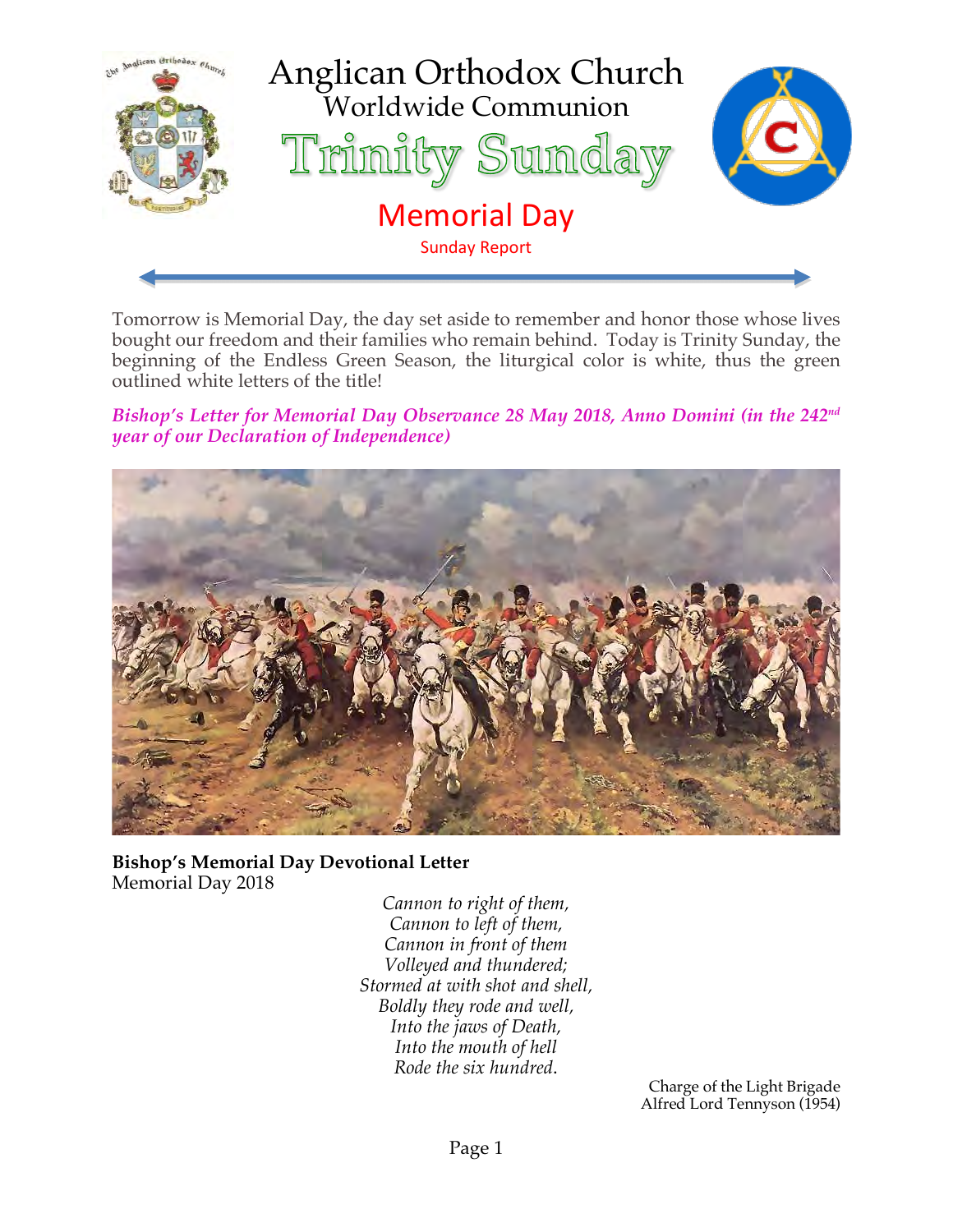In the days of horse drawn artillery and mounted cavalry, I believe the words of Tennyson in his famous poem above described the epitome of brazen and patriotic courage in the face of almost certain death. There was no question of the logic of the attack into the lines of an enemy of overwhelming numbers fortified behind breastworks of earth, and supported by a formidable array of artillery – only the unquestioned obedience of brave men in the profession of arms compelled them into that embrace of Hell.

I often wish that we had a similar poem of comparable grandeur to describe the courage and patriotic valor of our American and Allied forces upon the landing on the beaches of Normandy; or the terror of the Ardennes Forest break-through of German forces supported by the seeming invincible Tiger (Panzer) Tanks; or even the sacrificial courage of Captain William (Bill) Carpenter of the 101st Airborne Division calling in air strikes on his own position to save his company from an over-running North Vietnam Force. As a result, his courage prevented his unit being encircled by the enemy though at high cost.



These events are only footnotes of distinction in the annals of American military history. In considering the heroes of combat, we might also remember the four chaplains who gave their own life preservers to men of the USS Dorchester, a transport ship sunk by German U-boats on February 3, 1943 – one Jewish, one Catholic, and two Protestant. We must engrave the memories of such men on the escutcheon and shield of the nation. Many of our best and brightest have passed from this earthly struggle to their reward. They are our stones of remembrance. We have graven their names in our hearts and upon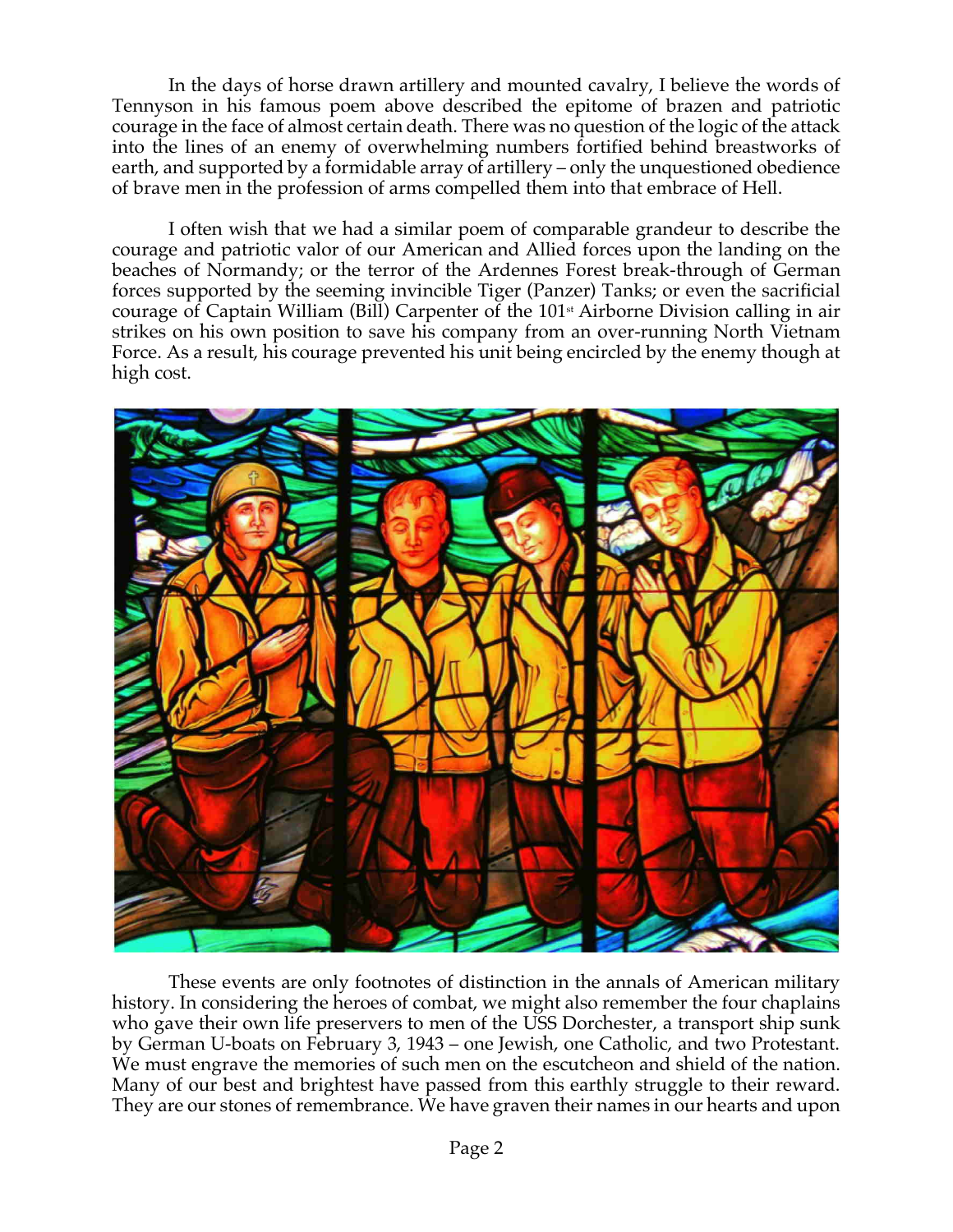our memorials. Their courage, in holding high the Light of the Liberty, has sustained and encouraged us to continue on the Field of Battle and to forsake not the Ancient Landmark with which the Lord of Hosts has entrusted us. Many of our veterans grow old, but their spirit is not diminished by any loss of hope or valor. They, and those whose passing we memorialize, are the lively stones always before our faces and the Face of our Lord.

This Memorial Day, please remember the cost of the civil freedoms we enjoy in a nation whose founding was surely by the Hand of God, a Lord who gave the greatest sacrifice of all for our Freedom – His only Begotten Son.

## **Memorial Day**

## *Rev LTC Hap Arnold, CA ANG USAF Retired*

Monday is Memorial Day, a day set aside to remember those members of our Armed



Forces who made the ultimate sacrifice, without whose sacrifice we would not be free. This is not a day to thank a veteran, probably it is the only day of the year that it is not the day for that. All veterans heard the country's call and answered. They were not those who would not hear. But, those of us here today are the fortunate ones, for whatever reason we made it back. In my case after 30 years and two weeks of military service with the Navy and Air Force, thirty percent of the people I flew with did not make it back one way or the other. They are the ones we remember today, they paid the entire bill for our freedom. Well, maybe not all the cost.

When we think of Memorial Day, we remember the young men and women who since the beginning of this great nation answered the call of freedom when our country was in peril, rode into battle and did not return. We honor those who lost their lives in training, transit and combat. But, we often forget the families they left behind; mothers, fathers, wives and husbands, sons and daughters, brothers and sisters. Each of them bore a portion of the cost of freedom. This cost is not a one shot deal. Those who remain behind pay every day of their time left here on earth. The cost of freedom is high, very high. It is just cheaper than not being free. But, it is payable on demand.

If you want to know what freedom costs, ask our Presiding Bishop. Jerry Ogles younger brother *Kenneth Wayne Ogles* joined the National Guard at age 17 and immediately transferred to the active Army's First Cavalry Division. He wanted to make a difference, to do his duty to God and Country and protect the innocent people of South Vietnam. Ken was killed in action on 16 February 1967, in the Ia Drang Valley, in the Binh Dinh Province, South Vietnam, with the First Platoon of C Company, the First Battalion of the  $8<sup>th</sup>$  Cavalry, First Cavalry Division at the age of 19. There is not a day that has gone by in the intervening 51 years that Jerry and his family did not measure the cost of freedom. Remember Kenneth the next time someone wants you to give a little freedom for the promise of safety or comfort.

I do not know how many ways to say it, but FREEDOM IS NOT FREE; it is the most costly commodity on this earth, except for not being free. That costs more.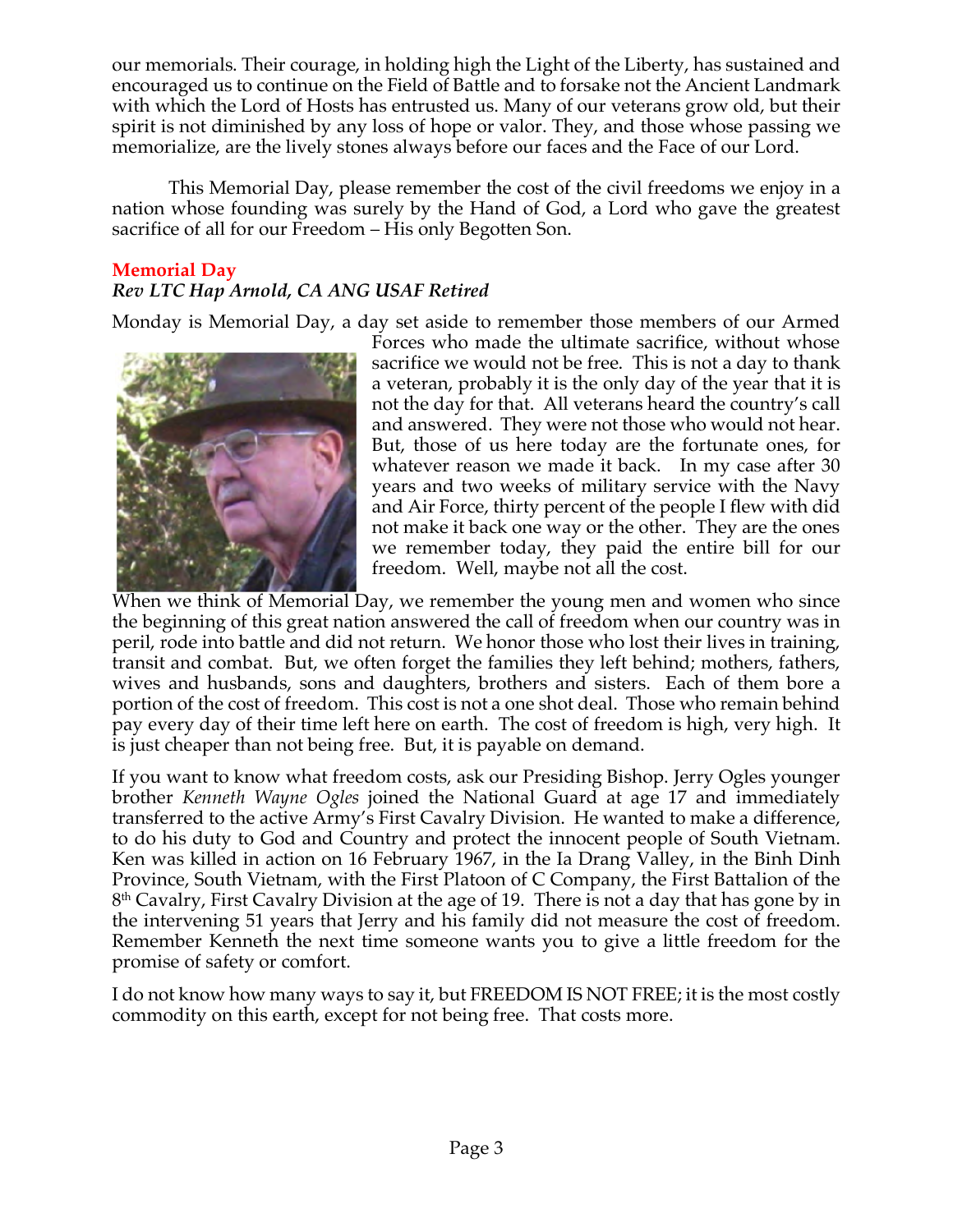



#### *Memorial Days*<sup>1</sup>.

**ALMIGHTY** God, our heavenly Father, in whose hands are the living and the dead; We give thee thanks for all those thy servants who have laid down their lives in the service of our country. Grant to them thy mercy and the light of thy presence, that the good work which thou hast begun in them may be perfected; through Jesus Christ thy Son our Lord. *Amen*.

It seems to me that Memorial Day is one of the saddest days of our year. This is not because of the cost to our country, in particular the families who remain behind, though that cost is huge. The reason the day so sad is that the people have absolutely no feeling for the cost of the freedom they value so little today.

Our country is free today because when our freedom has been threatened by those who would overturn our way of life, patriots stepped forward to take action against our country's foes. They put their lives on the line that we might be free. Tomorrow on Memorial Day, we remember those whose lives were given, whose families paid the price

<sup>1</sup> From the *Book of Common Prayer* page 42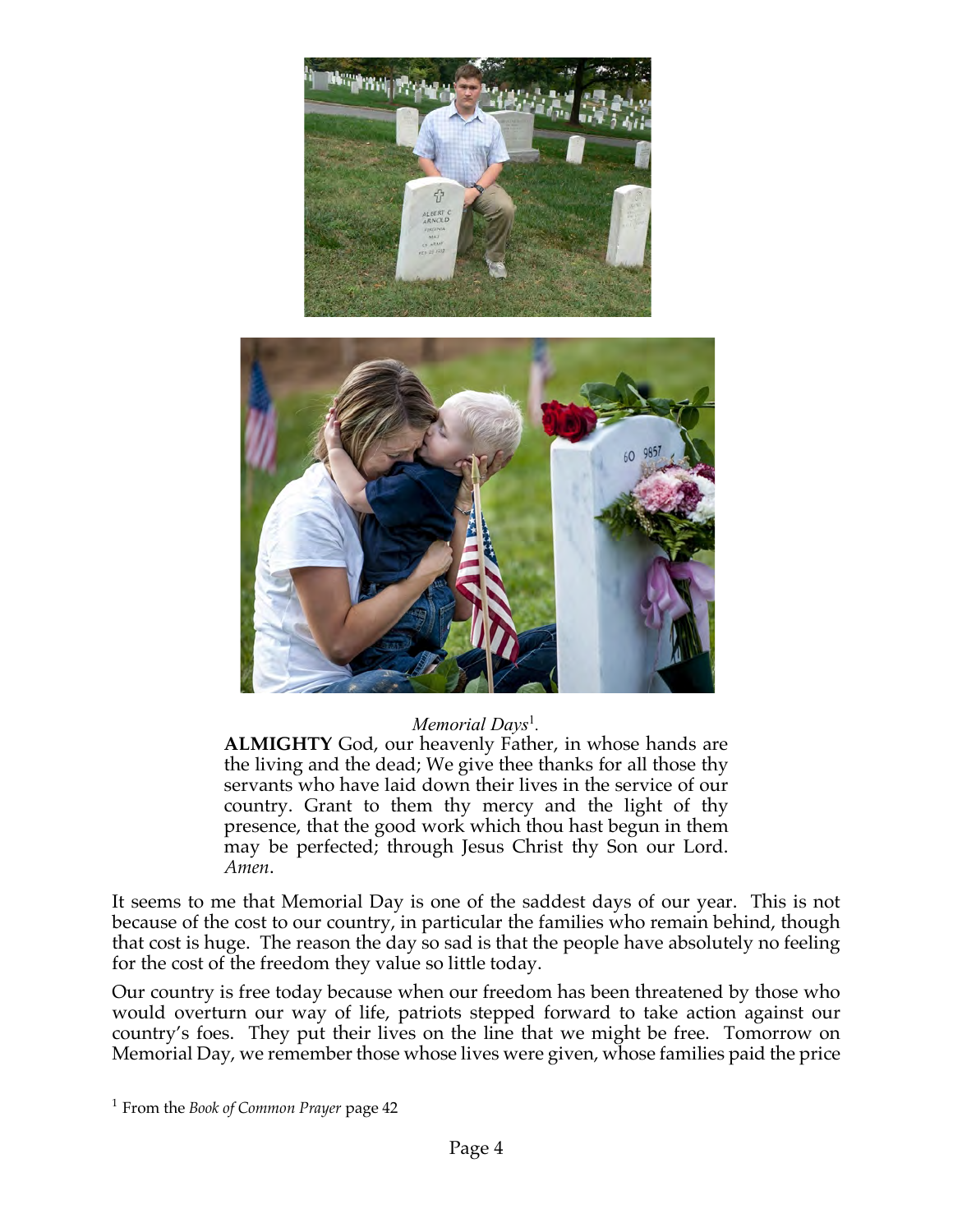for our freedom today. They did not give their lives for anything but freedom. If you ascribe their motives to other motives, you do so at your own peril.

Hundreds of thousands have given their future and the futures of their families' for ours. Charge your glass, raise it high. Drink to them. Give thanks to God for their patriotism and steadfast courage.

A final note to each of you veterans reading this report, each of you stepped forward when the country called. You heard the call others could not.

We are the lucky ones, we are here. We must never forget the cost of freedom, dearly paid by those who have gone before us.

To my fellow veterans, I thank each of you for stepping forward and I am grateful you are all here with me to remember.

# **Trinity Sunday**

Today is Trinity Sunday, the start of the Endless Green Season; the liturgical color is white, but seeing as you cannot really see white print on white screen or paper, we use a green outline!

## *Trinity Joke*<sup>2</sup>

Jesus said, "Whom do men say that I am?"

And his disciples answered and said, "Some say you are John the Baptist returned from the dead; others say Elias or other of the old

prophets."

And Jesus answered and said, "But whom do you say that I am?"

Peter answered and said, "Thou art the  $Logos<sup>3</sup>$ , existing in the Father as His rationality and then, by an act of His will, being generated, in consideration of the various functions by which God is related to his creation, but only on the fact that Scripture speaks of a Father, and a Son, and a Holy Spirit, each member of the Trinity being coequal with every other member, and each acting inseparably with and interpenetrating every other member, with only an economic subordination



within God, but causing no division which would make the substance no longer simple."

And Jesus answering, saith, "Say what?"4

#### <sup>2</sup> Courtesy of the Rev. Munachi Ezeogu

 $3$  The Gospel of John identifies the Logos, through which all things are made, as divine (theos), and further identifies Jesus as the incarnation of the Logos. As the Logos, Jesus Christ is God in self-revelation (Light) and redemption (Life). He is God to the extent that he can be present to man and knowable to man. The Logos is God, [Jn 1:1] ... Yet the Logos is in some sense distinguishable from God, for "the Logos was with God."[Jn 1:1] God and the Logos are not two beings, and yet they are also not simply identical. ... The Logos is God active in creation, revelation, and redemption. – Frank Stagg

<sup>4</sup> Did you ever wonder what difference the translation makes? Consider while "the Word was God" is by far the most common English translation, non-Trinitarian groups such as the Jehovah's Witnesses (in the *New World Translation* and their edition of the *Emphatic Diaglott* and Unitarians (in Thomas Belsham's modification of William Newcome's version) translate "the Word was a god."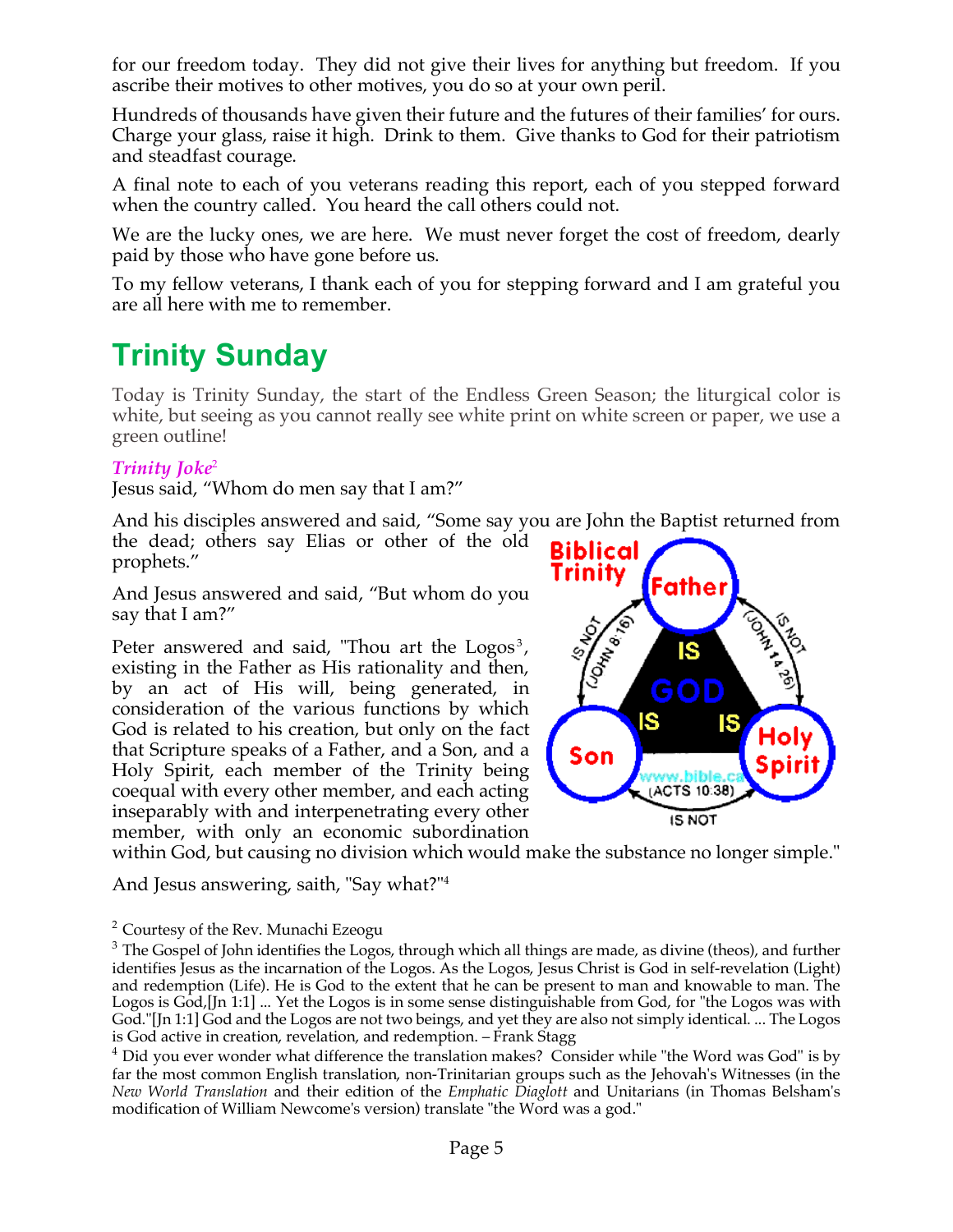#### *On Point*

Someone asked, where do the quotes come from? The answer is from the people who uttered them. But, how did you find them? Oh, that. Some from Bishop Jerry, many from Rev Bryan Dabney, a few from other places, some from Rev Geordie Menzies-Grierson, but overall mostly from Bryan. He always has some great ones to share. On to the On Point quotes –

All get what they want; they do not always like it.

The Magician's Nephew

A dying culture invariably exhibits personal rudeness. Bad manners. Lack of consideration for others in minor matters. A loss of politeness, of gentle manners, is more significant than is a riot.

*Robert A. Heinlein* 20th century American science fiction author

Wherefore should the heathen say, Where is their God?

*Psalm 79:10*

*Jack Lewis*

For ye are bought with a price...

*I Corinthians 6:20*

A government big enough to give you everything you want is a government big enough to take away everything that you have.

*Thomas Jefferson*

Founding father and third president of the United States

## *Propers*

Each Sunday there are Propers: special prayers and readings from the Bible. There is a Collect for the Day; that is a single thought prayer, most written either before the refounding of the Church of England in the 1540s or written by Bishop Thomas Cranmer, the first Archbishop of Canterbury after the re-founding.

The Collect for the Day is to be read on Sunday and during Morning and Evening Prayer until the next Sunday. The Epistle is normally a reading from one of the various Epistles, or letters, in the New Testament. The Gospel is a reading from one of the Holy Gospels, Matthew, Mark, Luke and John. The Collect is said by the minister as a prayer, the Epistle can be read by either a designated reader (as we do in our church) or by one of the ministers and the Holy Gospel, which during the service in our church is read by an ordained minister.

The propers are the same each year, except if a Red Letter Feast, that is one with propers in the prayerbook, falls on a Sunday, then those propers are to be read instead, except in a White Season, where it is put off. Red Letter Feasts, so called because in the Altar Prayerbooks the titles are in red, are special days. Most of the Red Letter Feasts are dedicated to early saints instrumental in the development of the church, others to special events. Some days are particularly special and the Collect for that day is to be used for an octave (eight days) or an entire season, like Advent or Lent.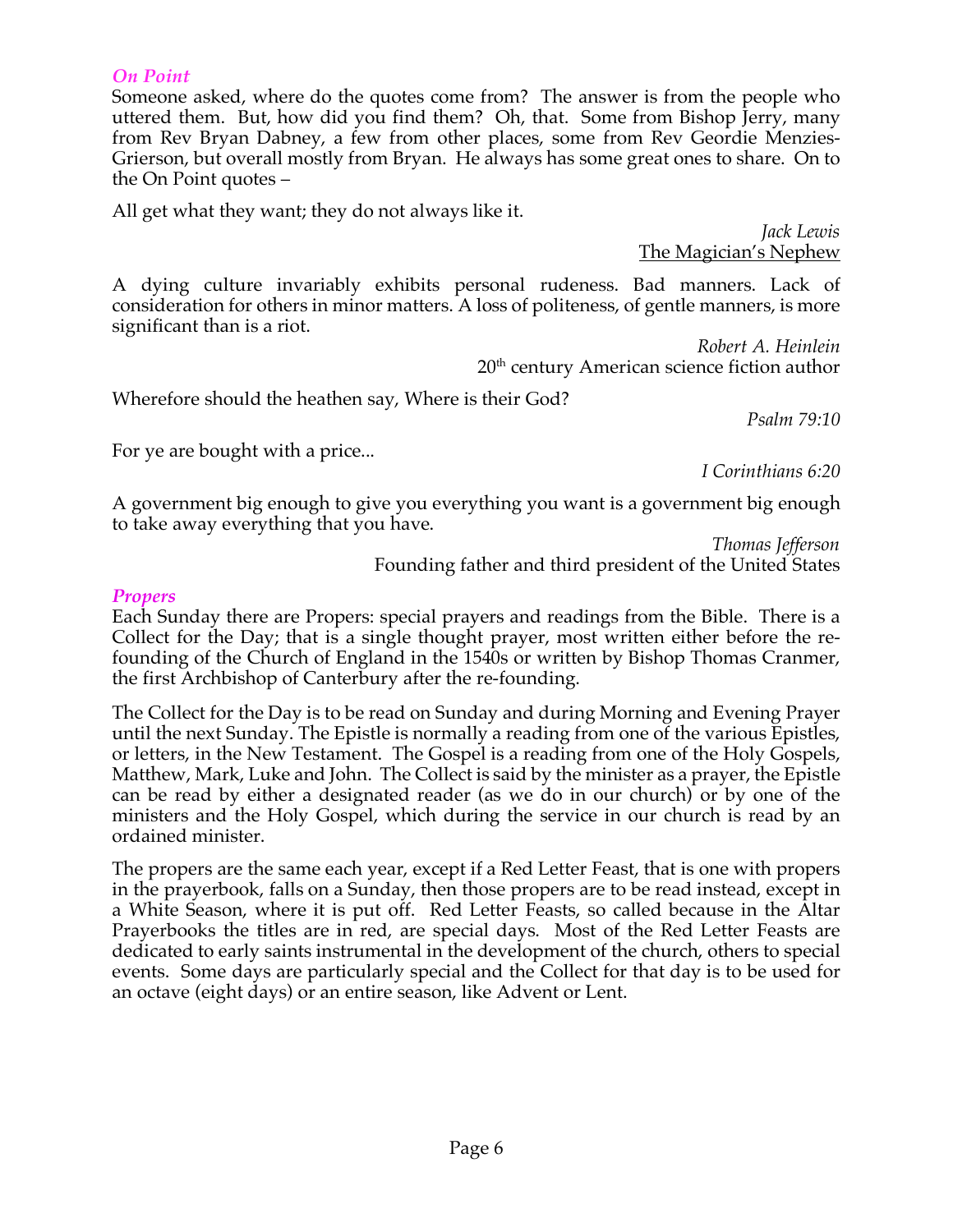The Propers for today are found on Page 186-188, with the Collect first:

# Trinity Sunday.

*The Collect.*

**LMIGHTY** and everlasting God, who hast given unto us thy servants grace, by the  $\Box$  confession of a true faith, to acknowledge the glory of the eternal Trinity, and in the power of the Divine Majesty to worship the Unity; We beseech thee that thou wouldest keep us stedfast in this faith, and evermore defend us from all adversities, who livest and reignest, one God, world without end. *Amen.*

The text which serves as this morning's Epistle comes from the Fourth Chapter of the Revelation of Saint John the Divine beginning at the First Verse. John attempts to show us the majesty and glory of heaven using words. The picture he paints is intended to be awe inspiring and seems to meet that goal handily:

FTER this I looked, and, behold, a door was opened in heaven: and the first voice which I heard was as it were of a trumpet talking with me; which said, Come up **L**hither, and I will shew thee things which must be hereafter. And immediately I was in the spirit: and, behold, a throne was set in heaven, and one sat on the throne. And he that sat was to look upon like a jasper and a sardine stone: and there was a rainbow round about the throne, in sight like unto an emerald. And round about the throne were four and twenty seats: and upon the seats I saw four and twenty elders sitting, clothed in white raiment; and they had on their heads crowns of gold. And out of the throne proceeded lightnings and thunderings and voices: and there were seven lamps of fire burning before the throne, which are the seven Spirits of God. And before the throne there was a sea of glass like unto crystal: and in the midst of the throne, and round about the throne, were four living creatures full of eyes before and behind. And the first was like a lion, and the second like a calf, and the third had a face as a man, and the fourth was like a flying eagle. And the four living creatures had each of them six wings about him; and they were full of eyes within: and they rest not day and night, saying, Holy, holy, holy, Lord God Almighty, which was, and is, and is to come. And when those living creatures give glory and honour and thanks to him that sat on the throne, who liveth for ever and ever, the four and twenty elders fall down before him that sat on the throne, and worship him that liveth for ever and ever, and cast their crowns before the throne, saying, Thou art worthy, O Lord, to receive glory and honour and power: for thou hast created all things, and for thy pleasure they are, and were created.

Today's Gospel came from the Third Chapter of the Gospel according to Saint John beginning at the First Verse:

 $\Box$  HERE was a man of the Pharisees, named Nicodemus, a ruler of the Jews: the same came to Jesus by night, and said unto him, Rabbi, we know that thou art a teacher come from God: for no man can do these miracles that thou doest, except God be with him. Jesus answered and said unto him, Verily, verily, I say unto thee, Except a man be born again, he cannot see the kingdom of God. Nicodemus saith unto him, How can a man be born when he is old? Can he enter the second time into his mother's womb, and be born? Jesus answered, Verily, verily, I say unto thee, Except a man be born of water and of the Spirit, he cannot enter into the kingdom of God. That which is born of the flesh is flesh; and that which is born of the Spirit is spirit. Marvel not that I said unto thee, Ye must be born again. The wind bloweth where it listeth, and thou hearest the sound thereof, but canst not tell whence it cometh, and whither it goeth: so is every one that is born of the Spirit. Nicodemus answered and said unto him, How can these things be?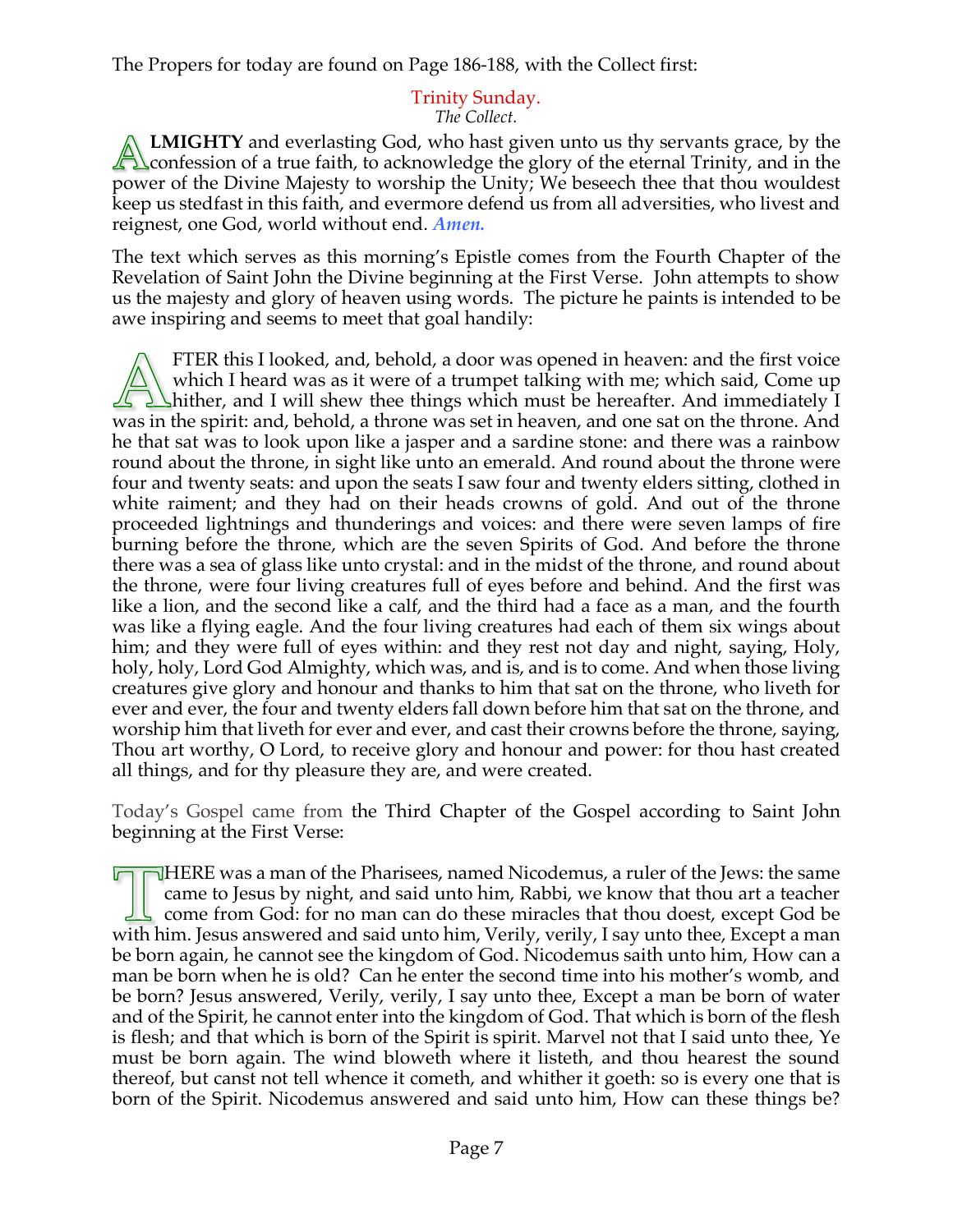Jesus answered and said unto him, Art thou a master of Israel, and knowest not these things? Verily, verily, I say unto thee, We speak that we do know, and testify that we have seen; and ye receive not our witness. If I have told you earthly things, and ye believe not, how shall ye believe, if I tell you of heavenly things? And no man hath ascended up to heaven, but he that came down from heaven, even the Son of man which is in heaven. And as Moses lifted up the serpent in the wilderness, even so must the Son of man be lifted up: that whosoever believeth in him should not perish, but have eternal life.

#### *The Exhortation*

While it can be read every time before Holy Communion, three times a year the Exhortation is mandatory; the rubric says: *That the Exhortation shall be said on the First Sunday in Advent, the First Sunday in Lent, and Trinity Sunday*. The word exhortation means - *an address or communication emphatically urging someone to do something*. In this case, it urges each of us to consider precisely what we are doing when we come forward to receive the bread and wine of Holy Communion. First, think about the term Holy Communion, that is two words put together. Holy – *Set aside* Communion – *Joined together*. Interesting. We are set aside from the world and joined together with God and our fellow Christians in this sacrament.

At this point, we should consider what the Catechism<sup>5</sup> has to say about sacraments:

| Question | What do you mean by this word Sacrament?                                                                                                                                                                                   |
|----------|----------------------------------------------------------------------------------------------------------------------------------------------------------------------------------------------------------------------------|
| Answer   | I mean by this word Sacrament an outward and visible sign of an inward<br>and spiritual grace given unto us; ordained by Christ himself, as a means<br>whereby we receive this grace, and a pledge to assure us thereof.   |
| Question | How many parts are there in a Sacrament?                                                                                                                                                                                   |
| Answer   | There are two parts in a Sacrament; the outward and visible sign, and the<br>inward and spiritual grace.                                                                                                                   |
| Question | Why was the Sacrament of the Lord's Supper ordained?                                                                                                                                                                       |
| Answer   | The Sacrament of the Lord's Supper was ordained for the continual<br>remembrance of the sacrifice of the death of Christ, and of the benefits<br>which we receive thereby.                                                 |
| Question | What is the outward part or sign of the Lord's Supper?                                                                                                                                                                     |
| Answer   | The outward part or sign of the Lord's Supper is, Bread and Wine, which<br>the Lord hath commanded to be received.                                                                                                         |
| Question | What is the inward part, or thing signified?                                                                                                                                                                               |
| Answer   | The inward part, or thing signified, is the Body and Blood of Christ,<br>which are spiritually taken and received by the faithful in the Lord's<br>Supper.                                                                 |
| Question | What are the benefits whereof we are partakers in the Lord's Supper?                                                                                                                                                       |
| Answer   | The benefits whereof we are partakers in the Lord's Supper are the<br>strengthening and refreshing of our souls by the Body and Blood of<br>Christ, as our bodies are strengthened and refreshed by the Bread and<br>Wine. |

<sup>5</sup> *Catechism* - a series of fixed questions, answers, or precepts used for instruction in other situations.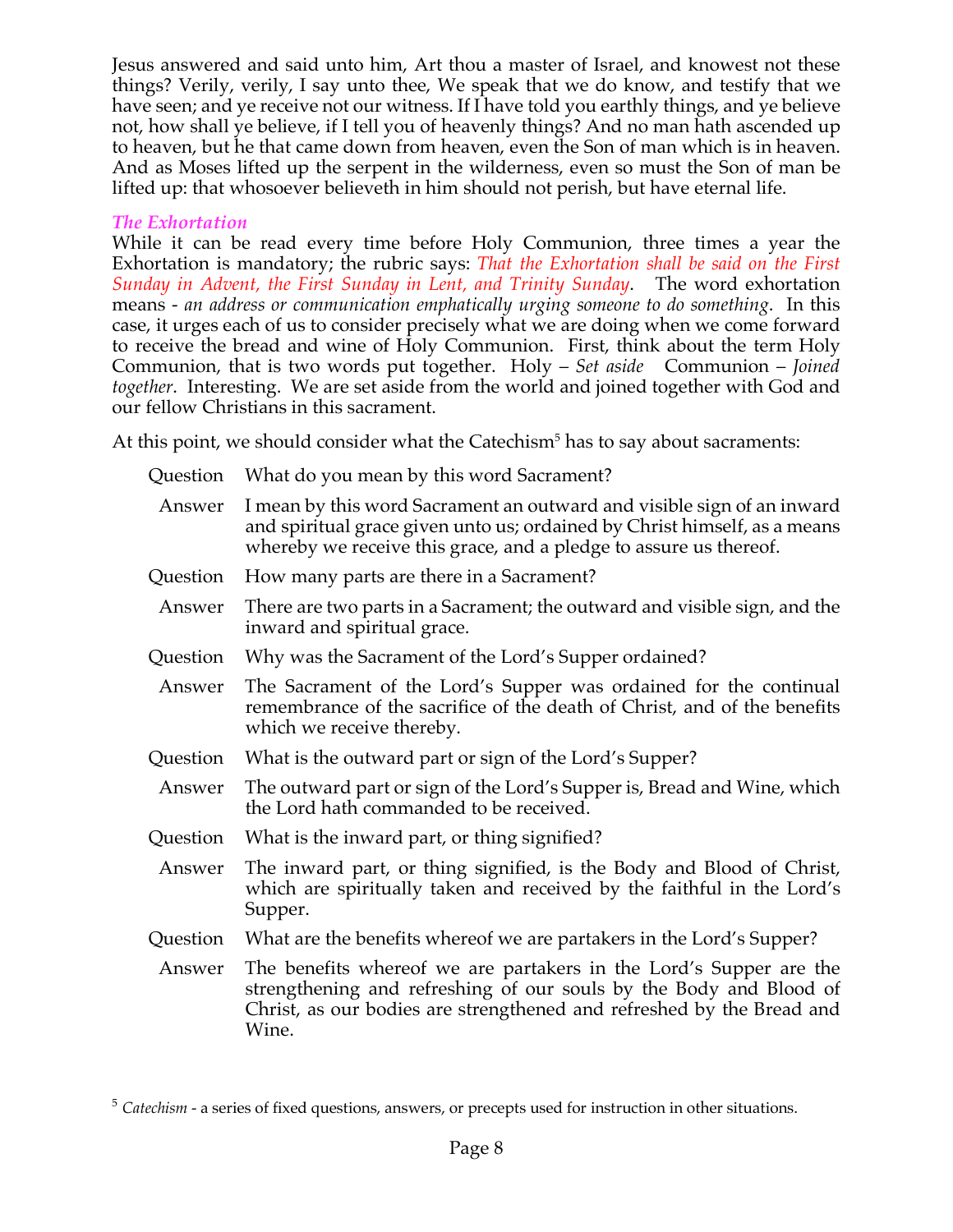- Question What is required of those who come to the Lord's Supper?
	- Answer It is required of those who come to the Lord's Supper to examine themselves, whether they repent them truly of their former sins, with stedfast purpose to lead a new life; to have a lively faith in God's mercy through Christ, with a thankful remembrance of his death; and to be in charity with all men.

Now when you read or listen to *The Exhortation*, you will see it is really nothing more than a fancy regurgitation $6$  of the Catechism.

## THE EXHORTATIONS.

At the time of the Celebration of the Communion, after the prayer for the whole state of Christ's Church, the Priest may say this Exhortation. And Note, That the Exhortation shall be said on the First Sunday in Advent, the First Sunday in Lent, and Trinity Sunday.

**EARLY** beloved in the Lord, ye who mind to come to the holy Communion of the Body and Blood of our Saviour Christ, must consider how Saint Paul exhorteth all persons diligently to try and examine themselves, before they presume to eat of that Bread, and drink of that Cup. For as the benefit is great, if with a true penitent heart and lively faith we receive that holy Sacrament; so is the danger great, if we receive the same unworthily. Judge therefore yourselves, brethren, that ye be not judged of the Lord; repentyou truly for your sins past; have a lively and stedfast faith in Christ our Saviour; amend your lives, and be in perfect charity with all men; so shall ye be meet partakers of those holy mysteries. And above all things ye must give most humble and hearty thanks to God, the Father, the Son, and the Holy Ghost, for the redemption of the world by the death and passion of our Saviour Christ, both God and man; who did humble himself, even to the death upon the Cross, for us, miserable sinners, who lay in darkness and the shadow of death; that he might make us the children of God, and exalt us to everlasting life. And to the end that we should always remember the exceeding great love of our Master, and only Saviour, Jesus Christ, thus dying for us, and the innumerable benefits which by his precious blood-shedding he hath obtained for us; he hath instituted and ordained holy mysteries, as pledges of his love, and for a continual remembrance of his death, to our great and endless comfort. To him therefore, with the Father and the Holy Ghost, let us give, as we are most bounden, continual thanks; submitting ourselves wholly to his holy will and pleasure, and studying to serve him in true holiness and righteousness all the days of our life. *Amen*. **D**

#### *Bishop Ogles' Sermon*

We are oft fortunate to get copies of Bishop Jerry's sermon notes. Today is one of those Sundays.

#### **Sermon Notes**

Trinity Sunday 27 May 2018, Anno Domini (In the Year of our Lord)

# Trinity Sunday.

*The Collect.*

**LMIGHTY** and everlasting God, who hast given unto us thy servants grace, by the confession of a true faith, to acknowledge



the glory of the eternal Trinity, and in the power of the Divine Majesty to worship the

<sup>6</sup> This is Rev Jack Arnold's term for summarizing, rearranging and expounding on the underlying text; kind of a descriptive and interesting way of putting it!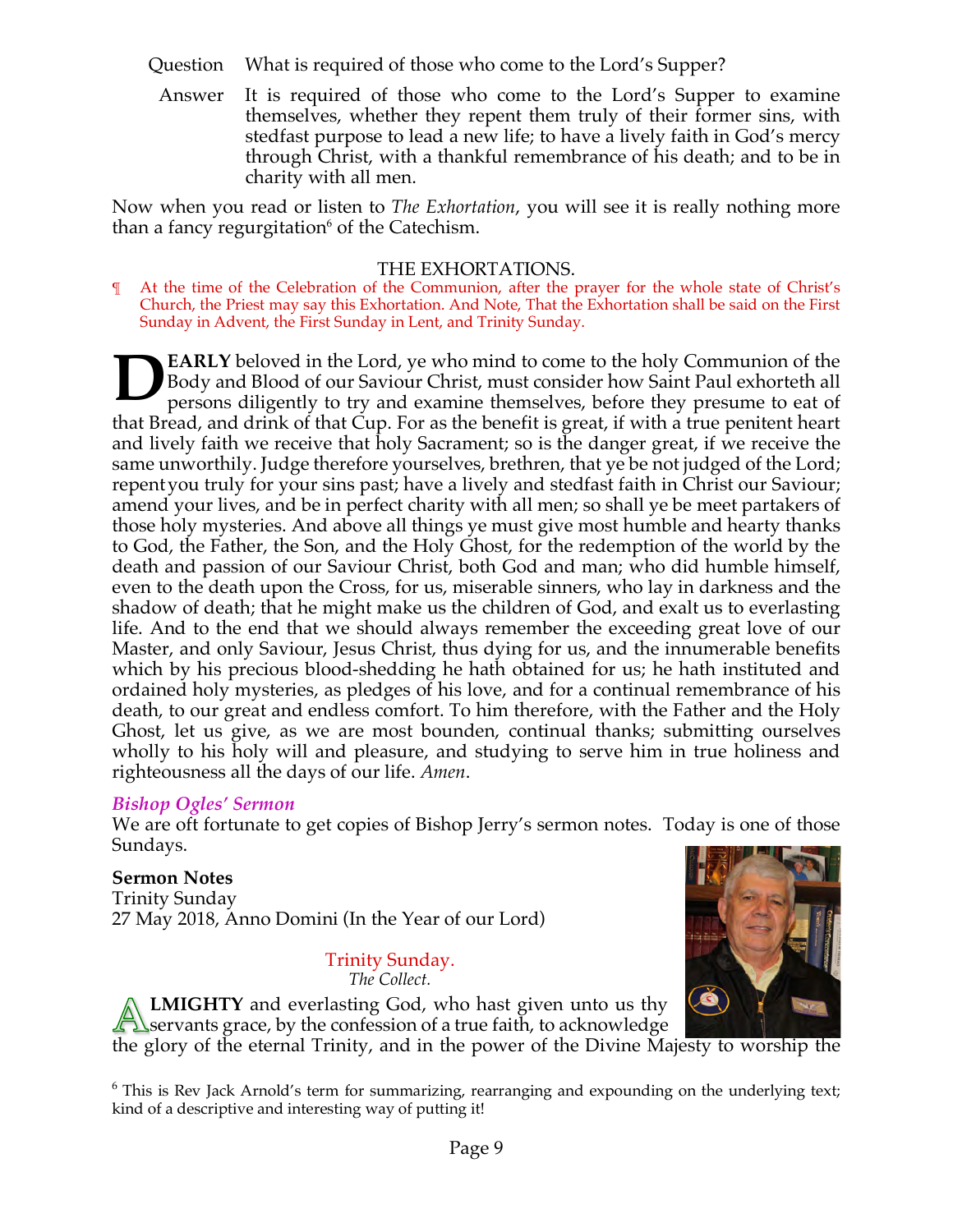Unity; We beseech thee that thou wouldest keep us stedfast in this faith, and evermore defend us from all adversities, who livest and reignest, one God, world without end. *Amen.*

**HERE** *was a man of the Pharisees, named Nicodemus, a ruler of the Jews: <sup>2</sup> The same came to Jesus by night, and said unto him, Rabbi, we know that thou art a teacher come from God: for no man can do these miracles that thou doest, except God be with him. <sup>3</sup> Jesus answered and said unto him, Verily, verily, I say unto thee, Except a man be born again, he cannot see the kingdom of God. <sup>4</sup> Nicodemus saith unto him, How can a man be born when he is old? can he enter the second time into his mother's womb, and be born? <sup>5</sup> Jesus answered, Verily, verily, I say unto thee, Except a man be born of water and of the Spirit, he cannot enter into the kingdom of God. <sup>6</sup> That which is born of the flesh is flesh; and that which is born of the Spirit is spirit. <sup>7</sup> Marvel not that I said unto thee, Ye must be born again. <sup>8</sup> The wind bloweth where it listeth, and thou hearest the sound thereof, but canst not tell whence it cometh, and whither it goeth: so is every one that is born of the Spirit. <sup>9</sup> Nicodemus answered and said unto him, How can these things be? <sup>10</sup> Jesus answered and said unto him, Art thou a master of Israel, and knowest not these things? <sup>11</sup> Verily, verily, I say unto thee, We speak that we do know, and testify that we have seen; and ye receive not our witness. <sup>12</sup> If I have told you earthly things, and ye believe not, how shall ye believe, if I tell you of heavenly things? <sup>13</sup> And no man hath ascended up to heaven, but he that came down from heaven, even the Son of man which is in heaven. <sup>14</sup> And as Moses lifted up the serpent in the wilderness, even so must the Son of man be lifted up: <sup>15</sup> That whosoever believeth in him should not perish, but have eternal life. <sup>16</sup> For God so loved the world, that he gave his only begotten Son, that whosoever believeth in him should not perish, but have everlasting life.* (John 3:1-16)

Imagine if we could start life anew from our mother's womb, but with the sense and wisdom of our accumulated years of the present age! You might remember the illustration of the DROP OF WATER:

"*There was once a drop of water that found itself puddle in a dirty and unsavory gutter drain. It was constantly subject to being spat upon and frequented by mosquitoes laying their larvae in the water. The little drop of water looked everyday up to the beautiful blue skies above and yearend, for once, to be clean and pure, and separated from the filth of the gutter. The yearning of its heart was heard in heaven, and the warmth of the sun began to draw the small droplet up, up, and away from the filth it had always known. Being drawn higher and higher, the air around the droplet was no longer foul and smelly, but clear and pristine. Yet, it was drawn still higher by the force of the sun to levels of colder and colder air. The winds took up the droplet of water and carried it far away where it became a beautiful, white snowflake. It was deposited on the heights of Mt. Everest where its beauty could be seen, mingled with other snowflakes, for many miles around. The droplet of water, transformed by the power of Heaven, had moved from the lowest and dirtiest place, to the highest and most beautiful on earth. That is regeneration, and that is the power of God to make new the soul of man*."

If we were drawn up to such a high estate, what good amendments would we make in our lives going forward? Would we still bear a shame of declaring faith in God and His Holy Word at all times and in all places? Or would we be another Nicodemus who, being well versed in the law and prophets, as a Pharisee, but yet approach Christ under cover of darkness? We dare not judge Nicodemus without first repenting of our own failure to stand up openly at many times when we have failed of public courage in the past.

Nicodemus thirsted for knowledge of the Holy, but he was also a prominent figure of the ruling Sanhedrin. He had a reputation to mind. He did not wish to make any rash decisions. He had witnessed the amazing miracles and profound words of Jesus at the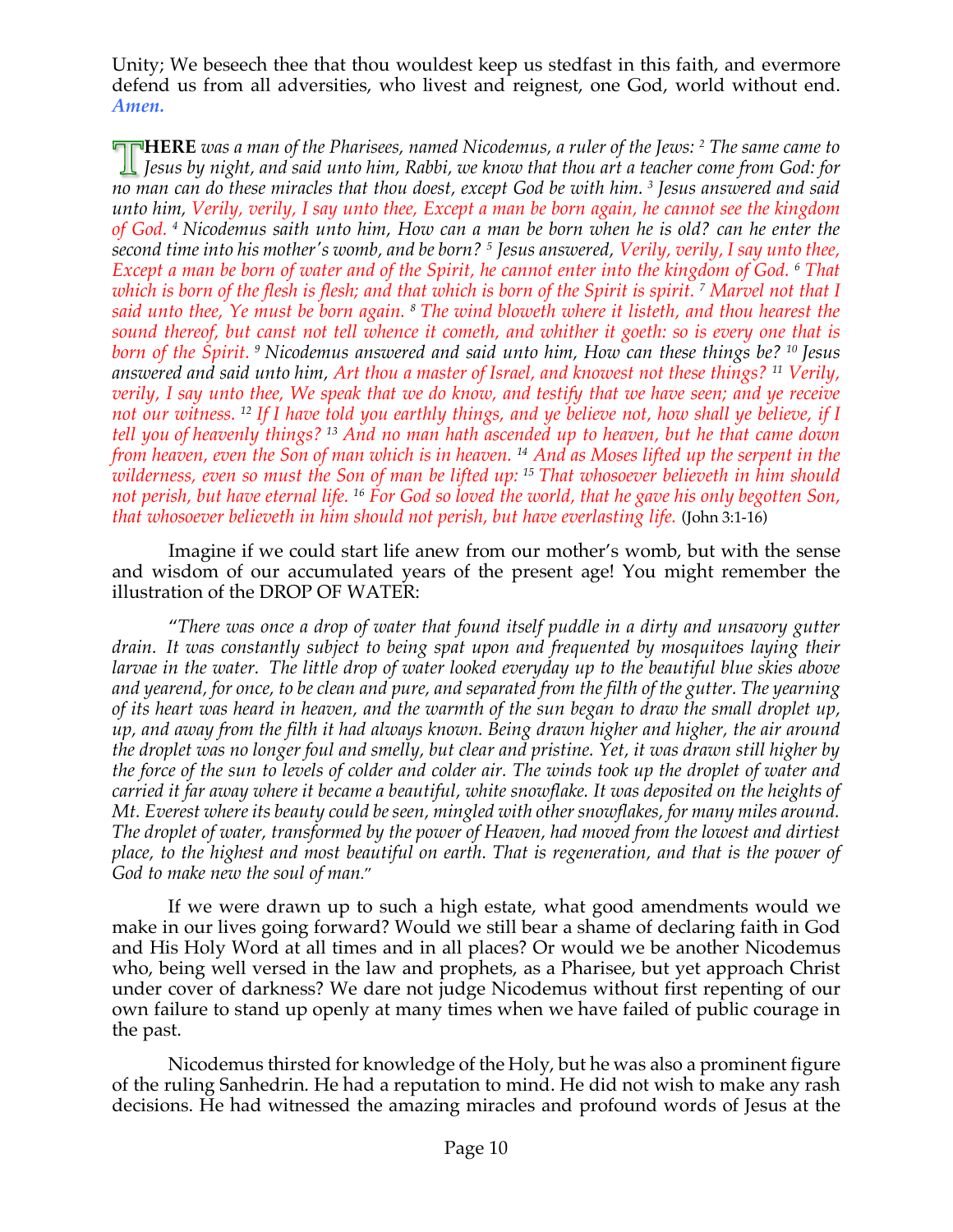Temple. Those words touched the heart strings of Nicodemus' soul. He suspected that there was a depth of meaning in Jesus that he must fathom – even at the risk of being exposed as an admirer. This would, of course, have meant trouble for a man in his position. So Nicodemus came at night to see Jesus. He was drawn to Jesus by the few days he had observed Him, so, he came under cover of darkness. In this respect, he had an opposite character of that of Judas the traitor. Nicodemus had just a limited knowledge of Jesus, yet he was drawn to Him. Judas had a very thorough knowledge of Jesus, yet he betrayed him, instead of being drawn to Christ on that last night of the Supper, Judas betrayed Christ and went away from Him for his treacherous deed at night. He never saw another sunrise. It seems that instead of going out from the light into darkness, Nicodemus came in from the darkness to the Light and departed that place with a new light in his heart. Let's examine the account from the text:

*1. "There was a man of the Pharisees, named Nicodemus, a ruler of the Jews: <sup>2</sup> The same came to Jesus by night"* We see a contrast being drawn in the text between a man of great power, wealth, and learning; and the Lord Jesus Christ who did not have a place to lay His head. Nicodemus was an influential member of the ruling Sanhedrin. Nicodemus was also keen to the politics of the day and did not wish to be exposed as someone who would be an admirer of Chrsit – at least not until he had come to know Him for the Lord that He was. So Nicodemus came under cover of darkness.

Earlier in the day, Nicodemus had seen Christ drive out the money changers and those who made merchandise of the House of God. He had heard, that day, His strange but refreshing counsel: *Take these things hence; make not my Father's house an house of merchandise.* (John 2:16) He had heard the profound and beautiful teachings of Christ and seen His miracles. His logical mind could not deny that Jesus had strange powers that could only come from God, unlike those political posers who sat with him of the Sanhedrin.

If we desire to know a man better, we must find out where He is and meet Him face to face. Nicodemus obviously had scouted out Christ to know where He was sleeping in Jerusalem that first Passover of Christ's ministry.

*"……… and said unto him, Rabbi, we know that thou art a teacher come from God: for no man can do these miracles that thou doest, except God be with him***."** Nicodemus has the least seed of faith in his heart, but it was enough to drive him to Christ. He recognized the power of God in Christ and he must settle the issue before the dawning of another day. Though he comes here at night, he later publicly defends Christ in the Sanhedrin (John 7:50-52) and even publicly goes with Joseph of Arimethaea to claim the body of Christ for burial even under threat of retribution from Rome and the Jewish rulers (John 19:39). The one who came by night later became one who feared no one but God. John considers the change in Nicodemus so significant that he always makes reference to Nicodemus in later references as "he who came to Jesus by night."

Jesus is frank in His approach to Nicodemus. He knows the heart of Nicodemus, and He knows that complete transparency and blunt truth is the very thing Nicodemus needs.

*Verily, verily, I say unto thee, Except a man be born again, he cannot see the kingdom of God.* Jesus tells Nicodemus what he desperately NEEDS to know, not that which his ears would have been comforted to hear. Nicodemus is considered by many to be a great teacher, yet he calls Christ RABBI., or Teacher. Nicodemus is not too proud to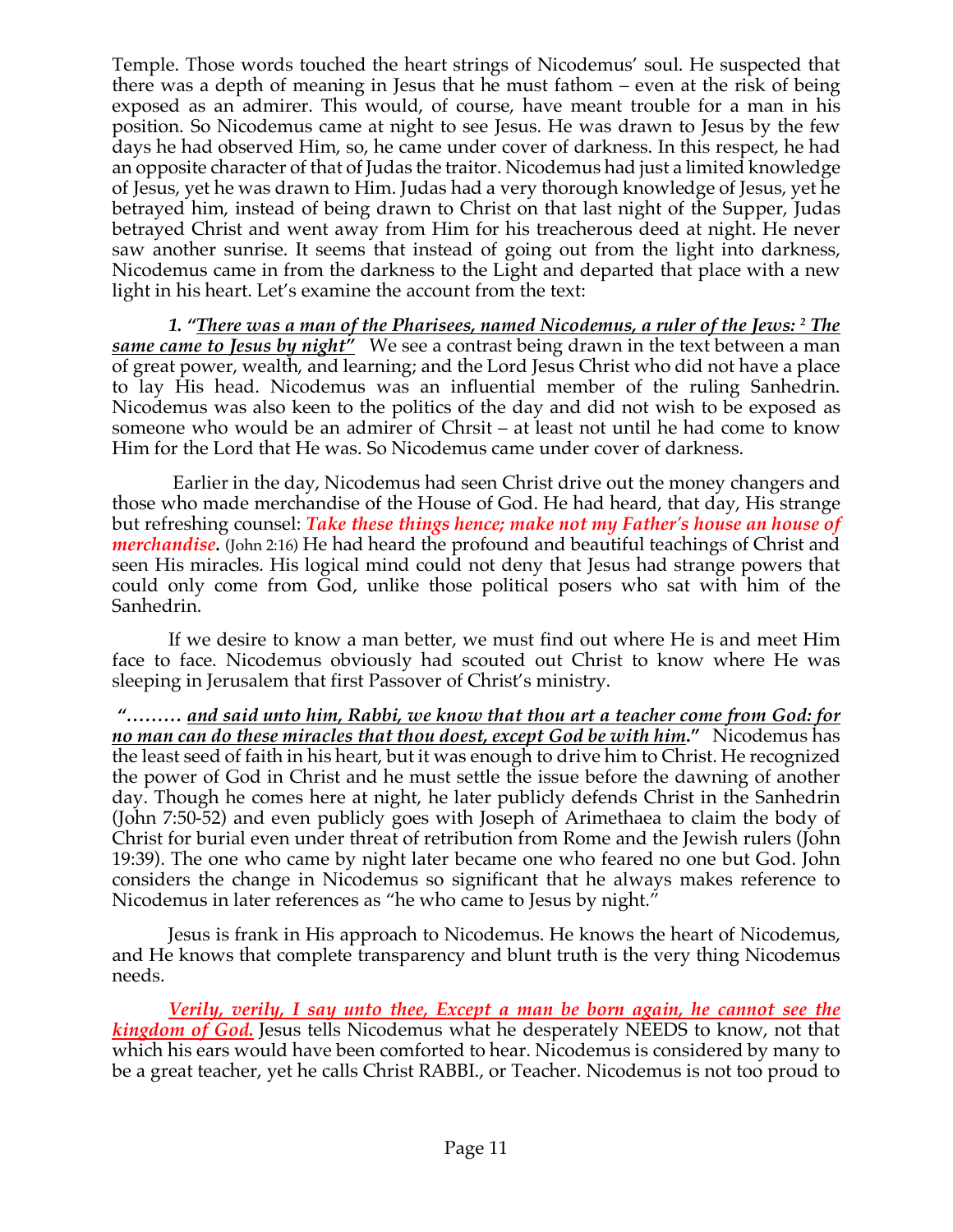accept the role of student before superior knowledge of a better Teacher. But these words of Christ are simply too amazing for Nicodemus to grasp.

*<sup>4</sup> Nicodemus saith unto him, How can a man be born when he is old? can he enter the second time into his mother's womb, and be born?* This is not a frivolous response by Nicodemus. He does not ask *WHY*, but *HOW*. If Jesus were making reference to the Gentiles, Nicodemus could have understood somewhat, but Jesus is speaking to a ruler of the Jews – the presumed people of God! To Nicodemus, it does not make sense, but he trusts in the superior wisdom of Christ to shed light on the matter. Our first longings of faith must be satisfied through deeper inquiry even if we risk ridicule by the world. There are profound mysteries in the Bible, yet many consider themselves so accomplished scholars of the Word that they attempt to explain every mystery and leave nothing to wonder.

*Verily, verily, I say unto thee, Except a man be born of water and of the Spirit, he cannot enter into the kingdom of God. <sup>6</sup> That which is born of the flesh is flesh; and that which is born of the Spirit is spirit. <sup>7</sup> Marvel not that I said unto thee, Ye must be born again.* Nicodemus belonged to a religion that based salvation upon a complete obedience to the Law written on Tables of Stone. It was a difficult concept to beleive that his entire previous training had been lacking. Christ points to a change that is alien to Nicodemus' thinking. There is the story of an owner of a clothing store that decided to clean his main display window. He gathered his cleaning materials and went outside to clean. After working diligently, the window appeared immaculate with the exception of a single troubling blemish high up on the glass. Regardless the efforts and elbow grease used to clean the spot, it remained a glaring flaw in an otherwise clear glass. At last he discovered that the dirty blemish was not on the outside, but the INSIDE of the glass. Regardless our efforts to dress and beautify our persons, we cannot cleanse the heart by dressing the outward appearance with good works. *Purge me with hyssop, and I shall be clean: wash me, and I shall be whiter than snow.* (Psalm 51:7) God cleans us inside first with the purgative of the Holy Spirit ere making our appearance clean on the outside. If the heart is full of filth, it matters not the outward APPEARANCE.

When we lay down this life, we lay down the body of flesh before our parents who gave us our traits and the hereditary features of flesh. We then are drawn in the spirit back to the Father who gave us the Spirit of Life. *Or ever the silver cord be loosed, or the golden bowl be broken, or the pitcher be broken at the fountain, or the wheel broken at the cistern. Then shall the dust return to the earth as it was: and the spirit shall return unto God who gave it.* (Eccl 12:6-7)

Jesus shares a great mystery with Nicodemus*. <sup>8</sup> The wind bloweth where it listeth, and thou hearest the sound thereof, but canst not tell whence it cometh, and whither it goeth: so is every one that is born of the Spirit.* Does any man have the key to the gate of the wind, to open and close as he deems fit? The Wind is no different in certain aspects than the Holy Spirit. We do not know the source of the wind, but we KNOW it has a source. We can hear the wind if we are quiet and attentive. It literally whispers as that still, small voice of God. (1 Kings 19:12) We cannot say its direction or where it is going. The Wind is unseen just as the Holy Spirit is unseen. We see its effects, but not its essence. Those who are born of God have been touched by that Wind of the Holy Spirit. Their change is complete and not prideful in display. Moreover, the sails of their souls are propelled by that Wind throughout their walk in Christ.

Can you imagine Nicodemus' eyes squinting in effort to understand this strange new doctrine? *. <sup>9</sup> Nicodemus answered and said unto him, How can these things*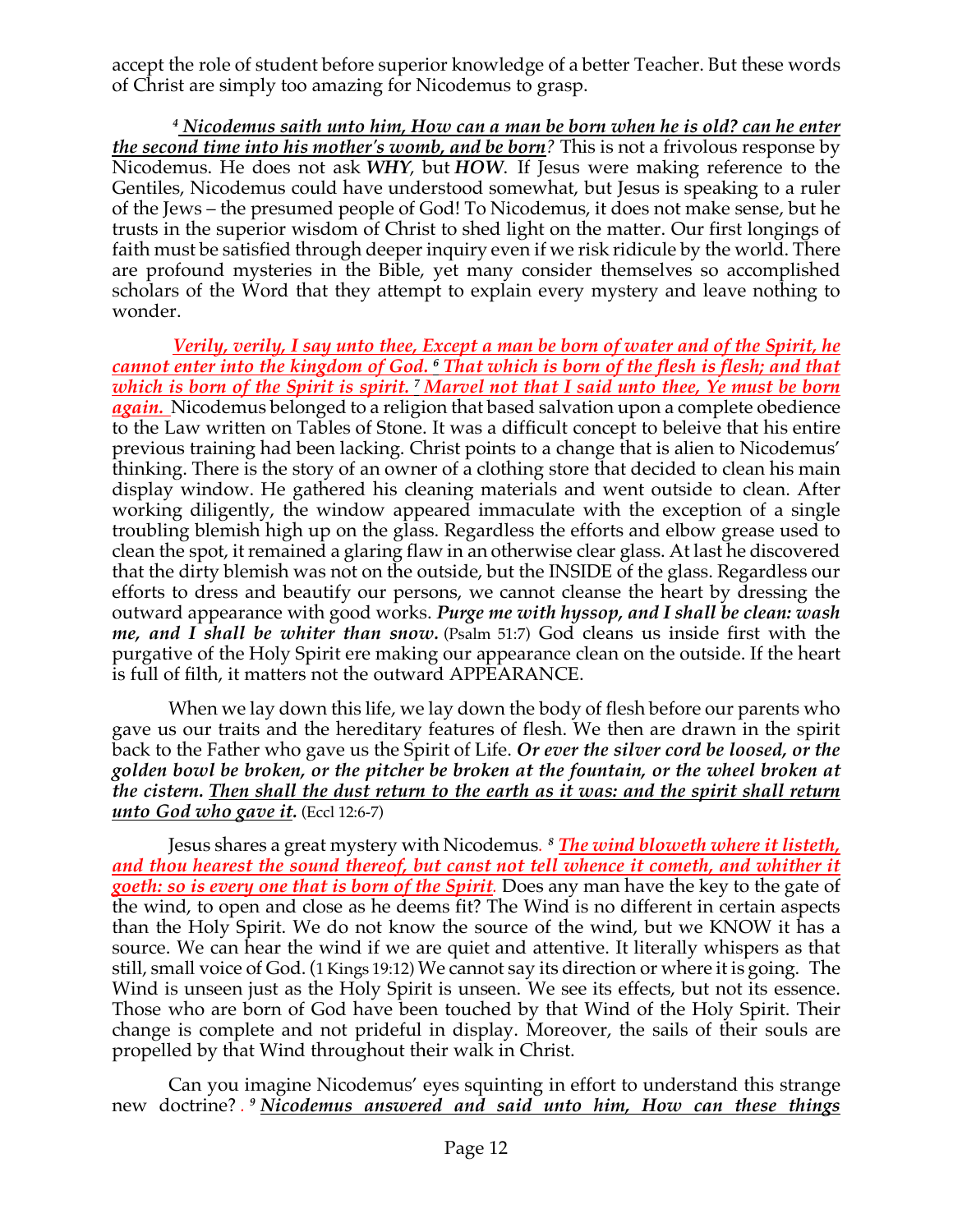## *be? <sup>10</sup> Jesus answered and said unto him, Art thou a master of Israel, and knowest not these things*

Nicodemus is very much like many who are educated in theology and who press a point of an olive until it becomes a watermelon. He is well educated but, unfortunately, in things that are not real. Jesus points out his ignorance to him. Many prominent theologians of our day lack the simple wisdom of a poor farmer who knows the Lord. This was Nicodemus' problem, but he is open to amendment in understanding. I wish we all were.

*<sup>11</sup> Verily, verily, I say unto thee, We speak that we do know, and testify that we have seen; and ye receive not our witness. <sup>12</sup> If I have told you earthly things, and ye believe not, how shall ye believe, if I tell you of heavenly things?* Jesus places His evidence before the bar. He taught often in parables so that the simple farmer or fisherman could grasp greater spiritual truth when illustrated by earthly logic. But those educated too much in 'theological error' may not be able to grasp the simplicity of the Gospel which a child can easily grasp. It is not faith and knowledge that saves us, but 'faith in Christ' and right knowledge of Him. We may know the print in a thousand theological works, but if we lack the nature of a little child in faith, we are lost.

*<sup>13</sup> And no man hath ascended up to heaven, but he that came down from heaven, even the Son of man which is in heaven.* Despite the delusional dreams and copyrighted commercial works of many today, no one has ascended to heaven or come down but Christ.

*<sup>14</sup> And as Moses lifted up the serpent in the wilderness, even so must the Son of man be lifted up: <sup>15</sup> That whosoever believeth in him should not perish, but have eternal life.* God sent fiery serpents among the Children of Israel in the Wilderness for their sins. When they pleaded for relief, God told Moses to erect a brass serpent on a pole for all to look unto when bitten that they might live. The serpent represented our sins that are crucified on the cross with Christ. Looking to the sacrifice of Christ, for our own sins, we are saved from eternal death. (Numbers 21:6-9) We have the same symbolized in the medical kadusa today.

<sup>16</sup> For God so loved the world, that he gave his only begotten Son, that whosoever *believeth in him should not perish, but have everlasting life* Do not be deceived by modern versions of the Bible such as the NIV. Jesus Christ is the literal ISSUE of the Father. He is God because He is of the same substance with God. Not a son or daughter through the adoption that we are, but the true and issuing Son of the Father – the only Begotten, not One and Only! As a great iron magnet draws only metal of like properties, so does Christ draw those whose souls are the malleable substance that God has created in them to respond to the pull of the Magnet.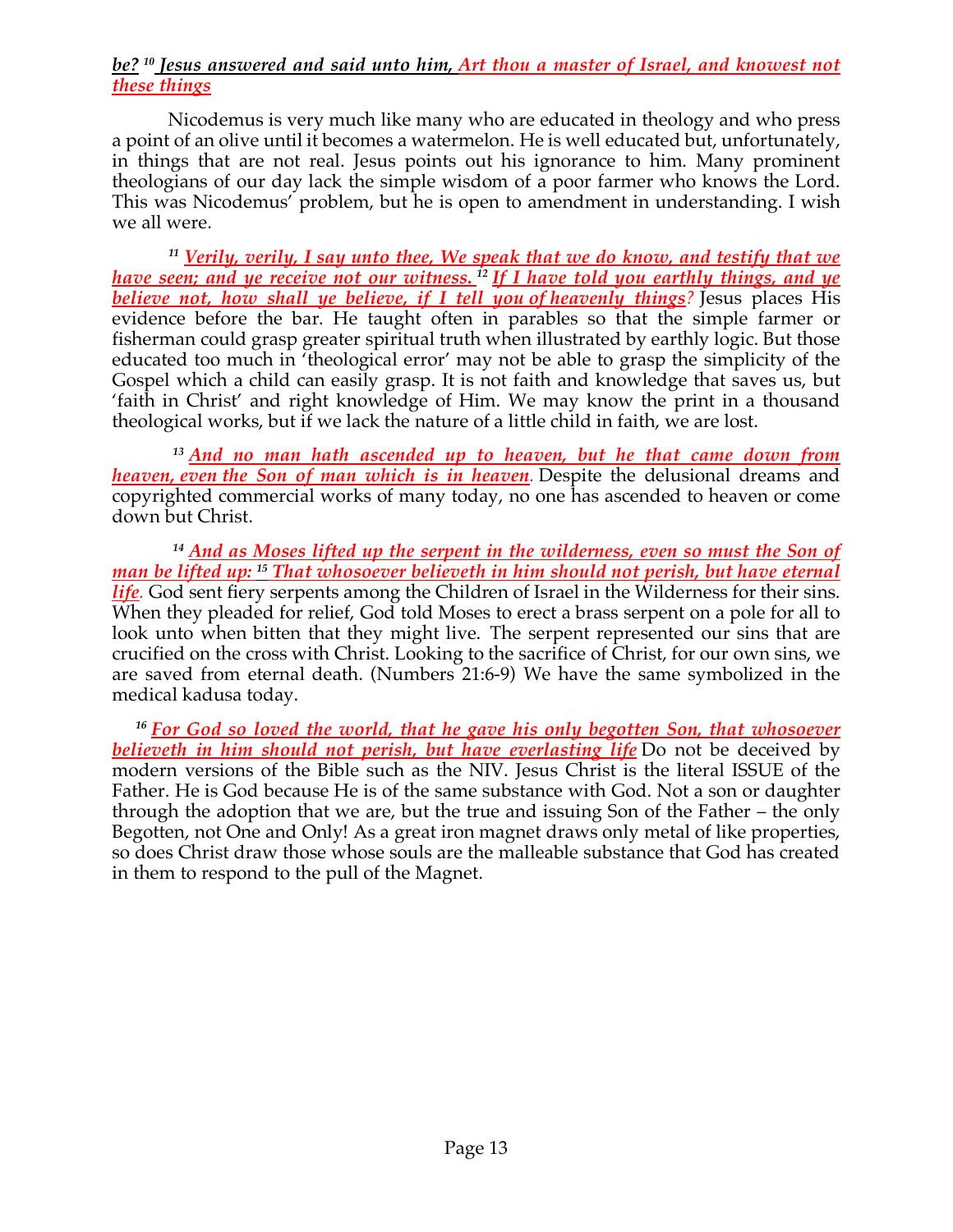# *Sermon – Reverend Hap Arnold - Time and Action Church of the Faithful Centurion - Descanso, California*

Today's sermon brought the Collect, Epistle and Gospel together and is partly contained in the forewords above.



Today's sermon covers the basic concept of the Triune God, that is the Father, Son and Holy Ghost and how they were introduced to us through time and the Bible in particular; it draws the Collect, Epistle and Gospel together and is partly contained in the forewords above. .

Consider these words from the Collect:

… acknowledge the glory of the eternal Trinity, and in the power of the Divine Majesty to worship the Unity …

In the Collect, we acknowledge there is a Triune God, that is to say there are three aspects of God; God the Father, God the Son and God the Holy

Ghost. A Triune God means literally Three in One, not three separate Gods or godlets, but a single being with three aspects. How does this work?

The honest answer is – WE DON'T KNOW. We have not been told of how this Being operates. We just have been told that there are three and They are ONE. We have some knowledge and scriptural guidance on how parts of the thing work, but not all. Saint Paul told the people of Corinth, *<sup>12</sup> For now we see through a glass, darkly; but then face to face:*  now I know in part; but then shall I know even as also I am known. (1 Corinthians 13:12) One of the basic principles of classified information is that it is only to be revealed to those who have an actual NEED TO KNOW, not just the curious. Like many secrets, we don't really have a need to know, so we have not been told.

We know:

- God is I AM;
- God the Father sent The Son to be our Savior, He was there at the beginning and created this world;
- The Holy Ghost breathed life into the world, and brings understanding, comfort, strength, perseverance, courage, inspiration, patience;
- They all have always been and always will be.

That is what we know; it leaves a lot we don't know, but we can certainly be kept busy with what we do know. That must be enough for the here and now. It is enough for us to operate on His Word with our simple and limited understanding of the Trinity. We must be content with what we read in Scripture, all the other stuff we wonder about Him is just extraneous details, like how many angels can dance on the head of a pin? So much theological discussion is captured in that term. So, how many angels can dance on the head of a pin? Whatever the number, the answer from our standpoint is so very simple, As many as God determines the circumstances require. Note, as God requires! Not you, not me. God. Trying to think about those detailed details that we do not know or understand only serves as a distraction from following God and doing what He asks. He does not want us to speculate on how the Three in One concept works, but rather just understand it is and go forth and follow Him to the best of our abilities.

We must put aside the thoughts of who and what God is, and just understand He is I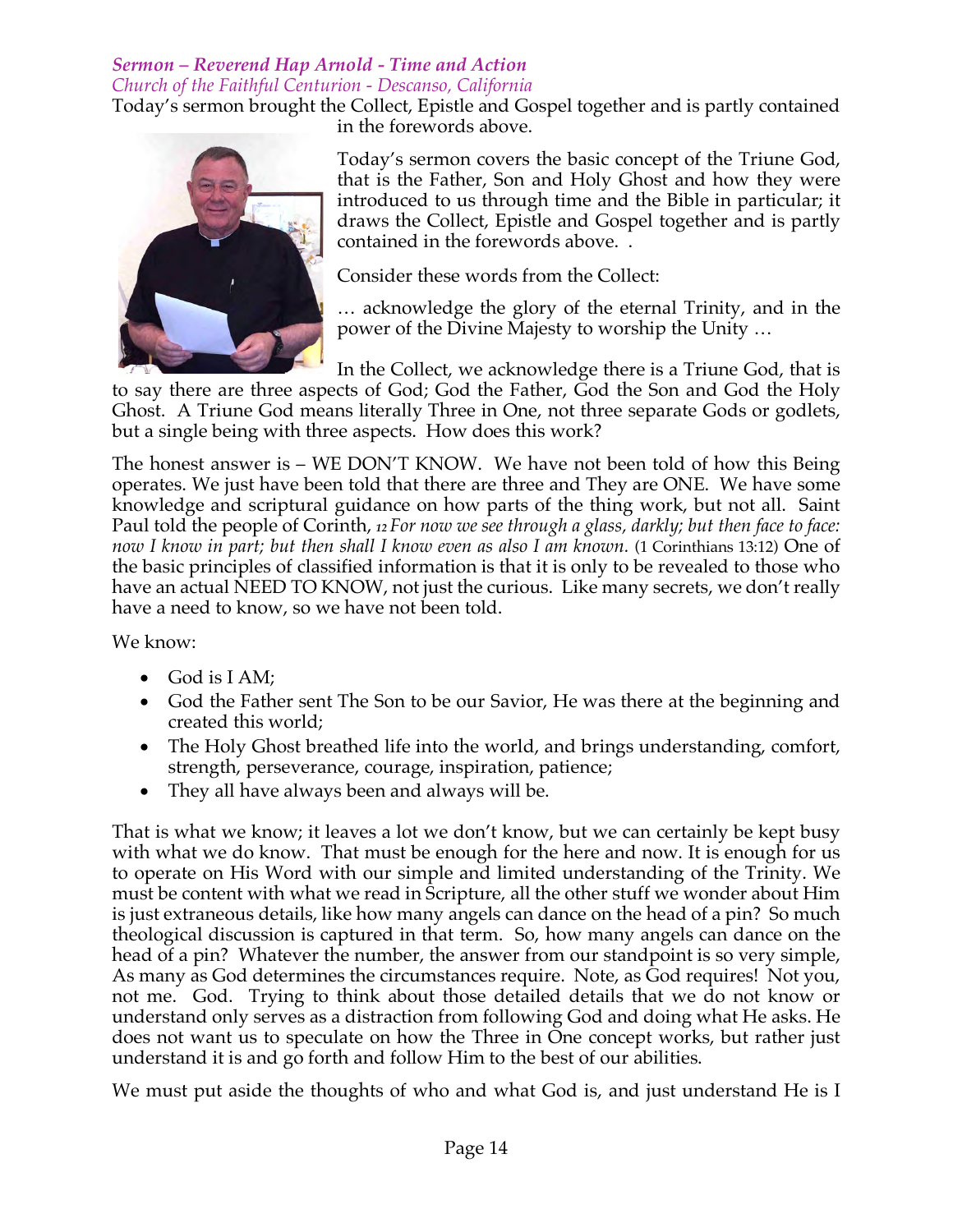AM, there is God, there is the Son, there is the Holy Ghost and they all work together in their own way to be the one God of our faith. There is a reason for this even though we don't know it, but it works out, so we do not have to wonder how it works, we just continue believing and acting!

But, what of later? If we have eternal life, we have it now and later. What comes later? Heaven. What is heaven? John attempts to tell us. He attempts to show us the majesty and glory of heaven using words. The picture he paints is intended to be awe inspiring and seems to meet that goal handily. The main thing we can be certain of is that we will not be disappointed. We speculate as to will this or that be in heaven? When we get there, the answer will manifest itself and you will have no regrets. John's description is to tell us heaven will easily surpass all of our expectations. He is trying to convey Heaven is a destination truly worth our earthly toils. In heaven, there is no disappointment. Heaven is the real world, where things are bright, not dull and dark as though looking through a glass. Rest assured, we will see for ourselves what it is like one day, all we need to know is that it is a really wonderful place we should be aiming to go to when we die, through our belief and actions here on earth working together!

So, how do we get to the real world from these Shadowlands? There is but one way, Jesus Christ the righteous; and he is the Propitiation for our sins.<sup>7</sup>

Do not be fooled by "fair", there is only one way into heaven. That door is at the end of a long and narrow trail, steeply inclined upward with many seemingly easy, smooth, beautiful and interesting branches leading downward into the pit. Doing good is good, so to speak; doing good without God is not good enough. Only being accounted perfect will get you up the path and in the door.

We need help! Lots of help. The first thing we need in our hearts is a new heart, a new and contrite heart. This is what Jesus was telling Nicodemus in the Gospel. He was explaining how we need a new heart in order to continue to serve God. The Pharisees could not or would not see that their hearts were not good enough on their own to serve Him, as ours are not if they are not regenerated. That is really hard, in fact, it is so hard it cannot be done by ourselves. We need something. A new start.

We must be born of the spirit! What spirit?

The Holy Ghost. We must accept we in and of ourselves will never be perfect. Our hearts as they are will not lead us towards God, but away from God unless we have the help of the Holy Ghost! No one gets in to heaven unless they are accounted as perfect. We will never be perfect in and of ourselves. Should we quit trying? No! We are commanded to follow our Christ. Will we fail? Without question. What is the solution? To believe and follow the Christ. To open our hearts to the Holy Ghost that we might believe in full and accept the help from the Christ that our imperfection needs to be His followers.

To follow God, we need Christ as our leader and the Holy Ghost as our compass. In short, we need all members of the Trinity's influence in our lives if we are to arrive in the real world, that of Heaven.

There is but one way to heaven.

That easy to find, easy to follow, easy to hike path does not lead to the summit where eternal life in the real world awaits. Open your heart to the Holy Ghost; use His Power to follow our Lord to God who awaits in heaven.

 $\frac{7}{1}$  St. John ii. 1, 2 and Book of Common Prayer, page 76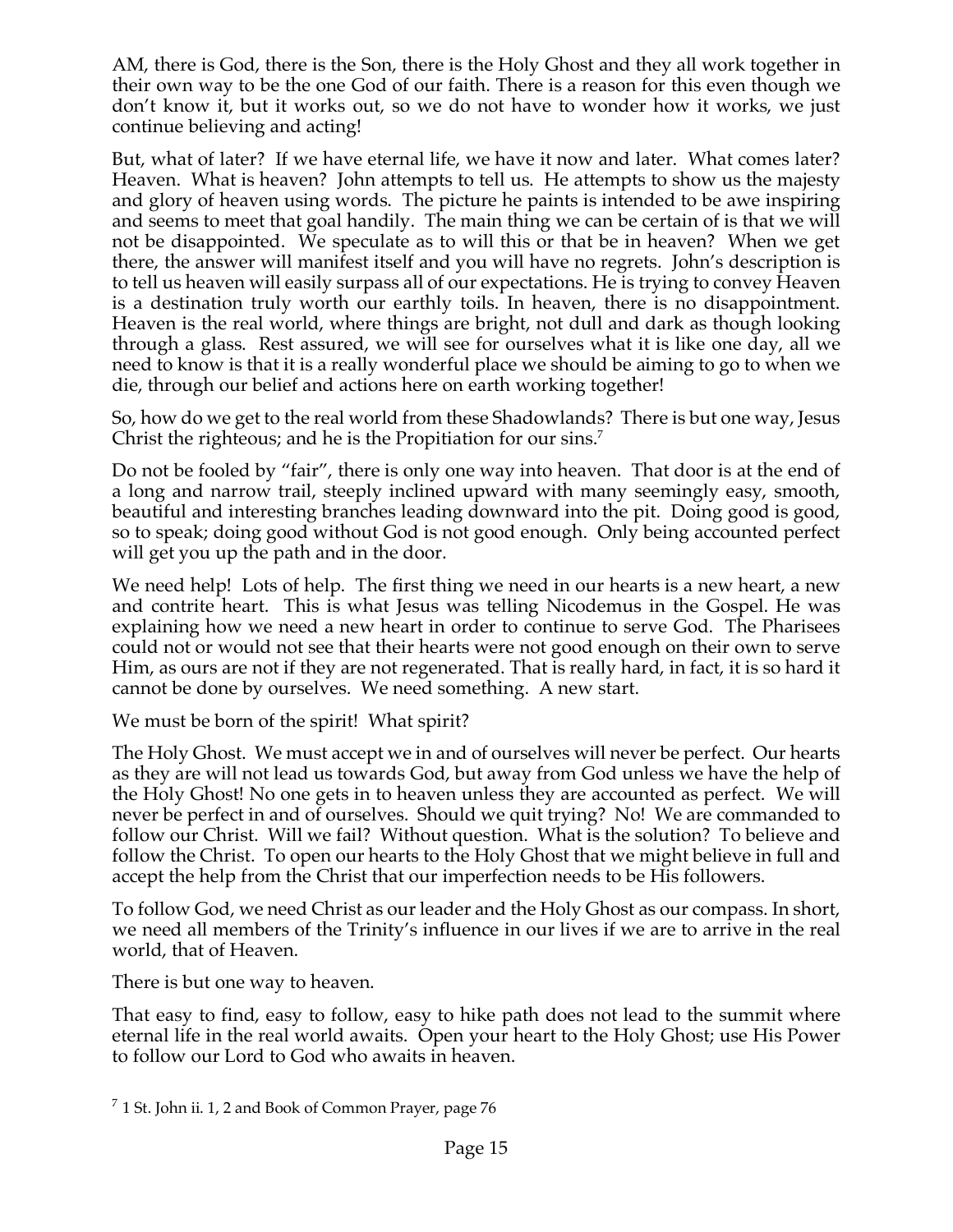Heaven is at the end of an uphill trail. The easy downhill trail does not lead to the summit.

The time is now, not tomorrow. The time has come, indeed. How will you ACT?

It is by our actions we are known.

# **Be of God - Live of God - Act of God**

#### *Roy Morales-Kuhn, Bishop and Pastor - St. Paul's Anglican Church - Anglican Orthodox Church*

Bishop Roy is pastor of the biggest AOC parish West of the Mississippi and is in charge of the Diocese of the Epiphany, as well as Central and South America.

> **Trinity Sunday** 27 May 2018 John 1: 1 – 18 • 1 Peter 1: 1 - 12

> > *Three in One*

#### Trinity Sunday. *The Collect.*



**LMIGHTY** and everlasting God, who hast given unto  $\Box$ us thy servants grace, by the confession of a true faith,

to acknowledge the glory of the eternal Trinity, and in the power of the Divine Majesty to worship the Unity; We beseech thee that thou wouldest keep us stedfast in this faith, and evermore defend us from all adversities, who livest and reignest, one God, world without end. *Amen.*

Do you know that the word "trinity" is not found anywhere in the Bible? The word will be fashioned by the early Church fathers, the scholars who help to codify and put together church doctrine that we have today.

The doctrine or concept of trinity comes from the Word of God. We find that throughout scripture there are references to God where the word is in plural. We find in the second passage of scripture today, three parts of One God are identified.

We set aside this Sunday in the Church year to point to this aspect of God. As humans we are very confused and are not able to wrap our mind around this concept; one in three; three in one. In our words we are so limited, our experiences and our senses are so limited that we are some time driven to distraction trying to figure out Trinity. We have dozens of religious groups who having failed to satisfactorily explained Trinity, come up with new expressions or explanations of the same. Outright denial, tricky explanations, and direct heresy are the usual results.

Our evidence for Trinity comes from many passages in the Word of God. We see in the St. John 1:1 - 18 passage, that God and Jesus are referred to as creator. 3 All things were made by him; and without him was not any thing made that was made.

That Jesus was with God and was God. In the beginning was the Word, and the Word was with God, and the Word was God.

This passage is so disturbing, we have a major religious group who just retranslate this passage. They use a poorly translated version of the Bible, translated by one fellow, to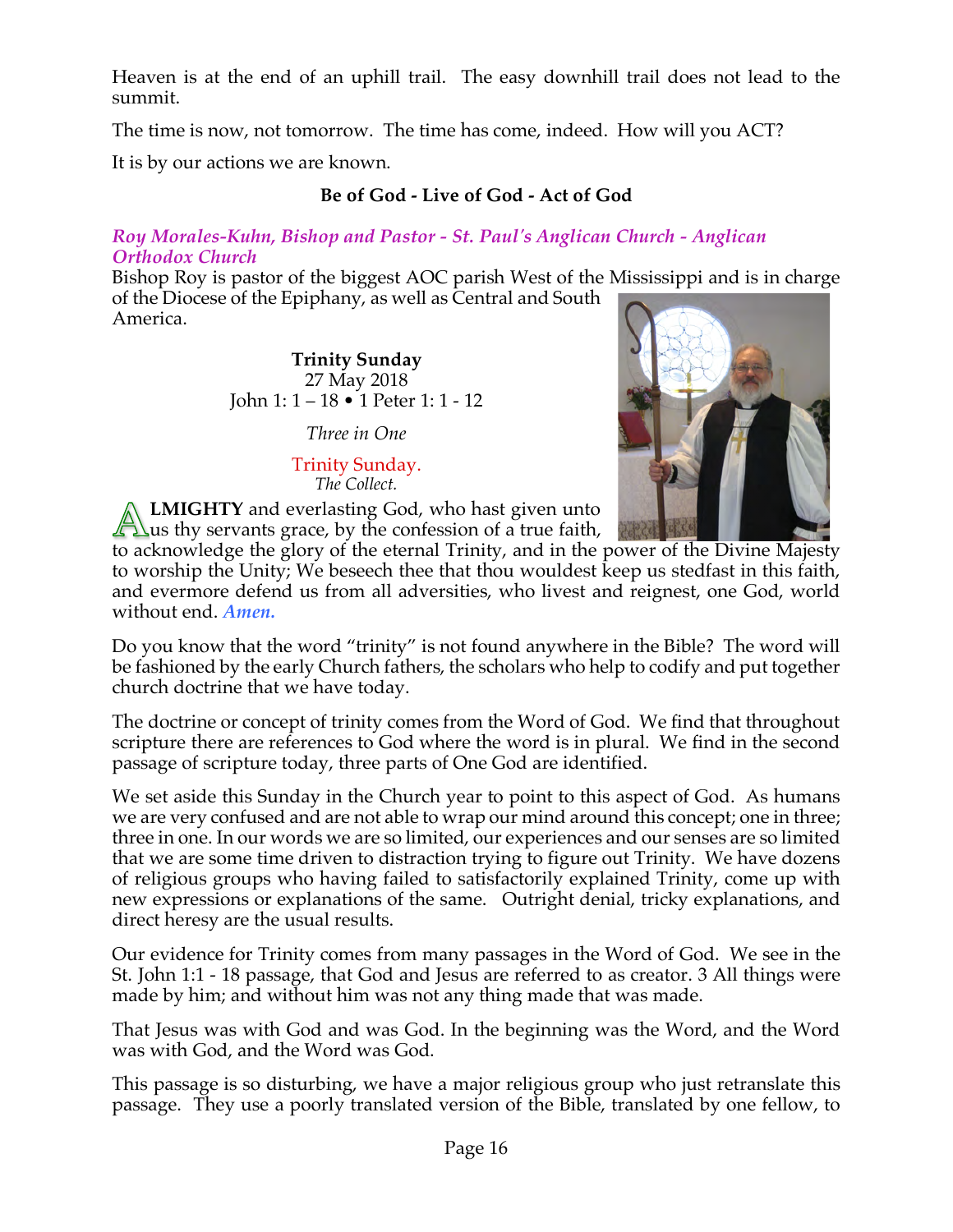prove that the John 1:1 passage is flawed. There is only one problem with that. All true biblical scholars have translated that passage the way you have it in your Bible today. Thousands of scholars over some 1900 years have translated that passage from the Greek or Aramaic as we read it today.

It is interesting that this season of the Church year is the longest. Trinity and the Sundays that follow will be observed all the way until the Sunday just before the first Sunday in Advent, which can occur the last Sunday in November or the first Sunday in December. We have many passages available from the Word of God over this long season where we can reflect on the concept of Trinity, the meaning of God in our lives, and a general period of spiritual feeding without the hustle and bustle of major activities in the way.

Over the years I have been asked "Why should we worry about doctrine ?" Shouldn't we have as our motto....'no creed but Christ ?' To which I ask, which Christ ? I am not trying to be contentious, but that is a legitimate question. Why? Because you can ask many people who call themselves Christian who do you think Jesus Christ is? And you will get at least a half dozen answers in reply. If you don't know or have a true meaning of who Christ said He was, how can you believe in no creed but Christ. There are some religious groups in our areas who say that Christ is the brother of Lucifer the Angel of Light...in other words Christ is the brother of Satan. Another group says that Christ is the brother of Michael the Archangel, which again puts Christ in the category of being created, not being forever. If our God is not eternal then that means something else created our God, or as the sociologist like to say, man created God. When we see how history has treated the Creator, especially in the hands of pagan scholars, you can understand the need for some type of outline of belief for the average Christian. "If you believe in nothing, you'll fall for anything." It is important to have a strong biblically based belief system.

There is one other lesson we can learn from today's scripture passage. Notice Verse 12 in 1 Peter 1:12 Unto whom it was revealed, that not unto themselves, but unto us they did minister the things, which are now reported unto you by them that have preached the gospel unto you with the Holy Ghost sent down from heaven; which things the angels desire to look into. The very last sentence. Even angels long to look into these things.

That means that angels know the past but not the future, unless it has been revealed to them, just like humans. They want to know what the prophets were writing about, "longing to look into these things" Which brings us to an interesting point. Satan is the Angel of Light, he and a third of the angels were thrown out of heaven at one time in prehistory. As the book of Job describes him, he walks about looking for whom to devour. So Satan does exist, but here is the most wonderful part about his lack of power. He knows that he is defeated, he knew that when the stone was rolled away and Christ rose again from the dead. So Satan is trying his best to befoul and befuddle us "....though now for a little while you may have had to suffer grief in all kinds of trials" 7 That the trial of your faith, being much more precious than of gold that perisheth, though it be tried with fire, might be found unto praise and honour and glory at the appearing of Jesus Christ:

But most importantly, Satan does not know the entire future, he is an angel, and so there for must have the future revealed to him just like us. Many times people have ascribed power to Satan that he does not have, he only knows that he is defeated. The future must be revealed to him just like us as we see according to the last sentence in Verse 12.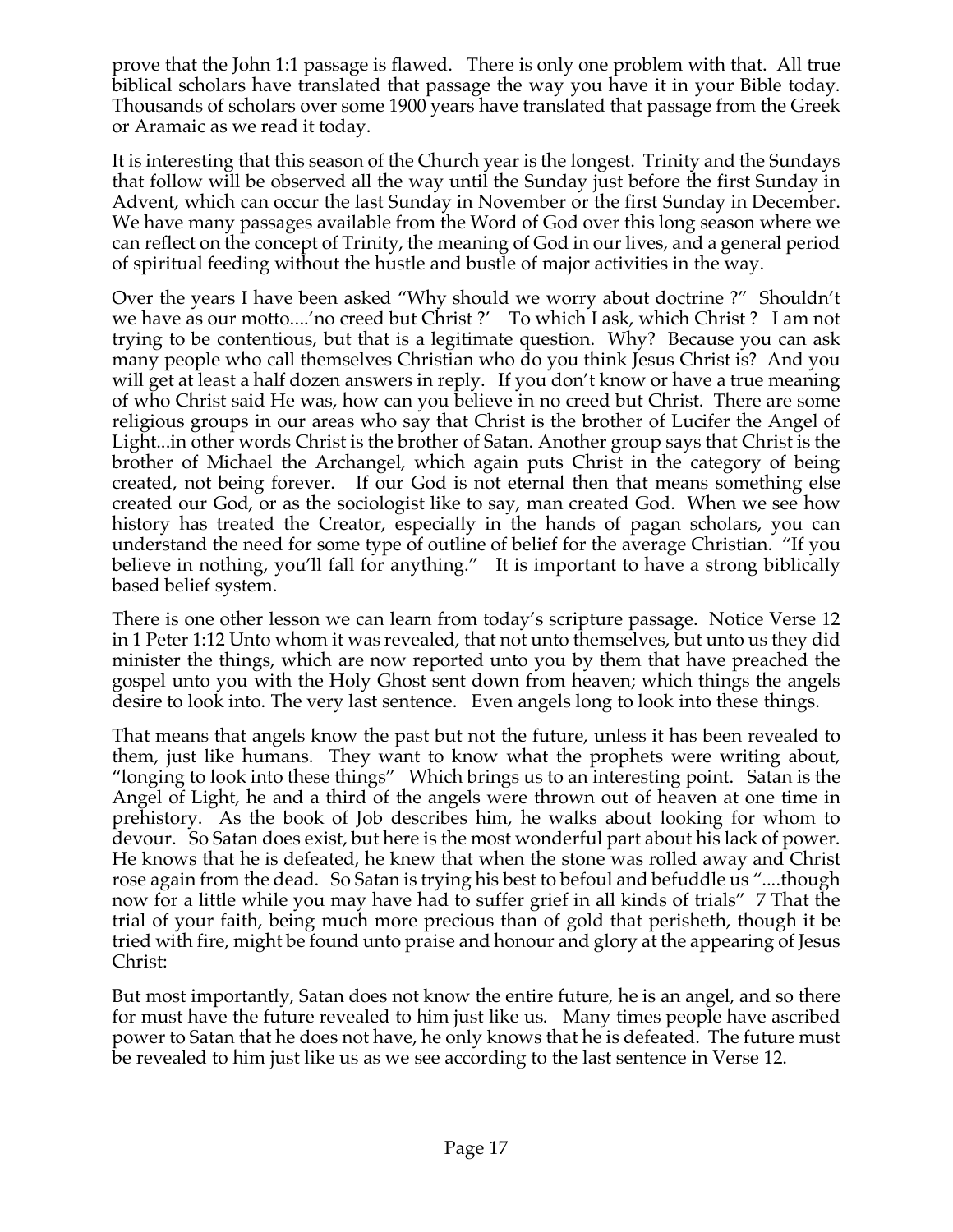As we enter this period of the church year, let us reflect on the many blessings and gifts that God has given us. Let us dwell on the Word of God, the Bible. Let us gather together to worship him and praise him at least once a week. Let us give God the glory.

Let us pray.

**WE** implore Thy blessing on all the parishes and missions of this diocese. Grant to them all things needful for their spiritual welfare. Strengthen and confirm the still of the initial velocity of the still of the still o them all things needful for their spiritual welfare. Strengthen and confirm the faithful; visit and relieve the sick; turn and soften the wicked; rouse the careless; recover the fallen; restore the penitent; remove all hindrances to the advancement of Thy truth; bring all to be of one heart and mind within the fold of Thy holy Church, to the honor and glory of Thy Name; through Jesus Christ our Lord, who liveth and reigneth with Thee and the Holy Ghost, One God, world without end. *Amen*.

**HE** God of peace, who brought again from the dead our Lord Jesus, that great THE God of peace, who brought again from the dead our Lord Jesus, that great Shepherd of the sheep, through the blood of the everlasting covenant, Make you perfect in every good work to do his will, working in you that which is well-pleasing in his sight, through Jesus Christ; to whom be glory for ever and ever. *Amen.*

**HE** grace of our Lord Jesus Christ, and the love of God, and the fellowship of the **THE** grace of our Lord Jesus Christ, and the Holy Ghost, be with us all evermore. *Amen*.



# *Rev Bryan Dabney of Saint John's Sunday Sermon*

We are fortunate to have Bryan's Sunday Sermon. If you want people to come to The Truth, you have to speak the truth, espouse the truth and live

the truth. This is really a good piece and I commend it to your careful reading.

# **Trinity Sunday**

In Revelation 4:1 we are told of God's open door in heaven which the apostle John was permitted to enter and to record what he saw there. In the preceding chapter, our Lord supplied the apostle with some important details regarding his "open door"when he said, And to the angel of the church in Philadelphia write; *These things saith he that is holy, he that is true,* 



*he that hath the key of David, he that openeth, and no man shutteth, and shutteth, and no man openeth; I know thy works: behold, I have set before thee an open door, and no man can shut it: for thou hast a little strength, and hast kept my word, and hast not denied my name. Behold, I will make them of the synagogue of Satan, which say they are Jews, and are not, but do lie; behold, I will make them to come and worship before thy feet, and to know that I have loved thee. Because thou hast kept the word of my patience, I also will keep thee from the hour of temptation, which shall come upon all the world, to try them that dwell upon the earth* (3:7-10).

Those words have been a source comfort for Christians across the ages. Our Lord's open door is the sole passageway to his kingdom through which he will one day summon us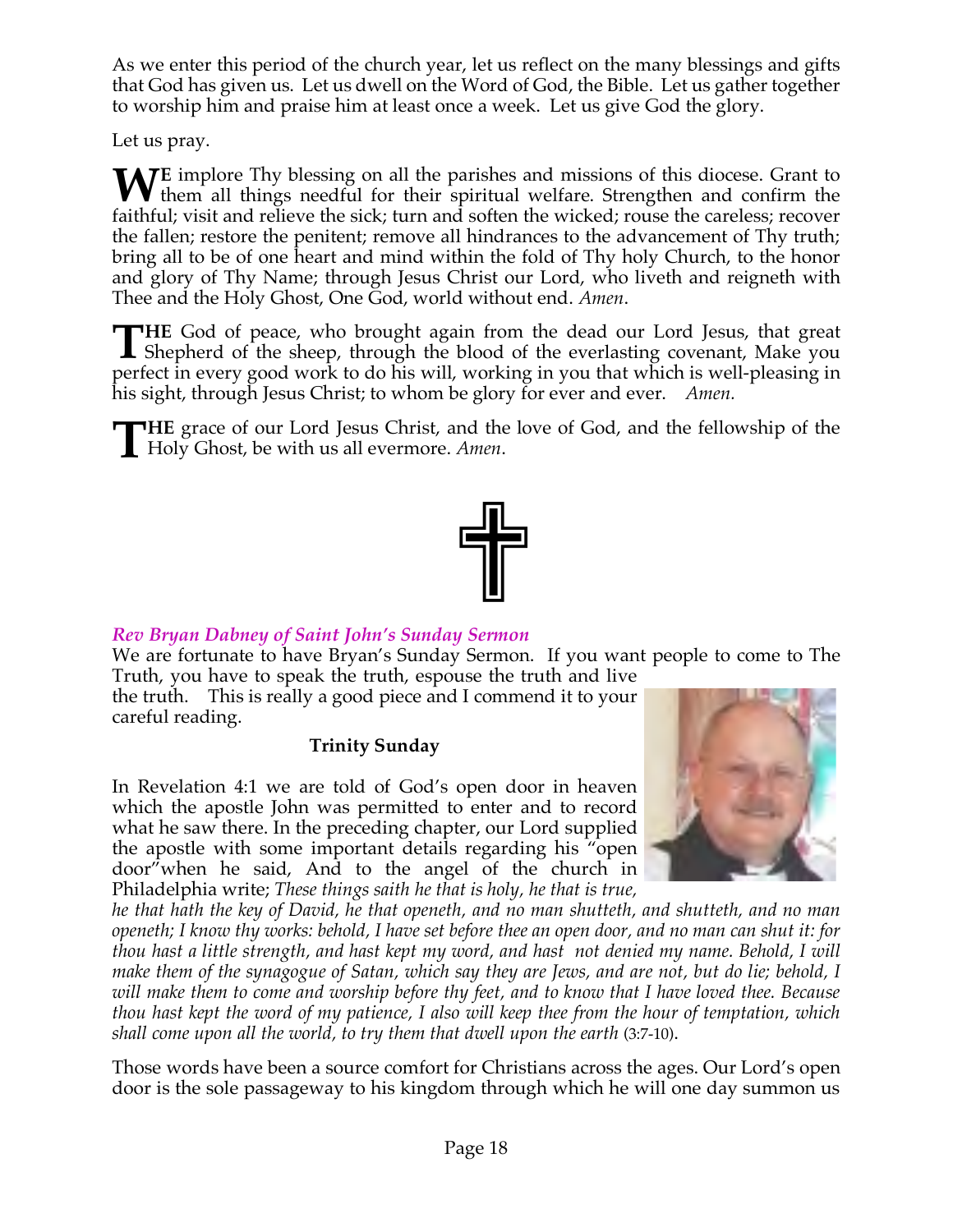(John 10:9). He may use the words of our epistle lesson to the apostle John— *Come up hither*— or he may use something else. Regardless, if we are his, we will hear and heed his voice (John 10:27).

Consider the words of the apostle Paul in his first epistle to the Thessalonians: *For the Lord himself shall descend from heaven with a shout, with the voice of the archangel, and with the trump of God: and the dead in Christ shall rise first: then we which are alive and remain shall be caught up together with them in the clouds, to meet the Lord in the air: and so shall we ever be with the Lord. Wherefore comfort one another with these words* (4:16-18).

Consider also the words of our Lord as found in St. Luke 21:36 where he called on the disciples to, *Watch ye therefore, and pray always, that ye may be accounted worthy to escape all these things that shall come to pass, and to stand before the Son of man*. The aforementioned passage is found at the end of the Olivet Discourse as recorded by the "beloved physician." The Olivet Discourse concerns the end times prior to and including the return of our Lord Jesus Christ to the earth.

Nevertheless, I have read the words of those who would have the faithful overlook the previously mentioned passages. I have also heard the words of those who say a fundamentalist understanding of Christ's open door will deflate the faith of many because they might experience trial and tribulation and think God did not love them enough to relieve them of such a condition. Perhaps that may be true for some, but certainly not for those who have been born again of the Spirit.

Those of us who have been born-again understand that God may walk us through the valley and the shadow of death at any time, as well as any number of times. We are soldiers in Christ's army. And with that in mind, we must daily prepare ourselves for duty by being armored and weaponed accordingly. Our Lord and Master has issued orders that we guard against evil all-the-while watching and praying for his return. Early Christians used to say of our Lord's return, "Perhaps today" and so should we.

While it is true our Lord said, *But of that day and hour knoweth no man, no, not the angels of heaven, but my Father only* (Matthew 24:36), nevertheless we have been commanded by him to, *Watch therefore: for ye know not what hour your Lord doth come* (Matthew 24:42). The world will seek to distract us from watching for our Lord's return. The flesh will encourage us to focus more on ourselves than on our duties to God. And the devil will tempt us with every sort of passion and idol in order to impair or break our fellowship with the Godhead.

Our Lord said that he will keep us from *the hour of temptation, which shall come upon all the world, to try them that dwell upon the earth* (Revelation 3:10) which was clarified by the apostle Paul who penned the following: *Now we beseech you, brethren, by the coming of our Lord Jesus Christ, and by our gathering together unto him, that ye be not soon shaken in mind, or be troubled, neither by spirit, nor by word, nor by letter as from us, as that the day of Christ is at hand. Let no man deceive you by any means: for that day shall not come, except there come a falling away first, and that man of sin be revealed* (II Thessalonians 2:1-3). In both readings the Holy Ghost imparted words of comfort and encouragement to the faithful that they might continue to persevere in spite of the evils around them, and in spite of their witnessing neighbors, friends and family falling into apostasy.

Continuing with his second epistle to the Thessalonians, St. Paul reminded his readers about the restraining influence of the Holy Ghost. *And now ye know what withholdeth that he might be revealed in his time. For the mystery of iniquity doth already work: only he who now letteth with let, until he be taken out of the way. And then shall that Wicked by revealed whom the*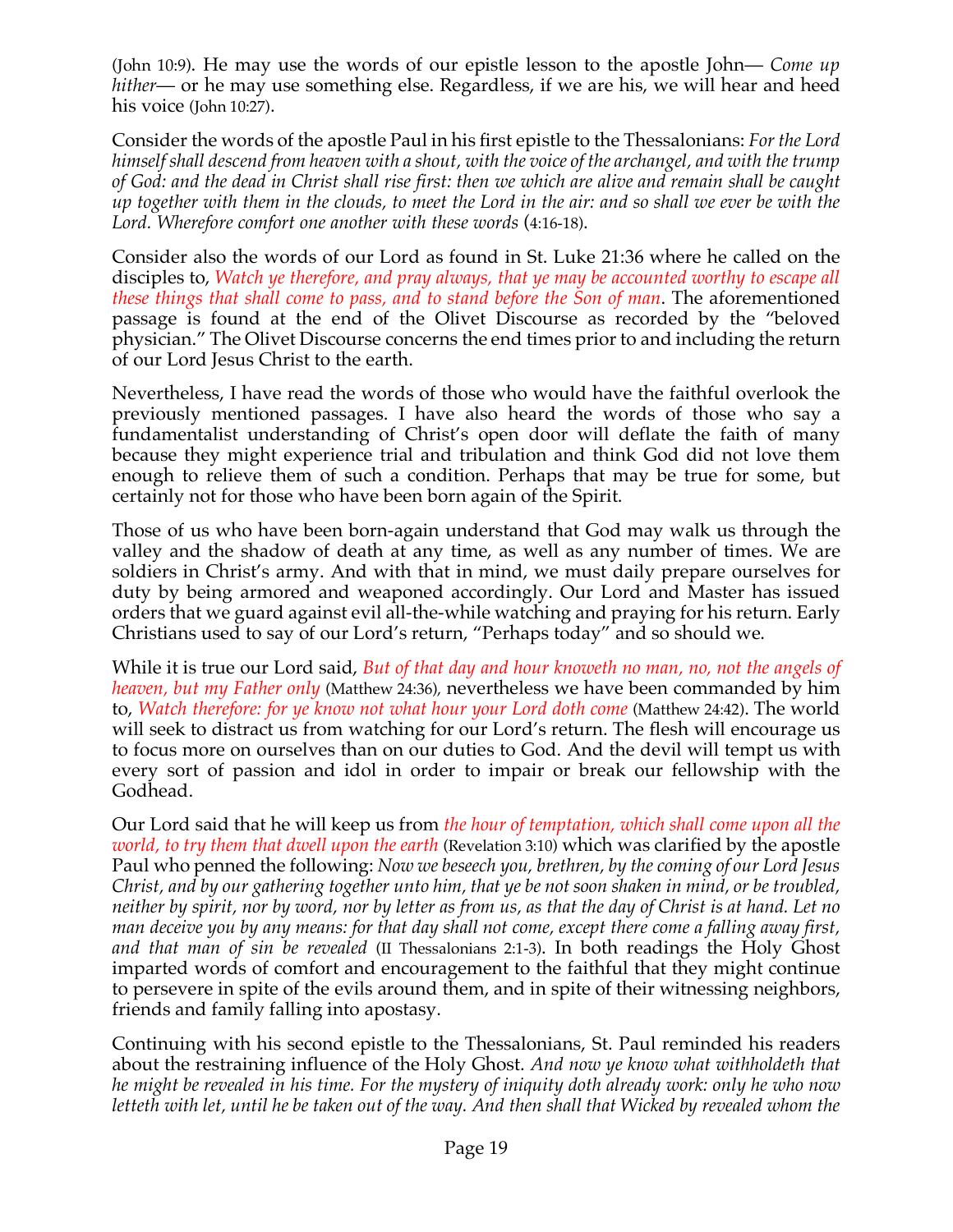*Lord shall consume with the spirit of his mouth , and shall destroy with the brightness of his coming* (2:6-8). God will remove his Spirit opening the way for the son of perdition to be made manifest. So it follows that if we bear the Spirit of the Living God, we will also be taken out of the way for as the apostle Paul so noted in I Thessalonians 5:9, *For God hath not appointed us to wrath, but to obtain salvation by our Lord Jesus Christ*.

Now a caveat is in order at this juncture. Do not construe these passages to mean that we will not experience trouble, trials and temptations because we will until our Lord calls us home. Still, in spite of all that the devil will throw at us, we can count on our Lord's promise that he will not suffer us to pass out of his hand, out of his fold, out of his coming kingdom. We are his. He has saved us.

While we will face temptations and trials, St. Paul pointed out that, *There hath no temptation taken you but such as is common to man: but God is faithful, who will not suffer you to be tempted above that ye are able; but will with the temptation also make a way to escape, that ye may be able to bear it* (I Corinthians 10:13). God has plans for us, and they do not include our being run over by Satan's minions in these last days. The Church— the body of true believers— cannot be prevailed against.

As followers of Christ we believe that God will do as he has promised. No cry of anguish by his people will be ignored, and no injustice to his own will be given a pass. The might, power and majesty of the Godhead will be made known and his own shall be provided for. Make it your prayer today to seek his will for you and then live according to his word and commandment watching and occupying till he comes for us.

Let us pray,

**ATHER**, as you have set before us an open door, grant us courage to continue our **FATHER**, as you have set before us an open door, grant us courage to contrajourney toward the same; for this we ask in Christ's most holy name. *Amen*.

Have a blessed week, Bryan+

# *People in our Prayers* - http://faithfulcenturionprayerteam.blogspot.com/

## **Why? Prayer is an extremely important activity.**

It is not that God knows not our needs, for He surely does. Yet, Jesus commanded us to ask God for those same needs. In addition to the obvious of asking God for help, offering thanksgiving and the like, prayer helps us focus our thoughts on how we might do God's work.

The Prayer Team of the Anglican Orthodox Church was established to help our members and fellow Christians pray for those in need and to give thanks as well for the blessings we have been granted.

#### **Who can be on the list? Do I have to be a member of the Anglican Orthodox Church to be prayed for?**

No! The only qualification to be on the list is that you want our prayer team to pray for you. We are Christians and are happy to pray for you, no matter who you are. If you want help from God, you are our kind of people.

#### **What is the commitment from the prayer team?**

Each member of the team will pray for the desired outcome at last once per day.

## **How do I get myself or someone else on the prayer list?**

You can email one of the prayer team leaders: Jack - jack@faithfulcenturion.org or Dru dru@ faithfulcenturion.org, or call the office at (619) 659-3608 or fill out a prayer card at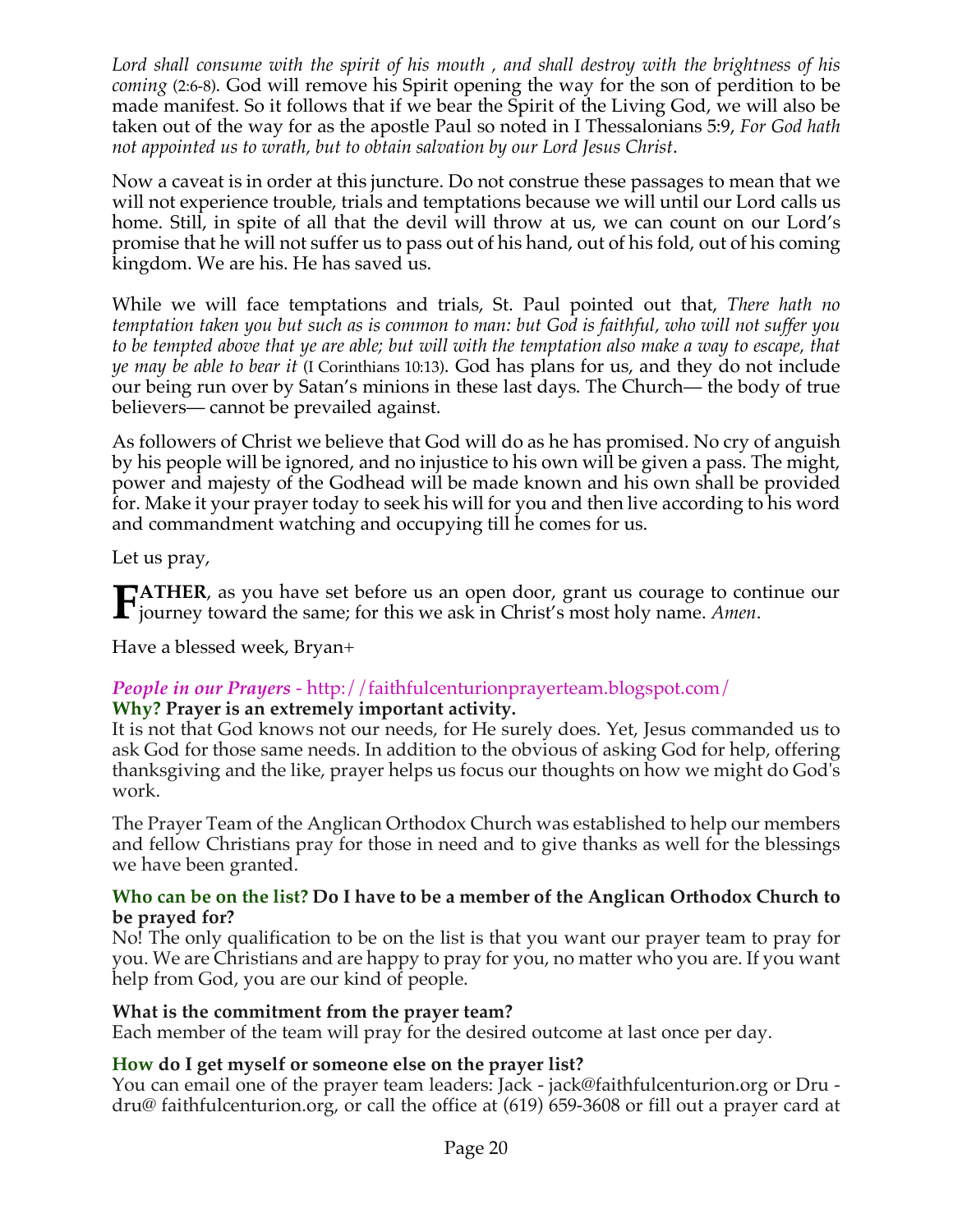## your church.

## **What should I ask for?**

Depends on what you want. Some people merely want God to be asked to heal their ills and be mentioned by their first name, others want a specific outcome and / or have more of their personal information known to the team. Ask for what you want. It is your desire and need for prayer the team is attempting to meet. For typical examples, see the list below.

#### **Updating the Team**

If you are on our prayer list, or if you have submitted a person that you have asked us to pray for, please update one of the team members or Hap in person, by telephone or email. It helps to be able to pray specifically for these individuals including their specific needs; plus if they get better, it is our happy duty to give thanks!

Please note that on the yellow (maybe green or orange if you get an old one) cards at church, you can ask that those to be prayed for have their names disseminated to the prayer team. Those names will be said in church and appear here. Or, you can ask that their names and purpose be kept confidential, then only Hap will know to pray for them.

*Prayer List Notice – If you have someone on the prayer list and their needs have changed, please let us know. We'd like to update our prayers to reflect the need and most important to give thanks!*

## *Travel*

No known travel this week.

## *Move*

*The Thomas Family* are now in Virginia on what was to be a headquarters tour. Pray for peace of mind for Kurt and for Mary and the kids.

#### *Immediate Prayer Please*

- *LTC Jay Houston* a very confident Christian, particular friend and one of Hap's favorite WSOs had a biopsy the morning of 9 May 2018 for an apparently major lung issue that has been going on for some time. The biopsy was successful and Jay is awaiting the results. Please give thanks for the surgical team paying attention. Pray also for peace of mind for Jay and his family, as well as a favorable result.
- *Ken Harris* lost his wife Carol in December after many many years of happy marriage and is really lost and unable to regain his place here on earth. Please pray that he will be able to adjust to her passing and concentrate on those things which he needs to do in order to be an effective and useful member of society here and now. He has much left to do here and right now, he just cannot see his way clear to doing those things. Please pray he will look to God for solace and help at this time of need.
- *Evelyn*, an 88 year young woman recently experienced a TIA affecting her sight, speech and walking. Please pray for God to guide those treating her and for her to let God carry her worry.
- *Tricia* broke her left arm and it seems to be recovering slowly. Please pray God will enter in to her, help her to regain range of motion in her arm so that she will not require surgery. She would appreciate your prayers for healing and patience.
- *Chelsea Brown* has need of God's strength and guidance for her, her daughter Lauren and those around her. Her life has been in turmoil for the past two years. Chelsea was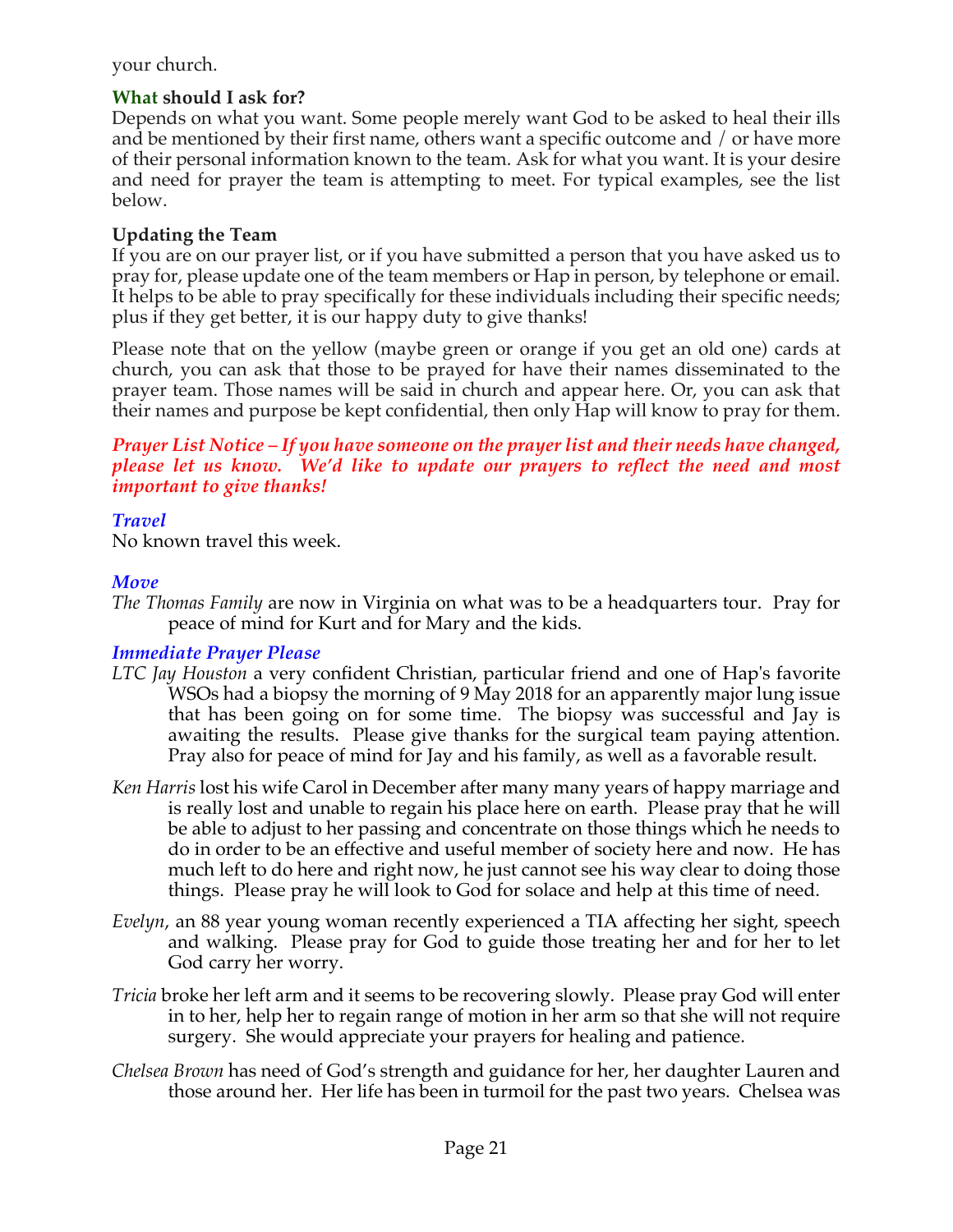in an accident which left her without the use of her right arm for almost two years, though after two surgeries it is back, her daughter has had three sets of lung blood clots, dropped out of college and lost her job and car due to another accident. Things are very bad for them, they need housing as they are about to be evicted from their current apartment. Please pray that God will give them the direction and strength they need and that the government officials in Raleigh will see clear to provide housing.

- *Ron Cole Klages* is a patriotic former Marine who has debilitating blood clots pursuant to cancerous growths on his liver and unknown other places. Please pray for the medical team treating Ron that they might pay attention, do their very best and be open to God's guidance.
- *Jill* was on life support; her family members traveled a great distance to see her and returned home safely. Jill's condition improved to critical, but needs your prayers to continue her recovery.
- *Samson Hendrik* has prostate cancer and his kidneys are not working. Pray our Lord Jesus Christ will be close to him and his family of friends during this illness.

#### *Departed*

- *Brent*, brother Tommy groundskeeper for the AOC National office, left for home on 24 April 2018. Please give thanks for a safe passage to his real home in Heaven and for trust in our Lord and comfort for his family and friends who of necessity remain behind, in particular his three children.
- *Claudia Jean Ryan* left for home early the morning of 23 March 2018, after a short and hard battle with cancer which began on 2 January 2018. Claudia and her husband Al, an Anglican Deacon, have great faith, strong will and trust in the Lord. They ask you give thanks for her time here on earth and a safe passage from the Shadowlands to home. Pray for comfort and strength for her family who of necessity remain behind.

#### *Nearing the end of their time here on earth*

*Amos Dweh* the Bishop of Liberia is critically ill. He is a long standing minister of the

Anglican Orthodox Church and preparing to meet the Lord. Please pray for comfort for his family and especially his son Benjamin. This picture was taken when he was in Statesville at St. Peter's Anglican Church the church of the AOC National office after he was consecrated as a Bishop.

## *In need of a miracle or understanding of God's Plan*

*Doug Lambert* has been battling sepsis of unknown origin. For twelve weeks they have not been able to find the source of the problem. He is very weak and concerned that no one can find the reason for the infection. He asks that you pray for the medical team treating him to do their best, to be open to God's



guidance and for him to keep his trust in the Lord and not worry.

*Neal* has heart problems and is very weak, he also has COPD, kidney problems, his potassium is too high, he came back from the point of death. He is now home and permanently on oxygen. He is doing well, for that he and his family are grateful and ask your thanksgiving prayers. More importantly, please pray Neal will accept salvation through our Lord and Savior.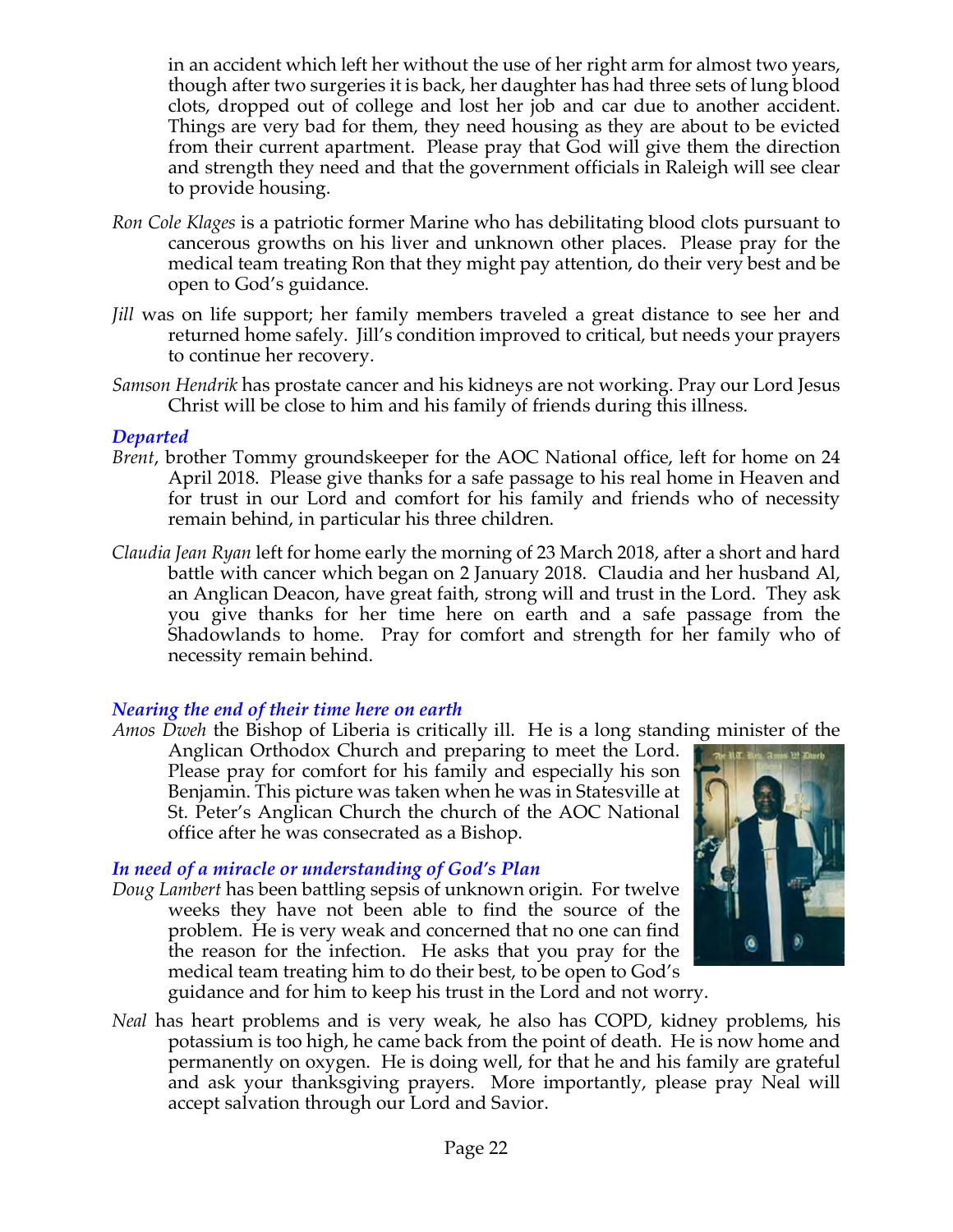- *Paul* is in hospice and ready to meet His Lord. Please pray for Paul as he prepares to go home to be with his family who have gone before him. Pray for the faith of his family to build and the transition to be good.
- *Dot* is an elderly woman with liver cancer. Please pray for Dot as she prepares to go home to be with her family who have gone before her. Pray for the faith of her family to build and the transition to be good.
- *Mrs. Tiffany (90)* has chosen to refuse extraordinary care as it will not gain much earthly time. The Tiffanys have been together for a long, long, long time. Pray for Mrs. Tiffany and her husband as together they begin this Journey to be with their Lord.
- *Saundra* is in ICU with congestive heart failure after a heart operation. She is aged and frail. Saundra is near the end of her time here on earth. Please pray for comfort, understanding, strength and guidance for Saundra and her family who will of necessity remain behind. Pray for the love of God to stay foremost in their hearts.
- *Polly* is in hospice care with dementia and spinal stenosis. Please pray for her as she prepares to go home to be with her family who have gone before her. Pray for the faith of her family to build and the transition to be good.
- *Ron* had a Heart Attack, at the hospital he found out he also has Kidney Cancer. He is a man of faith and is in need of prayer for his health and that the Lord will provide strength for his family.
- *Kathy Cox Merritt* has been receiving Chemo and 12 November 2016, had bowel resection surgery and was given a very bad prognosis. Kathy just retired as an RN in Orthopedics at a local hospital; sometimes a little medical knowledge can be dangerous to the patient but she remains positive. Please pray for Kathy's healing and peace and comfort for her and her family, both spiritually and physical
- *Krysti* is off life support and able to talk, please give thanks for the good news. She is still unable to feel her legs. When that comes back she will go to a rehabilitation facility. Krysti has used drugs, has high blood pressure, is diabetic and has organ failure. Her families are with her and will appreciate your prayers.
- *Pat* has metastatic osteosarcoma; there is little that can be done. Please pray for a miraculous remission; that Pat's remaining time here on earth might be good. Help Pat and family put their trust in the Lord and let Him carry their sadness, fear, worry and terror.
- *Amy* has been diagnosed with metastatic melanoma and has cancer all over her body, and in one of her kidneys which are no longer functioning. Amy and her family have asked for prayer to stop the growth and to aid the family financially with the medical bills. At present she has to have surgery every two months to place stents. Pray Jesus will be close to all.
- *Gemma Dillinger* has been treating for breast cancer for over a year now, after surgeries, radiation and chemotherapy, she is reaching the limit of her tolerance with no end in sight. Please pray for her to gain strength and ground on the cancer. Help her to continue with her faith in our Lord, she is not afraid to go home, but wants to make sure it is time. Pray she will be encouraged to not give up until it is her time to go and that her time here on earth with her family will be good.
- *Janet* has had a blood borne cancer for several years. Her faith in the Lord is great and she is ready to be with Him. Pray she will be encouraged to not give up until it is her time to go.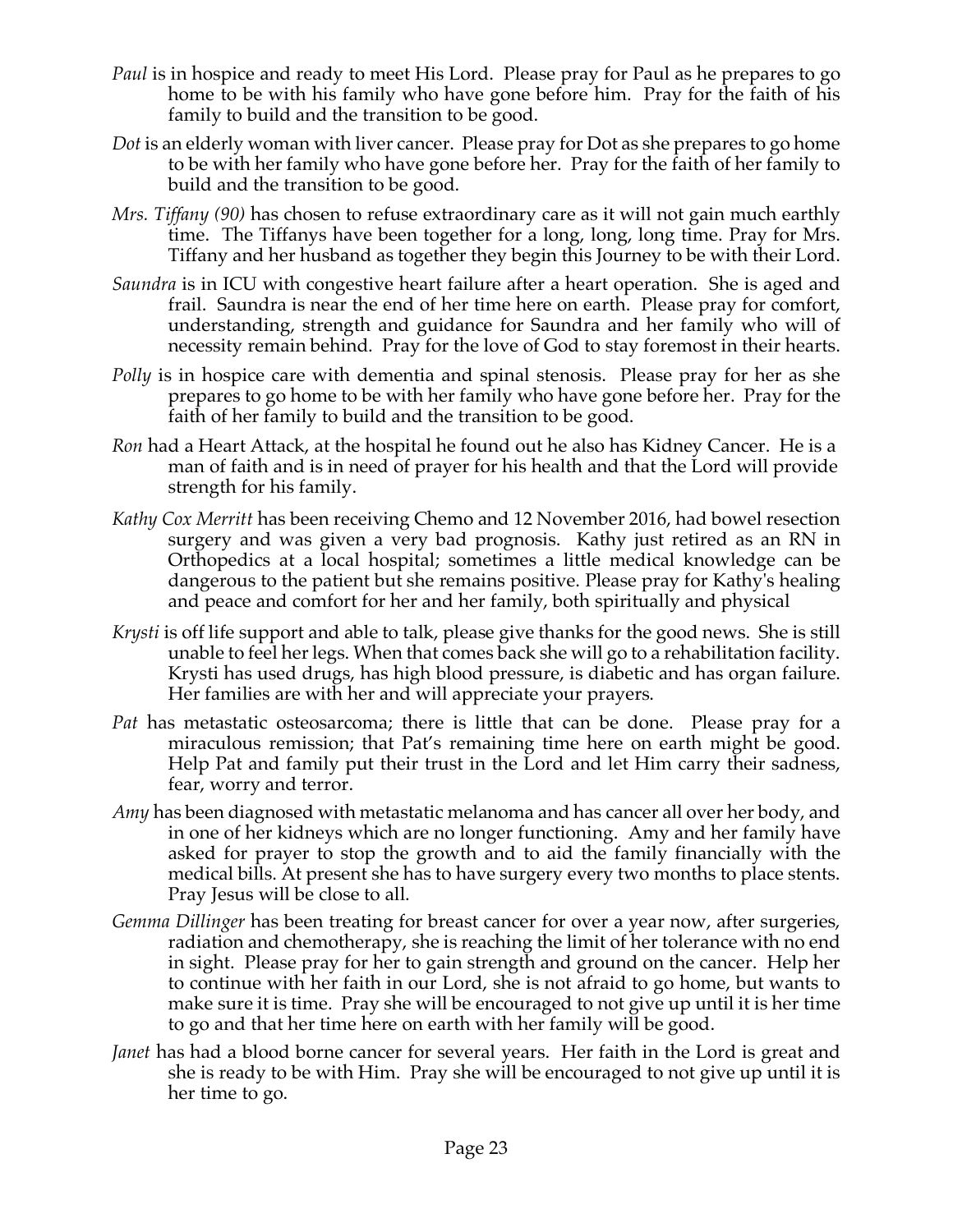- *Holly* has had Colon Cancer, Breast Cancer and now it is in her spine. Please pray for guidance for the medical personnel treating Holly, for a miraculous remission; that Holly's remaining time here on earth might be good. Help Holly and her family put their trust in the Lord and let Him carry their sadness, fear, worry and terror. Pray for strength and courage for Holly.
- *Tim* was on a kidney transplant list and started dialysis and was taken off the transplant list for a heart problem that required stents, while putting in stents a leaking valve was found. A port was put in and something happened and it has to be redone. In several days he will have a valve replaced, after heart surgery and recover he will go back on the transplant list. Please remember him in prayer in the days and weeks ahead. Pray he will put his worry on God's shoulders so he might be at peace and rest. Pray for those treating him that they might pay attention and do their best.
- *Marilyn* has been diagnosed with non-operable pancreatic cancer. Please pray for a miraculous remission; that Marilyn's remaining time here on earth might be good. Help Marilyn and her family put their trust in the Lord and let Him carry their sadness, fear, worry and terror.
- *June* found she has a recurrence of colon cancer, which is now Stage Four, that is it has spread. Please pray for a miraculous remission; that June's remaining time here hon earth might be good. Help June and her family put their trust in the Lord and let Him carry their sadness, fear, worry and terror.
- *Leon McKay* suffered a stroke a few weeks back that has left him unable to speak and while undergoing evaluation the doctors also found he has a very aggressive cancer. Please pray for a miraculous remission; that Leon's remaining time here on earth might be good. Help Leon and his family put their trust in the Lord and let Him carry their worry.
- *Rev. Thomas Brooks* is not improving and being kept alive by artificial machines. Please pray for a miraculous recovery and if that not be God's Will, a rapid passing to home. Help Thomas' family put their trust in the Lord and let Him carry their worry.
- *Ronnie* has kidney cancer that has spread and the surgeons are very concerned. Please pray the medical team to formulate a successful treatment plan and for a miraculous remission; that Ronnie's remaining time here on earth might be good. Help Ronnie and family put their trust in the Lord and let Him carry their worry.
- *Levi* was cancer free for 4 years and just discovered he has kidney cancer. Levi has a great deal of faith and said whether he is healed or God takes him home he will be fine. Please pray for the medical team to pay attention and to their best and for a good outcome. Pray also that Levi and family will be able to put their worry on God's shoulders. In particular, please pray for pain relief; Levi is 22 years old.
- *Ray Daley* is a member of the Royal Canadian Legion and served his country during the Korean War era. Ray is taking chemotherapy treatments for cancer. Meanwhile his son Trevor is in the hospital in a coma and seems to have lost the will to live.
- *Pat* has been under treatment for colon cancer for some time. He has had major complications the last few days and your prayers will be appreciated by family and friends.
- *Dorothy* had pneumonia, on checking her lungs they found tumors which permeated the lung area. Further investigation found a primary site in the colon, with the lung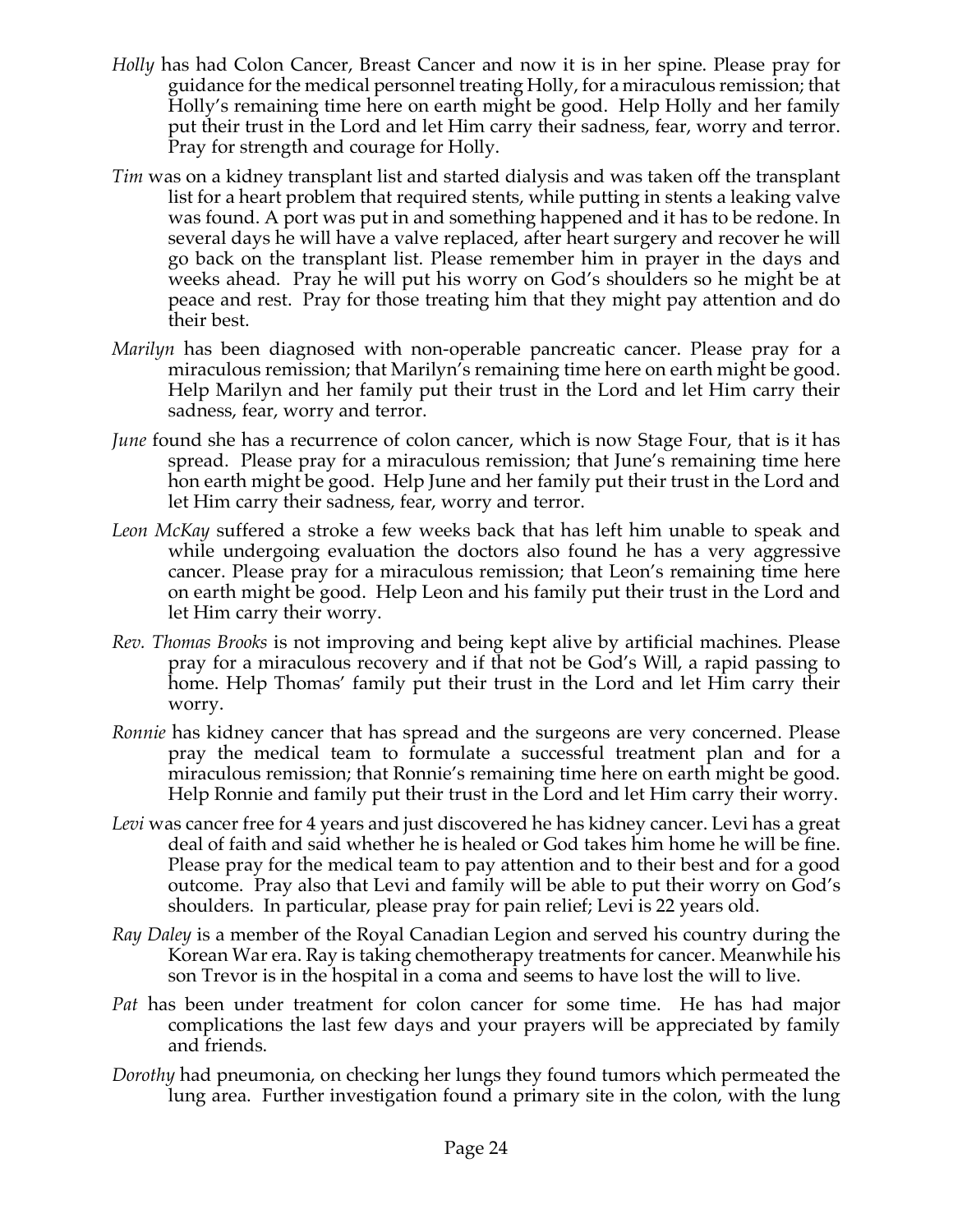being secondary. It would appear there is no viable treatment at this time. Please pray for a miraculous remission; that her remaining time here on earth might be good. Help Dorothy and her family put their trust in the Lord and let Him carry their worry.

- *Becky* has fourth stage metastasized lung cancer and is not doing well with chemotherapy treatments. Please pray for Becky and her husband as they are together during this difficult time in their lives.
- *Jane* has fourth stage cancer and is not doing well. Please pray for Jane and her family as they are together during this difficult time in their lives.
- *Colleen* has been battling pancreatic cancer over the last year and it has now spread to one of her lungs. Please keep her and her family in your prayers.
- *Christine* has cancer of the colon, which spread to her liver; she is receiving chemotherapy and is having difficulty eating. Please pray for the medical team treating her to pay attention and do their very best; pray also for confidence in our Lord for Christine and her family.

## *Homebound or Infirm*

- *Loretta Walker* is aging and losing some of her mental acuity, and thus independence, she is also plagued by diabetes and loves sweets. She is understandably vexed with this. She and her family ask you to pray God will help keep her mind and body together and that she not be mean or bait those who care most for her.
- *Sarah* had to move to an Assisted Living Home and has found the adjustment very difficult. Please pray she will come to terms with the situation and that her Lord Jesus will be close to her. She recently lost 30 pounds and her eyesight is deteriorating. Pray her appetite will improve and her eyesight will return to normal. Most of all, please pray our Lord Jesus Christ will be close to her at this difficult time.
- *Larry H* has general weakness as the result of extreme fatigue. Larry is now up and about, walking without assistance. The depression is still a part of his life. Due to several chronic illnesses, he will never be able to live on his own. On the other hand, he has been transferred to a facility near his former home so he will be nearer his friends. Larry has difficulty with the lack of what he considers fairness in the Word. Please pray for help for Larry to put his trust in the Lord, relax and build strength and give Pastor Roy guidance on helping him.
- *Laurel Bessessen* (95) has begun to lose her mental abilities to recall people, places and things around her. Her family is no longer able to care for her at home and she is in a skilled care facility. She is the last of that family's generation. Please pray for the mental degradation to stop or for her to leave for home. Pray for her family who do their best to care for her, visiting every day; for her children Cookie, John and Bill, as well as the other members of the family.
- *Judith Clingwall* is afflicted with Multiple Sclerosis (MS). She is currently in Laurel Place, an extended care facility in Surrey, British Columbia. Please pray for remission of the disease so she might return home to her family. Pray also for strength for her husband Martin as he deals with all the problems and stress of Judith's situation.
- *John* has Alzheimer's pray he will call on God to help him as he deals with this.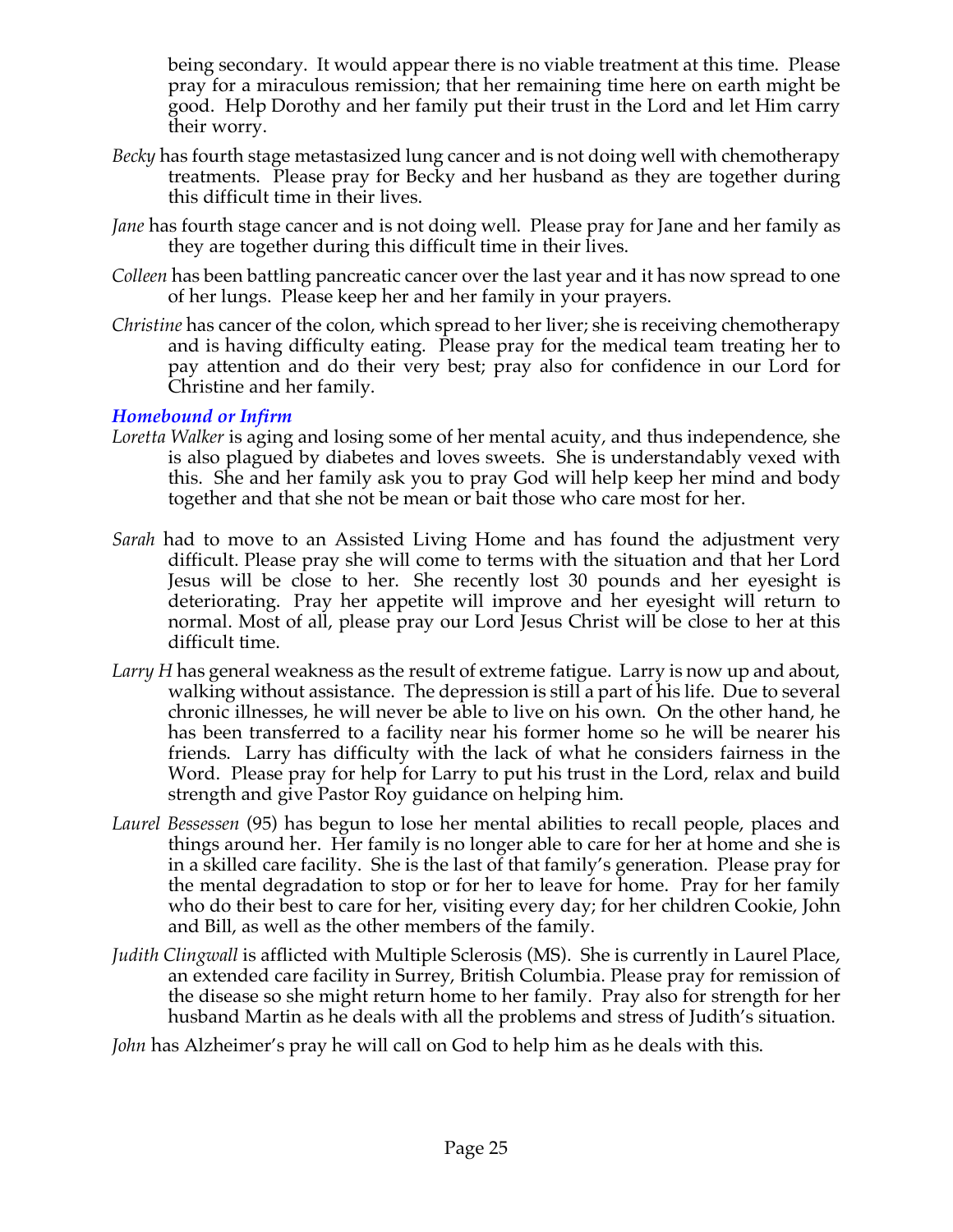- *Steve,* brother in law of Paul Martin, appears to have early onset dementia. Steve had teenage children and is very concerned for them. Please pray for the disease to stall or abate and for peace of mind for Steve and his family.
- *James* is on oxygen all the time, this is bothersome to him and terrifying as well. Please pray for James to put his worry, his bother and his terror on the Lord. Pray for strength and guidance for James and his family. They suggest this verse, I am thine, save me, for I have sought thy precepts.
- *Joan* has had serious medical problems that have kept her confined. Please pray her health will remain stable.
- *Norma, Sara's* mother is in a state of deteriorating health, both physically and mentally, with both dementia and Alzheimer's She is slowly drifting away, though she still recognizes Sara and prayer gives her a sense of peace. Please pray for both Sara and her mother to put their cares and worries on God's shoulders so they can deal with the many problems involved.

## *Surgery*

- *Maria Carla* is going to the hospital for corrective surgery. Pray our Lord Jesus Christ will be close to her as she has this operation. Pray for her father who will be taking her a long distance for the operation.
- *Marcia* has had a biopsy of a mass in her breast which indicated a tumor that must be removed. Pray the surgical team will be open to guidance, pay close attention and do their very be Pray for peace of mind and trust in God for Marcia and her family.
- *Edware* is having his fourth back surgery (in the last four years) Please pray for the medical team to pay attention and to their best and for a good outcome. Pray also that Edware and his family will be able to put their worry on God's shoulders.
- *Jeff* has been undergoing surgery, chemo and radiation since October for pancreatitis and Pancreatic cancer. Please pray for the medical team to pay attention and to their best and for a good outcome. Pray also that Jeff, his wife and family will be able to put their worry on God's shoulders.
- *Albert* had a pacemaker installed recently. He will require surgery soon for a leaking heart valve and has just been told he has esophageal cancer. Pray he will turn to God and come to know Him on a more personal basis as the days go by.
- *Mario* has early-diagnosed prostate cancer and had surgery. Pray for complete remission and that Mario and his family will be able to put their worry on God's shoulders.
- *Eddie* has upcoming bladder surgery. Please pray for the surgical team to pay attention and to their best and for a good outcome. Pray also that Eddie and family will be able to put their worry on God's shoulders.

#### *Testing and Treatment*

*Bryan Alford* (~40) has been diagnosed with multiple myeloma and seeking treatment.

- *April and her husband* ask you prayers for the Lord to guide them and lead them both to the correct medical care; and that the family may receive comfort in the process.
- *Michael Moriarty* has been diagnosed with upper duodenal cancer which is the upper section of the small intestine. It is fairly rare and they have not decided how to treat him. Pray with Michael, his family and friends that the medical insurance people will fulfill their obligations and the physicians treating him will be guided in their assessment and treatment plan, for a full and speedy recovery to good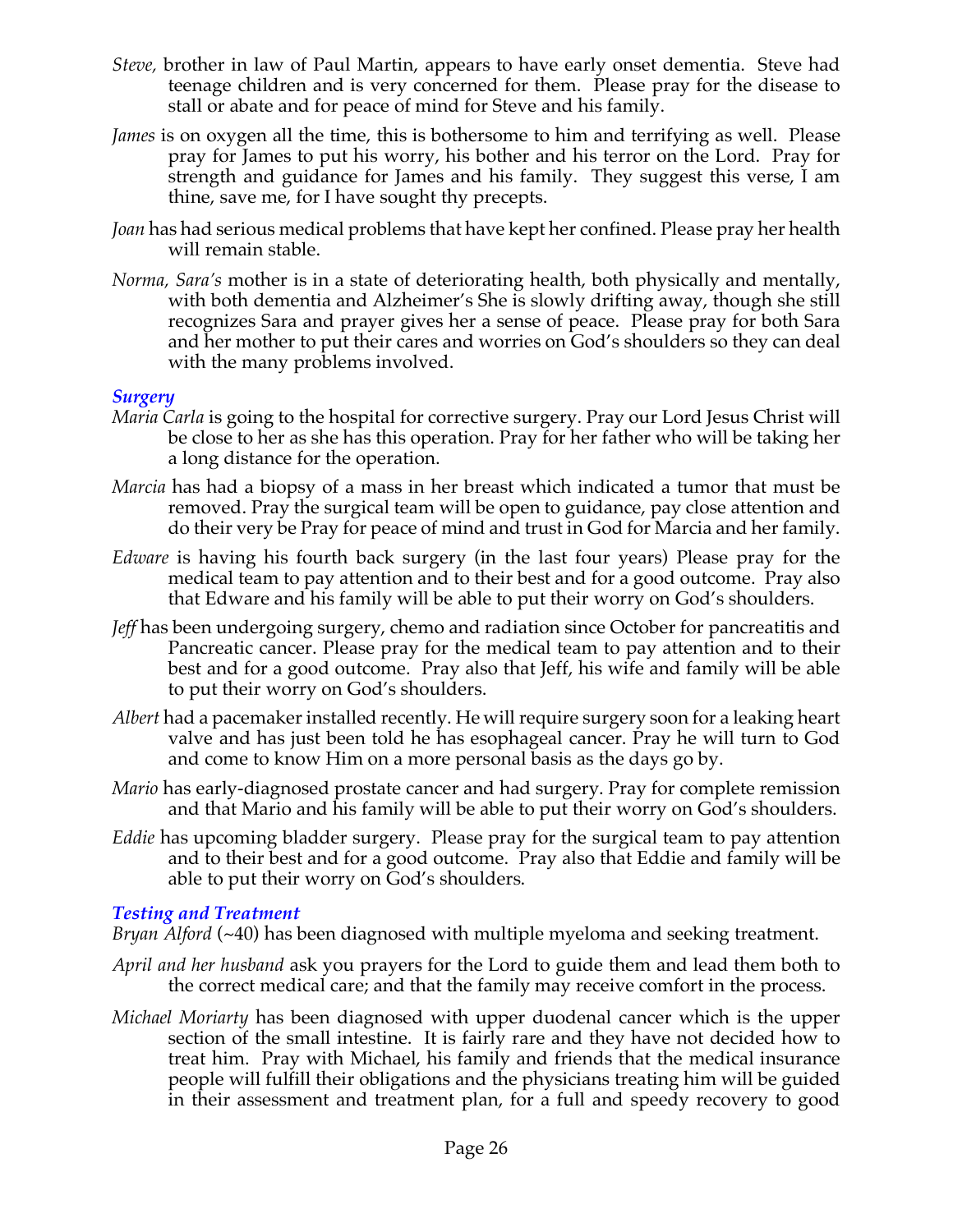health and for continued trust in the Lord for Michael, his family and friends in this worrisome time.

- *Chloe Mayo*, granddaughter of Justice Roy and Kayla Moore, good friends of Bishop Jerry, suffered a serious kidney attack possibly resulting from strep. Pray her family and friends the physicians treating her will be guided in their assessment and treatment plan, for a full and speedy recovery to good health and for continued trust in the Lord for Chloe, her family and friends in this worrisome time.
- *Josh* has two little children and just discovered he has a rare form of Cancer. Please keep him and his family in your prayers in the days ahead.
- *Ross* an elderly gentleman has been diagnosed with Leukemia. Ross has had good health until now, your prayers at this time will be appreciated by his family and friends.
- *Carman* was just diagnosed with breast cancer. Pray for her family as they continue to help her get the proper care. Pray with Carman, her family and friends that the physicians treating her will be guided in their assessment and treatment plan, for a full and speedy recovery to good health and for continued trust in the Lord for Carman, her family and friends in this worrisome time.
- *Kathie Lynn Holter* sister of Rev Phil Ternahan, was just diagnosed with Stage Four lung cancer (never smoked) which spread to the brain. She was operated on 26 June 2016. Please pray with Kathie, her family and friends that the physicians treating her will be guided in their assessment and treatment plan, for a full and speedy recovery to good health and for continued trust in the Lord for Kathie, her family and friends in this worrisome time.
- *Tina* just found out she has cancer on her left kidney. Please pray for guidance for the people treating her and for trust in our Lord for Tina and her family.
- *Martha* is now home after testing and she does not have cancer, but she does have bad kidneys and is adjusting and getting ideas to work with that. Please pray for guidance for the people treating her and for trust in our Lord for her.
- *Spencer* has been diagnosed with Autism. Please pray for guidance for the people treating him and for trust in our Lord for him and his mother Lorna.
- *Michael* has cancer of the blood and is starting chemotherapy. Please pray for the physicians treating him to be guided in their assessment and treatment plan, for a full and speedy recovery to good health and for trust in the Lord for Michael.
- *Clay* has a large gallstone; he is in poor health and not currently a surgical candidate. Please pray for the physicians treating him to be guided in their assessment and treatment plan, for a full and speedy recovery to good health and for trust in the Lord for Clay.
- *Jim Sevier* has been in the hospital for heart related troubles. Please pray with Jim and his family the physicians treating him will be guided in their assessment and treatment plan, for a full and speedy recovery to good health and for trust in the Lord for Jim and his family in this worrisome time.
- *Claude* has been falling and he does not know why. Pray doctors will discover what the problem is and he can continue without any more difficulties.
- *Gretchen* has been diagnosed with severe osteoporosis and is now being treated with exercise, nutrition and vitamins. Please pray with Gretchen and her family the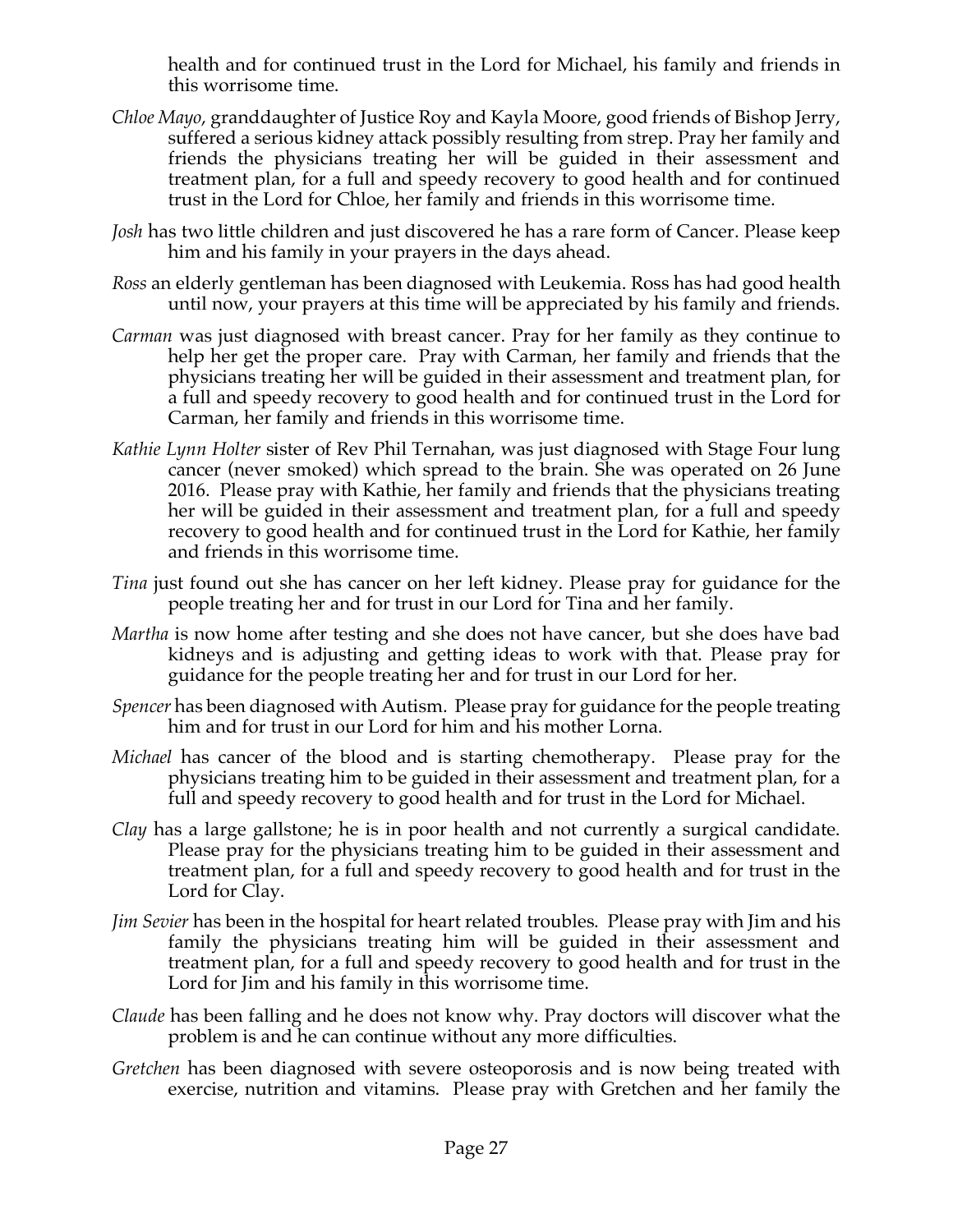physicians treating her will be guided in their assessment and treatment plan, for a full and speedy recovery to good health and for trust in the Lord for Gretchen and her family in this worrisome time.

- *Pete* has not been well and is back in the hospital with another stroke. Please pray for the physicians treating him to be guided in their assessment and treatment plan, for a full and speedy recovery to good health and for trust in the Lord for Pete and his family in this worrisome time.
- *Mary Lee* has bleeding into her stomach and they cannot find the sources. Mary Lee is in CCU and her husband *Maurice* is not eating until she returns home for is so upset. Please pray for the physicians treating her to be guided in their assessment and treatment plan, for a full and speedy recovery to good health and for trust in the Lord for her, Maurice, as well as the rest of the family in this worrisome time.
- *Glenn Porter, MAJ USMC Retired,* has Interstitial Pulmonary Fibrosis, which causes him to be unable to get enough oxygen into his system without supplemental oxygen all the time. The only real treatment is a lung transplant, without a transplant he has between two to five years here on earth. Please pray for him to continue in his faith and for a set of lungs to become available.
- *Pat* has an aneurism of the brain, pray she will make the right decision on how to treat this problem and it will be healed.
- *Dan* is very sick with cancer and is starting an experimental treatment. This treatment will take Dan away from their family business and put even more stress on him and his family. Please pray for Dan's wife who is meeting with Steve who plans to keep the family business going while Dan is ill. Pray for Steve as he has many new responsibilities.
- *Timothy* has brain cancer. He had surgery and is waiting for the pathology report to find out what kind of chemo he will need. Please pray for continued guidance for the medical team treating Timothy and patience and trust in God for Timothy and his family. Pray also for a full recovery for Timothy.
- *Helen* was admitted from her doctor's office 15 July 2015, as the result of a blood test, to the University of Pennsylvania Hospital with an extremely high white blood count. She and her husband are very active in the ministry of their church and are asking for believers to pray for them and their family, as they are facing very serious problems in the days to come. Please pray for guidance for the medical team and patience and trust in God for Helen and her family. Pray also for a full recovery for her.
- *Elma* has been suffering with headaches for a long time. Doctors have not been able to discover the reason for them. Pray for strength, courage and understanding for Elma and her family; as well as for God's guidance for the medical people caring for her that they might find the best treatment method to banish the headaches completely.
- *Barbara Apple* is bedridden after a fall which left her with two paralyzed limbs. She continues to experience pain in the effected limbs and will be totally bed bound for the remainder of her life. Your continuing prayers for her are appreciated and are great comfort to her. Please pray for Barbara to put her trust in the Lord, look to Him for strength and for her to gain energy so she does not lose the mobility she has; pray for a miraculous full and rapid recovery. Also, please continue to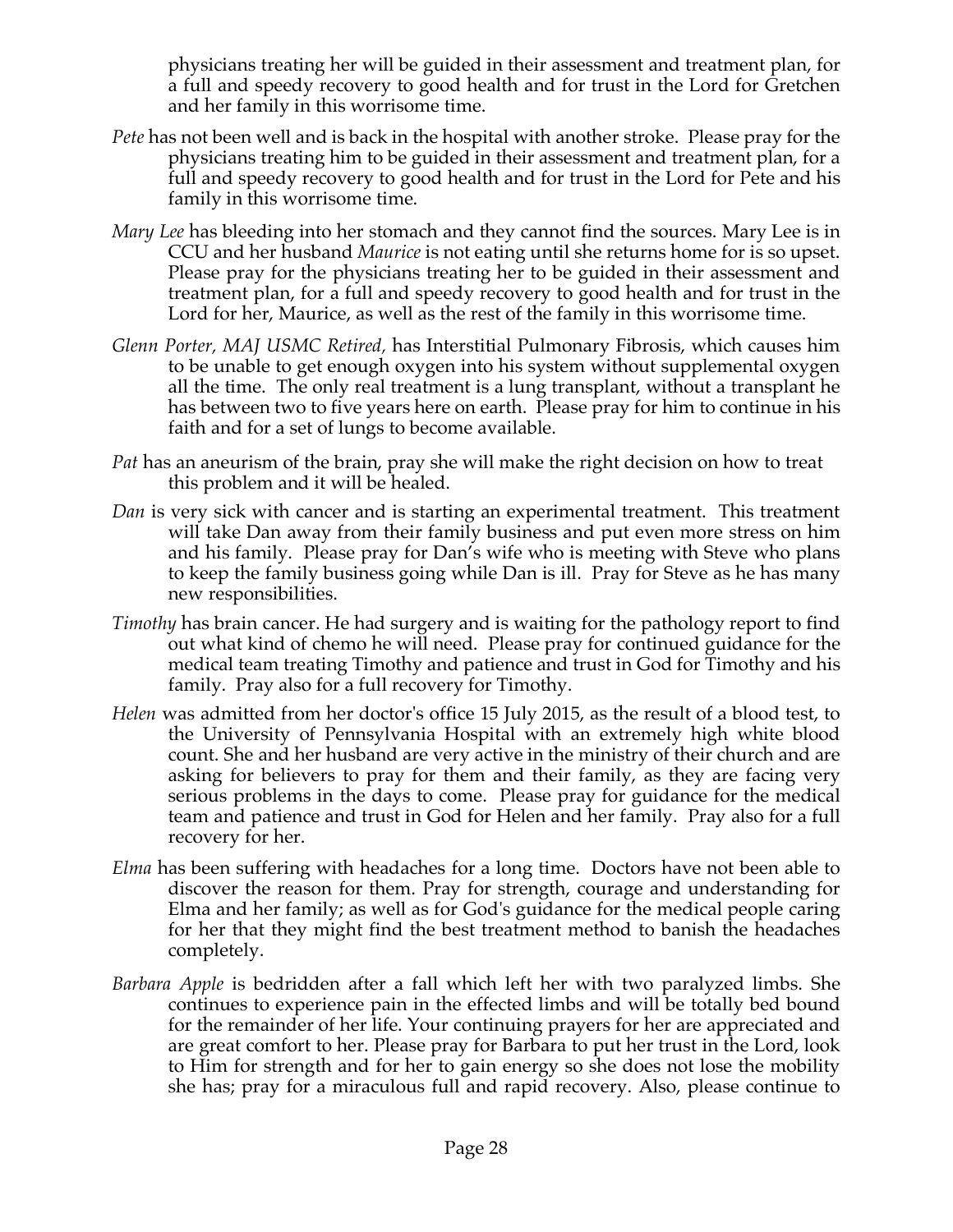pray for her husband Bob who is her sole caregiver that he will be comforted and strengthened in his time of need.

- *Deborah* has had a stroke, she is doing much better and out of the hospital. She has a problem with anemia and is taking supplements for that. Pray our Lord will be close to her and her family. Pray for strength, courage and understanding for Deborah and her family; as well as for God's guidance for the medical people caring for her that they might find the best treatment method to allow her to heal completely.
- *Rev. Steve Boardman* has been diagnosed with stage 3 cancer. Pray that Jesus will be close and comfort his family and members of his congregation*.*
- *Hang So Ryu* has cancer. Please pray for medical team contemplating and evaluating the treatment that they might be guided to the correct choice and do their very best. Pray also for peace of mind and trust in God for him and his family, as well as physical strength.
- *Olivia,* age 7, has been diagnosed with Stage 3 Lymphoma. The prognosis is good at this time, please pray for medical team contemplating and evaluating the treatment that they might be guided to the correct choice and do their very best. Pray also for peace of mind and trust in God for Olivia and her family, as well as physical strength.
- *Paul* has been hospitalized recently several times because of persistent high fevers. He is being tested and checked by physicians and seems to have a slight scoliosis, a node and Schuermann's disease. Please pray it will be discovered how to treat these problems and healing will begin so he will be inspired to continue his education.
- *Rick* has heart problems. Please pray for guidance for the medical people treating him that they might pay attention, do their very best and make the right recommendations regarding treatment. Pray for help for Rick and his wife Wanda to keep their trust in the Lord and let Him carry their worry.
- *Stacy* has Multiple Sclerosis and was hospitalized for what turned out to be food poisoning. Pray for trust in God for Stacy and Chris as they deal with Stacy's illness.
- *Faye* is in the hospital because she is weak has been receiving blood transfusions. Pray for strength, courage and understanding for Faye and her family; as well as for God's guidance for the medical people treating her that they might find the best course of treatment and allow Faye to heal completely.
- *Tom* has heart and kidney problems. Pray for strength, courage and understanding for Tom and his family; as well as for God's guidance for the medical people treating him that they might find the best course of treatment and allow Tom to heal completely.
- *Harold* is having surgery on 30 September 2016 to repair a hole in his aorta bleeding into the abdomen which caused stroke like symptoms.
- *Joe* has had a preliminary ALS diagnosis. Pray the final diagnosis will something that will allow him to continue taking care of his devoted young family. Pray for strength, courage and understanding for Joe and his family; as well as for God's guidance for the medical people treating him that they might find the best course of treatment.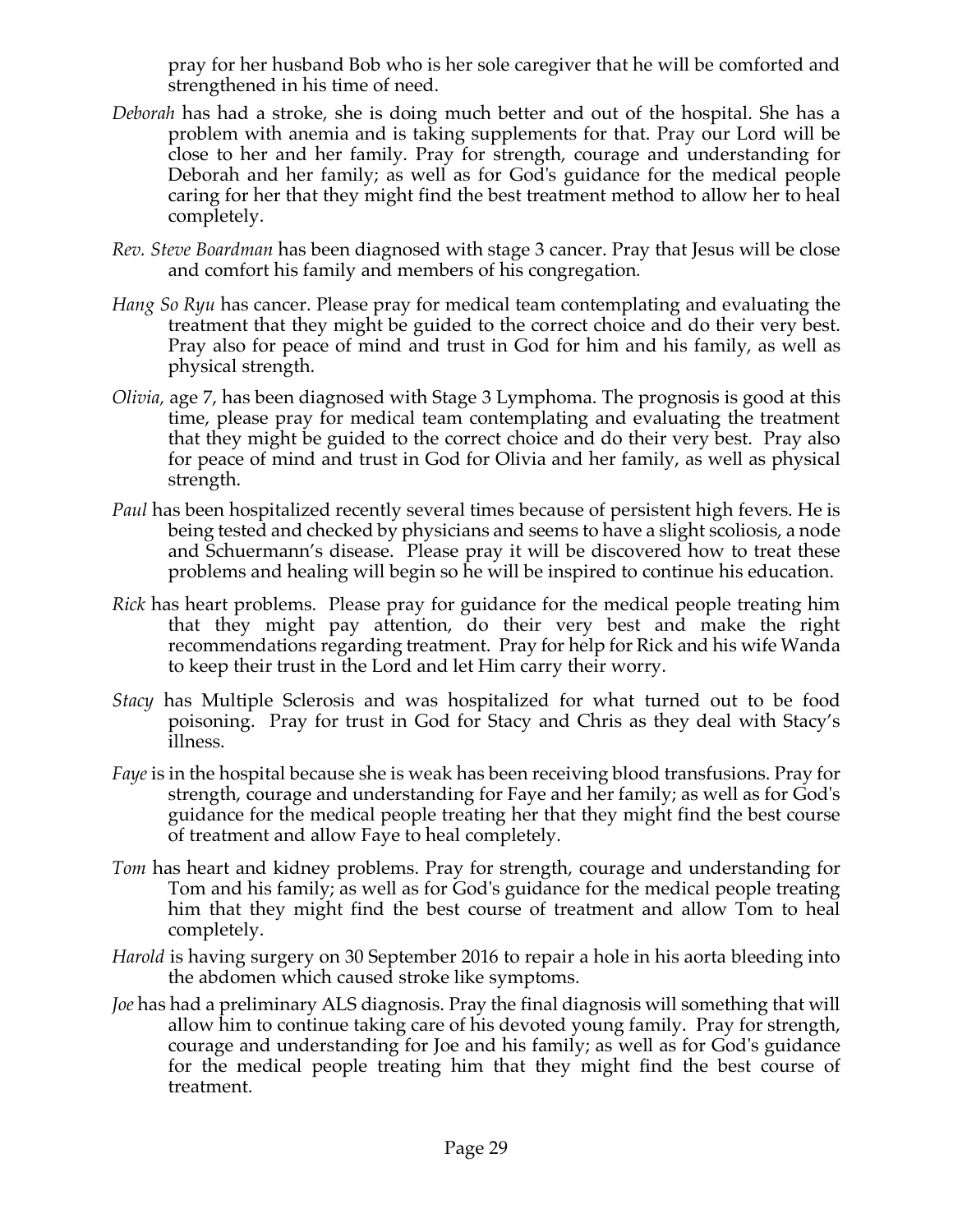- *Preston* is reacting poorly to recent neck surgery and now has problems with his liver count; Physicians feel that dialysis will help. There may be a blockage in the bowel and an operation might be necessary. Please pray for the medical team to pay attention and to their best to determine how to help Preston and for a good outcome. Pray also that Preston and family will be able to put their worry on God's shoulders while Preston does his best to facilitate a return to good health.
- *Brenda* is in the hospital because of bleeding on her brain. Please pray for peace of mind and trust in the Lord for Brenda, as well as for her family, and for God's guidance for the medical people treating her that they might find the best course of treatment.
- *Mackenzie* is a young girl with leukemia. Please pray for peace of mind and trust in the Lord for Mackenzie, as well as for her family, and for God's guidance for the medical people treating her that they might find the best course of treatment.
- *Mack* has had diabetes most of his adult life. Circulation in his legs is very bad and doctors are considering amputation. Please pray his medication will help and he will not face amputation. Please pray for peace of mind and trust in the Lord for Mack and for God's guidance for the medical people treating him that they might find the best course of treatment.
- *Michael* has been diagnosed with lung cancer recently after making it through gastro intestinal cancer last year. Please pray for peace of mind and trust in the Lord for Michael and his wife Gayle; as well as for God's guidance for the medical people treating him that they might find the best course of treatment.
- *Adriano* is in the hospital due to high sugar and high blood pressure. He is very weak and will appreciate your prayers.
- *Heather* recently found out she has cancer. Please pray for peace of mind for her and for the medical team treating her will be guided to the right solution.
- *Jim* has had an aneurism and blood clots. Pray that healing will come.
- *Georgia* has liver and pancreatic cancer. The doctors are evaluating whether to do surgery and how to tackle the disease. Georgia is a faithful Christian and appreciates your prayers. Pray for God's guidance for the medical people treating her that they might find out the source of the problem and best course of treatment. Pray also for peace of mind and trust in God for Georgia and her family.
- *Lana's* doctor found something on her lymph nodes and ovaries. Pray for God's guidance for the medical people treating her that they might find out the source of the problem and best course of treatment. Pray also for peace of mind and trust in God for Lana and her family.

# *Healing*

- *Jim Simmons'* Hodgkin's disease has returned after 24 years. He hopes to get through this as he did before. Jim would appreciate your prayers for the medical team treating him; please pray for the doctors, nurses and technicians treating him to pay attention, to be open to God's guidance and do their very best. Pray for trust in our Lord and peace of mind for Jim and his family.
- *Kurt Thomas* asks for your continued prayer that his body not reject his transplanted heart parts Pray also for Kurt to accept what he cannot do at present and concentrate on what he can do. This is a very foreign situation for this Christian warrior. He needs God's help to adapt and prosper.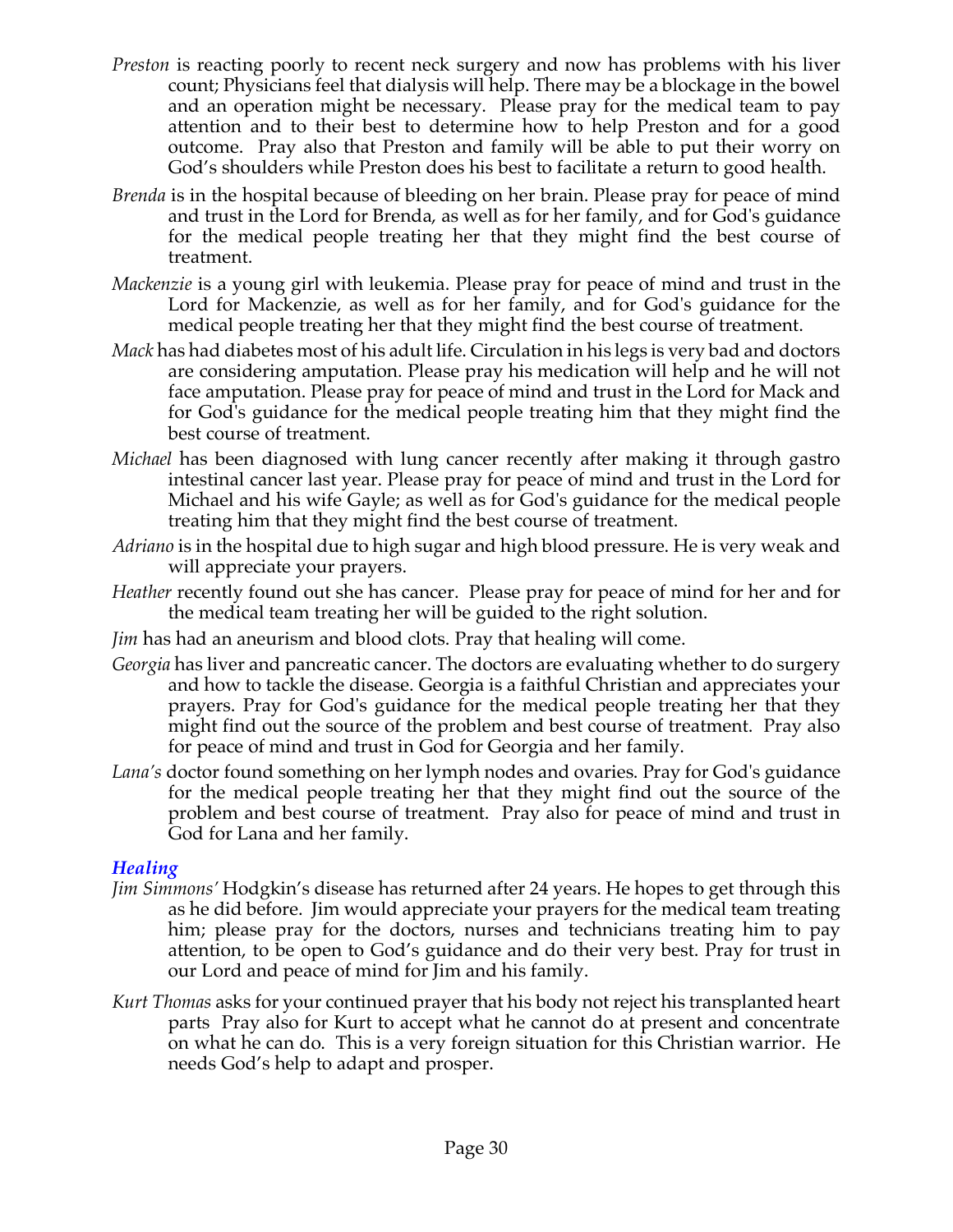- *Vladia* had a right knee replacement which went well, but since the operation she is experiencing very painful side effects from medicine, very low hemoglobin and also back problems. She has been transferred back to the hospital to help correct these problems. Please pray the doctors will seek God's Wisdom and come up with a plan to help her get back on her feet and have some normalcy in her life.
- *Madisun Hanks* (14) has Tourette's Syndrome and suffers from horrible migraine headaches. There are various very high risk treatments which provide some relief. None of them are close and none are easy. Madisun is truly one of the most inspiring young ladies we have ever come across, her attitude and actions are almost unbelievable. No one should have to go through what she does, but she makes it through and performs incredibly when others just get by. Please pray for Madisun, her mom Hilda who guides her through all this and those treating her.
- *Linda* has a melanoma just forming and she needs to have it removed. She has had severe medical problems the last 15 years and needs help coping. Pray for all of her family at this time as new problems have come to light.
- *Chris Hill* (close friend of Jon Weston) suffered a brain aneurysm and needs your prayers. He came out of a coma he had been in since the week before Christmas 2016. He is now in a stepdown facility. Every day is a new day to him; his memory seems to have been damaged to a point where it is not recovering so far. Pray for the doctors, nurses and technicians treating him to pay attention, to be open to God's guidance and do their very best. Pray for trust in our Lord and peace of mind for Chris and his family.
- *Rev Bill* had a stroke. Pray he will stay comfortable and Jesus will be close by, please pray for a full and rapid recovery.
- *Dennis* will begin chemotherapy for an active cancer spot on his spine on 17 September 2015. Please pray for a good result and tolerance of the treatment for him.
- *Vickie* has been bothered with Migraines and all that go with the headaches. Please pray for relief from the pain for Vickie.
- *Jon* has Stage 4 mantle cell lymphoma. There is good news in that he is in remission; however the chemotherapy is producing neuropathy in his legs so it is a challenge for him to get around. Please pray that he will be as comfortable as possible; he has been a Marathoner runner so this is especially difficult.
- *Amy* has melanoma in her lungs, liver and kidneys; they have found a treatment for her that has a high success rate however the side effects are debilitating. Please pray she will be able to tolerate the side effects and the treatment is successful. Amy has full trust in the Lord, but would still appreciate your prayers.
- *Liz* had a massive stroke at age thirty-seven. The prognosis is good but she has a long road ahead. Please pray for guidance for those treating her, for trust in our Lord for Liz and her family, for healing.
- *Ebick* is suffering from a severe ulcer but the Doctors cannot give her the proper dosage of the medicine due to her six month pregnancy. Please pray doctors will find an alternative avenue for treatment or that God will provide.
- *Stan* is going through chemotherapy and radiation treatments for cancer. He is elderly and the treatments are tiring him. Please pray for his wife *Marvelene* as they do this together.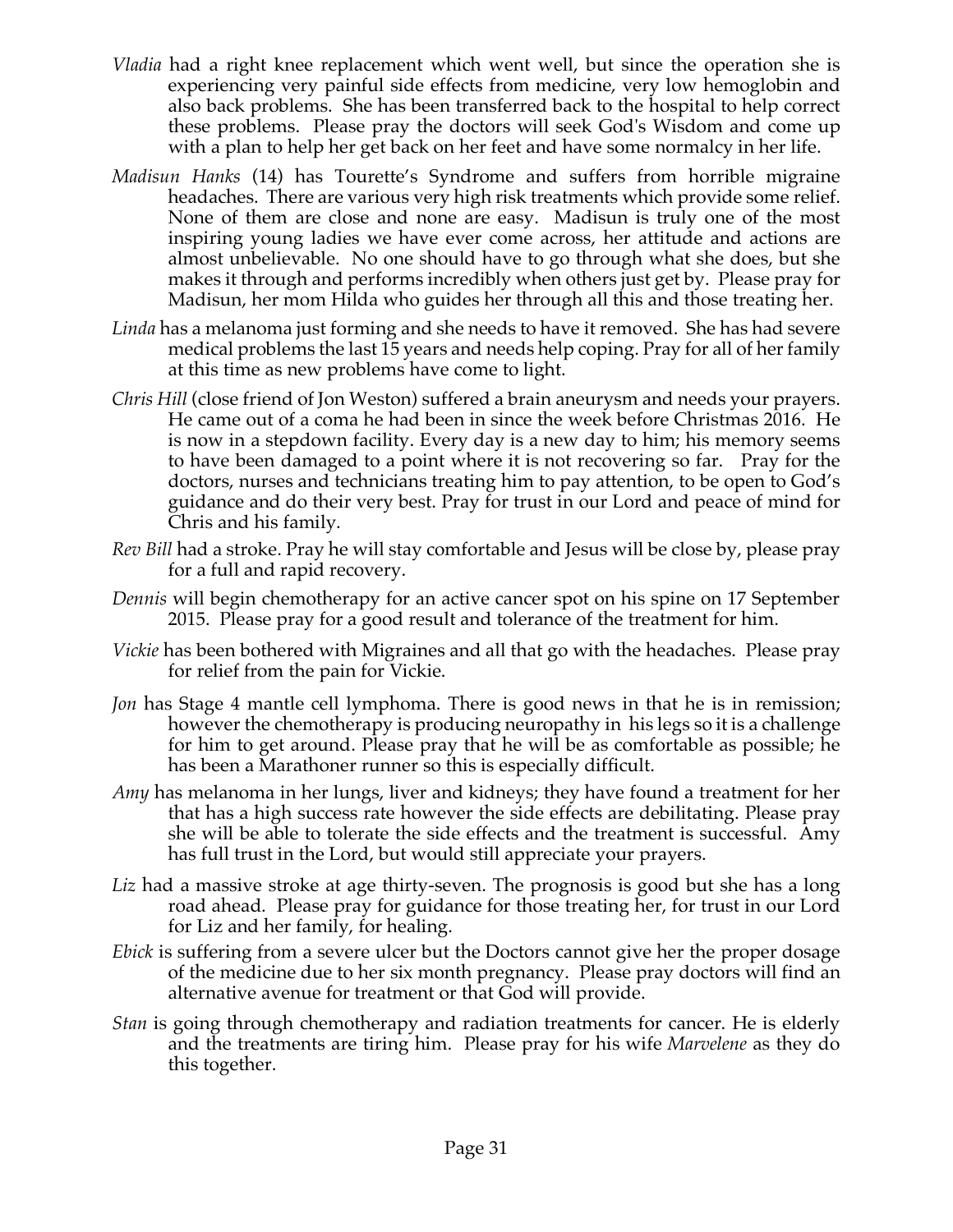- *Donald* is in the hospital and had his leg amputated on 14 April 2014. Pray he will adjust and healing will begin.
- *David* has many concussions and unable to go to school, read books, watch TV and has headaches and migraines. He has trouble sleeping and his family will appreciate your prayers for this 10 year old young man.
- *Gladys* has breast cancer and has had a lumpectomy. She needs to take a year off of her work to have chemo treatments.
- *Alwin Jack* has had a stroke and recently has had a relapse. Please pray for those who treat Alwin that they might choose the best possible treatment and pray for peace of mind for Alwin during the recovery phase.
- *Carolyn* has Multiple Sclerosis with complications. Pray Carolyn and her children will be close to our Lord Jesus Christ as they and family members help to ease the problems.
- *Bill* had malignant growth removed from a lip last month and seems to be experiencing a re-growth of the cancer. He asks your prayer for the medical team treating him and for peace of mind for himself.
- *Hank* has osteoporosis, which has caused him a great deal of pain and inconvenience in the past few years. Pray for his healing and that his medical bills will be met.
- *Evelyn is* an elderly woman who has had problems with her eyes and is now blind. It appears some sight will return shortly, pray for that to happen!
- *Joanne* has begun kidney dialysis as a result of kidney failure due to extensive chemotherapy. Additionally she cares for an adopted drug addicted baby who is now nine years old. Please pray for her to keep her faith, to let the Lord carry her worry and concern and to give her strength. Pray also for those treating her that they might pay attention and do their best.
- *Bud and his wife* for their continued welfare and enthusiasm. Bud has been advised of an aneurism in his heart of a size not mandating immediate surgery. This comes at a time when he has sole care of his wife who recently broke two vertebrae and thereafter sustained pneumonia.
- *Dester* is suffering from unknown skin and diseases. Please guide the medical team treating him to find out what the problem is and cure it. Pray also for Dester to trust in the Lord.
- *Lee* has Arterial Fibrillation, she is doing much better and she and her family thank you for your prayers. Her pain level is high and some medications have bad side effects. Please continue her in Prayer in the weeks ahead as she heals.
- *Nell* recently adopted two children and has just been diagnosed with multiple myeloma.
- *Mary Lou* has been suffering with seizures. She was in the hospital with a 24 hour monitor and is being sent home from the hospital with two medications and orders to return in 2 months for another MRI to review whatever is going on in her brain. Please pray for guidance for the medical people treating her, as well as peace of mind and trust in God for her and her family.
- *Kathleen* has spent the last two weeks in the hospital. She has been diagnosed with colitis, shingles and possibly colon cancer. Pray she will be comfortable and begin to heal.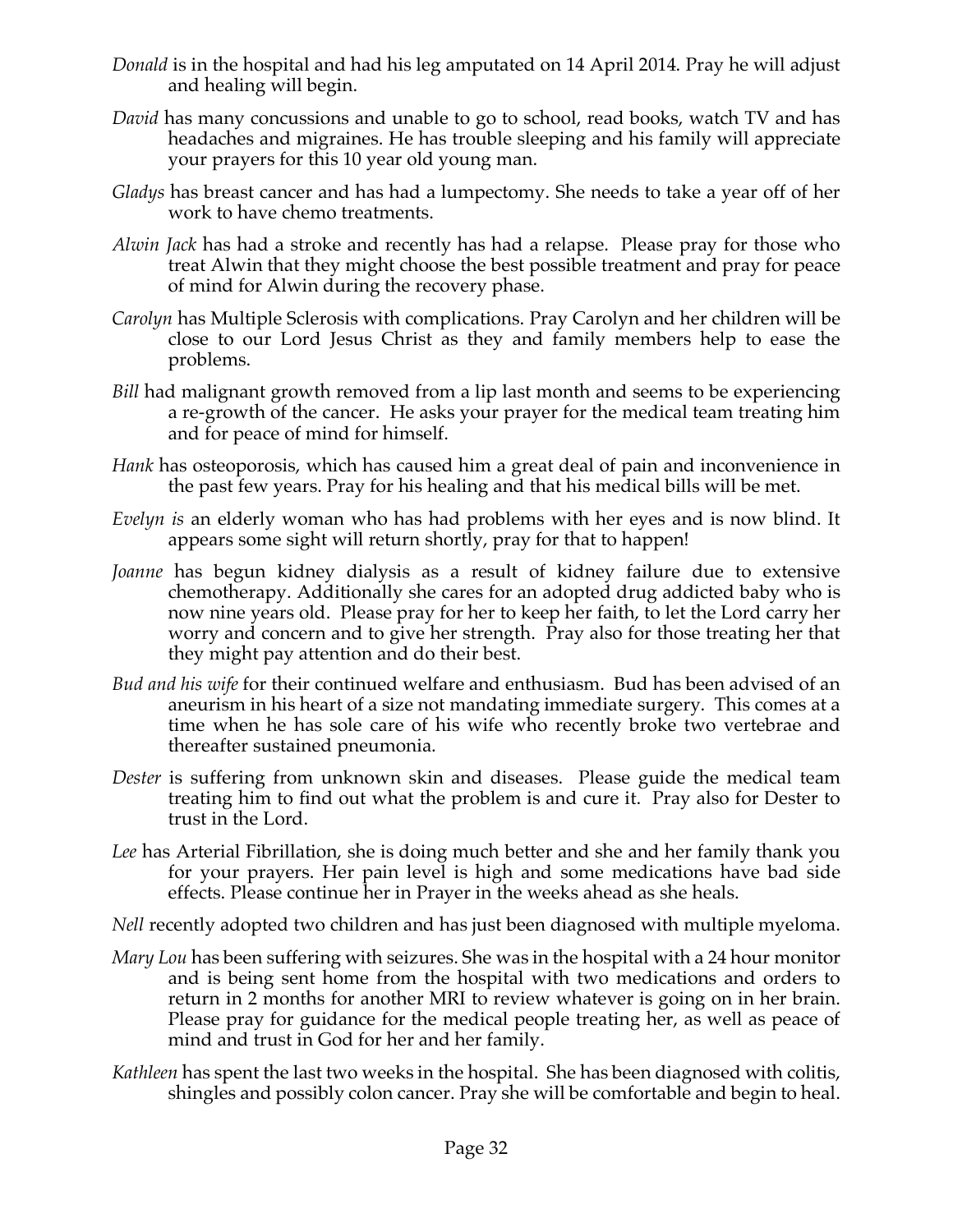- *Rachel* has Mitochondrial Myopathy. This is a hereditary disease of the muscles and they do not have a cure for it. Part of her pain is her family does not believe she is indeed ill, as she appears to be just fine. Please pray her family will learn the truth and be supportive of her; pray also the medical people treating her will find the right measures to minimize the disease. Most particularly pray for Rachel's trust in God.
- *Nicolas* is in the hospital with serious symptoms of a heart disorder. Please pray for peace of mind for him and guidance for the medical team looking for the cause and cure.
- *Juanita* is a young girl who was in a coma because of a blood disease. She has not come out and is gaining strength. They are awaiting results from blood samples. Her family thanks you for your prayers and asks that you continue.
- *Lauralee Meade* underwent a lumpectomy on Friday after Thanksgiving. A further anomaly has been discovered and she had additional preventative radiation treatment. Please pray for a complete remission of the cancer. Pray also Lauralee will maintain her great attitude and trust in God.
- *Kay Denton* (Mrs. Kay) was able to get a hip replacement in spite of her heart and kidney problems and is recovering remarkably! Please give thanks for this great event and result! Please pray for continued peace of mind for Mrs. Kay and her family. Give thanks for her trust in the Lord and her positive attitude.

## *Healing and Patience*

- *Kym* (43) has various hip problems which seems to be related to osteoarthritis. And, her mother *Ruth* is in the early stages of dementia. Pray for guidance for those treating both of them, as well as patience and trust in the Lord for both of them.
- *Christopher* has had problems with his leg for some time. Now he has to have it casted and it will stay that way for what to him seems an interminable time. Pray for patience and peace of mind for this young man who has much he wants to do.
- *James* for the Lord's healing of health issues and give a remedy for many personal challenges at the moment.

## *Thanksgiving and Continued Healing*

- *Bruce Arnold* was hospitalized with Atrial Fibrillation and an enlarged heart. He has had his heart stopped and re-started twice, as well as a temporary boost pump installed and removed. He made it through all that and is now home and doing amazingly well. Please give thanksgiving for that. There is still more to go. Please pray for guidance for the medical team treating him that they might find a complete solution to his heart problems. Pray for peace of mind for Bruce, his wife Milly and his children Megan, Kikki and Bruce, Jr.
- *Shamu* underwent surgery at John Hopkins hospital 19 March 2018, where they found a stricture in her lower intestine and relieved it. Please pray this will be effectual in relieving her suffering. She is also having trouble retaining nourishment and hydration, pray a solution will be developed for this problem also. Please pray particularly she will retain her trust in God and her family will follow suit.
- *Chief Mike Wysocki* finally had heart valve surgery June 2017. He was back in the hospital with a bleeding ulcer, but made it home. Please give thanks for that and pray for the medical team treating Mike that they might pay attention, do their very best and be open to God's guidance. Pray a complete recovery and peace of mind and trust in God for Mike, his lovely wife Wendy and his family.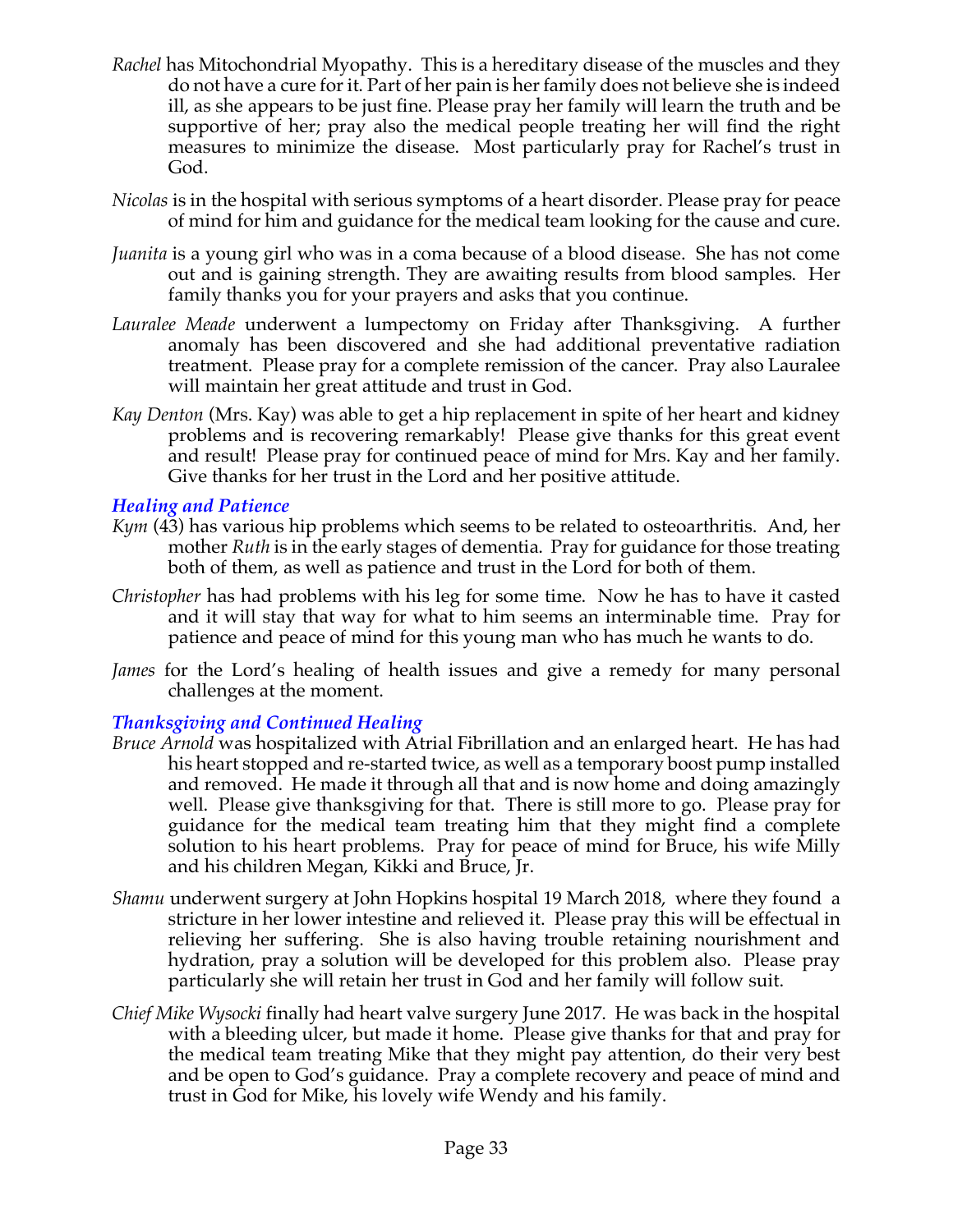- *John Young* had three way heart bypass surgery on Thursday, 23 March 2017, in Alabama, which was apparently successful, then had a stroke in October while undergoing testing for his FAA medical. He has lost his right side peripheral vision. Please for a recovery of John's vision.
- *Bill* had surgery November 2016 for a kidney tumor; he is one kidney short, but recovering very well for the present. It appears the cancer has spread to another spot. Please pray for Bill as he undergoes chemotherapy and perhaps other treatment. Pray Bill and his family will stay strong in their faith and draw the strength they need from our Lord.
- *Anita* had surgery on 4 November 2016 to remove what they thought were five tumors in her right lung, but turned out to be eight. They removed all eight. In addition, her lung was folded from her previous coil embolization. They removed the coils, unfolding her lower right lobe and oversewed the area. In reality she may come away with increased lung capacity. Anita, her husband Michael and family express for the power of your continued prayers and expressions of love. Please join them in giving thanks for God's Grace and pray for her continued healing.
- *Bob Reisor* had surgery on 19 September 2016 for a kidney tumor; he is one kidney short, but recovering very well for the present. The cancer has spread to his lung and another spot. Five years ago there was no treatment, but now it appears there is an oral medication that has shown great effectiveness on this particular cancer. As of 12 January 2017, the main spot shrank from 3.3 cm  $(11/3 \text{ inch})$  to 2.2 cm  $(7/8 \text{ ft})$ inch) and the spots on his lungs have receded even more. And as of 22 June 2017, they have shrunk further. Please give thanks to the Lord for such wonderful progress. Please pray for Bob as he undergoes chemotherapy and perhaps other treatment. Pray he and his family will be drawn closer to our Lord.
- *Shamu* had surgery on 12 May 2017, her seventeenth, to reconstruct the damage done her by Walter Reed Medical Center. She now has a bacterial infection which is laying her low. Please pray for strength; physical, mental and spiritual for her. Pray for guidance for the new medical team treating her and for her to know how to proceed with regard to the damage done her by Walter Reed Medical Center. Pray also for her to continue her trust in our Lord as she goes through this difficult time.
- *Atina* has skin cancer, which is now in remission. Please give thanks for the remission, pray for continued remission of the cancer; pray also for continued faith for Atina and her family.
- *Cindy (81)* had an operation to remove a cancerous growth in her stomach which was successful. She is now home, but in a bit of pain. Please give thanks for the good result, pray for full and complete healing and remission of the cancer, as well as cessation of the pain; pray also for continued faith for Cindy and her husband Les (91).
- *Linda* had successful dental surgery on 15 December 2015, she is also on a course of chemotherapy and this type of surgery was not recommended for people while they are taking chemotherapy. But, it was an emergency and had to be done. Please give thanks all went well and pray for continued healing and for peace of mind and trust in God for Linda and her family.
- *Ruby* broke her hip on 10 December 2015, surgery was successful. Please give thanks for the successful surgery and pray for her full and rapid recovery.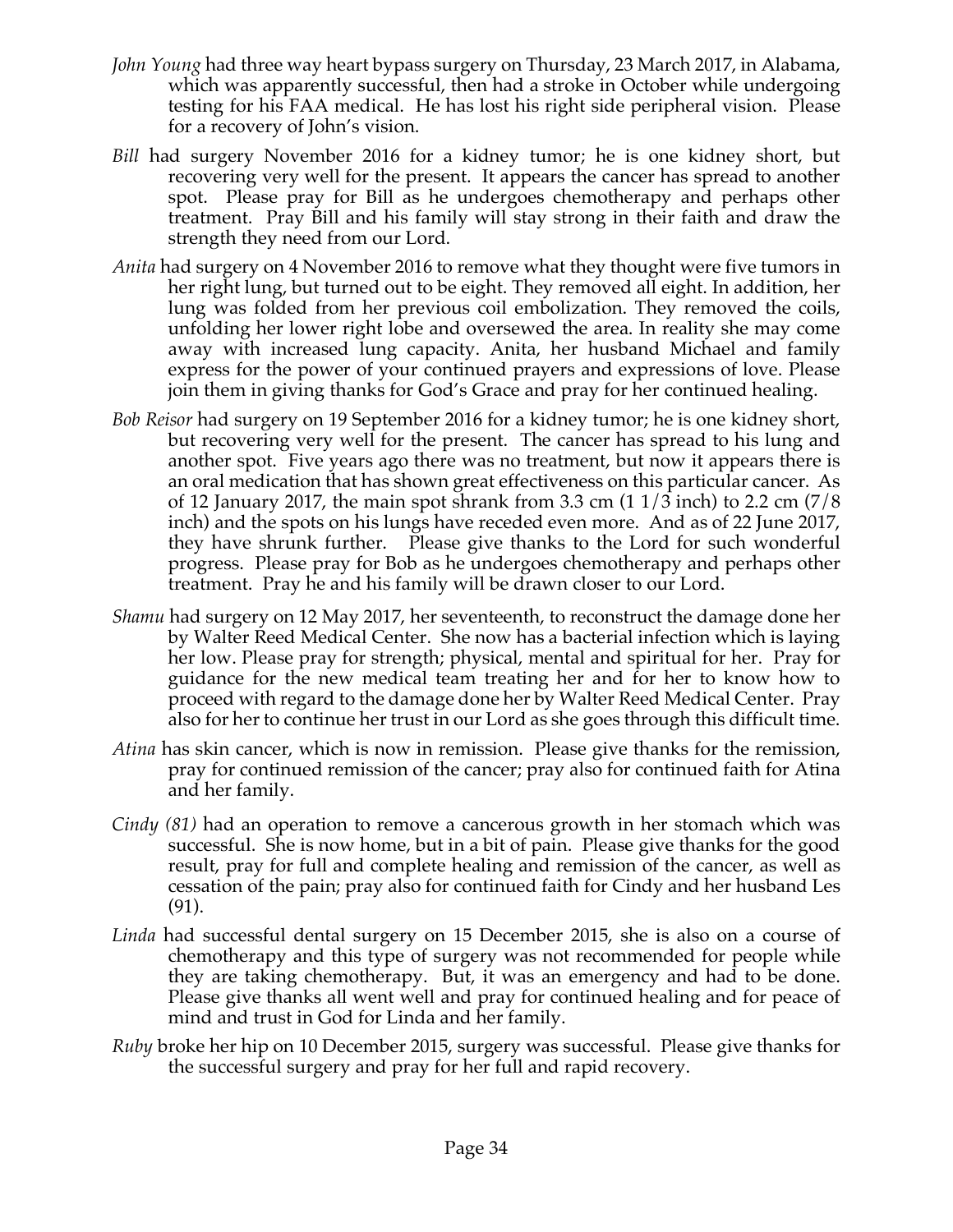- *Terry* was undergoing radiation treatment for cancer, which he had to stop to amputate his leg below the knee due to diabetes. The surgery was successful, he has been fitted with a prosthetic leg and foot. He is in good spirits and positive about the remainder of his treatment. Please join Terry and his family in giving thanks for the successful surgery and continue to pray for his return to radiation treatment and then to chemotherapy, ask God to give Terry, his wife and seven year old son trust in him for peace of mind and heart, as well.
- *Janet Jessup* had a stroke and heart problems were causing huge issues for her. They seem to have gotten her stabilized and she is home. Please pray for those treating her to find the appropriate treatment and for trust in God and peace of mind for Janet and her family, in particular her husband of 45 years, Rev Roger Jessup, retired minister of Saint Joseph of Arimathea Anglican Orthodox Church.
- *Sam* had surgery on his entire large intestine that had become infected. At the time of the operation he was just hours away from a complete organ shutdown. He had had turmoil in his life over the years. Sam is now in the ICU and his Minister visited him and explained to him God had given him another chance for him to make things right with his Lord. Pray for his good health and his spiritual life with Jesus.
- *Ian* had surgery to remove excess skin rendered a nuisance by controlled lost of 200 pounds. Please give thanks for the successful result and for those treating him to have paid attention and done their very best on the lengthy surgery, taking the best possible care of him. Please pray for his continued recovery and strength for his Mother who will be in charge of his after care.
- *Jenniffer* had surgery for breast cancer on 15 October 2014, which seemingly went well; please give thanks for that. She has had other complications which preclude her from making a full recovery in particular, the reconstructive surgery seems to have gravely affected her back muscles and nerves, resulting in both very limited mobility and extreme pain, the drugs are making her terribly sick; please pray those will be overcome. Pray for help for Jenniffer to keep her trust in the Lord and let Him carry her worry and concern as she recovers. Please pray also for strength and courage for her family as they try their best to help her.
- *Mary Thornell* has been battling colon cancer for three years now, she is currently treating at the City of Hope. Things seem to be going well, the numbers seem headed in the right direction. Please pray for guidance for those treating her, as well as strength, guidance and peace of mind for Mary and her husband Jim, as well as daughter Janice and son Jimmy, as she undergoes treatment.
- *Elma* is suffering from cancer. She was taken home from the hospital on the advice of her Doctor. We were asked to pray Elma's remaining time here on earth might be good and Elma and family might put their trust in the Lord and let Him carry their worry. Since then, Elma's Bishop told us a great Miracle of the Lord is working over Elma. Doctors sent her home to die, but now she seems to be doing all right. On behalf of her, thank you for all of your prayers. Please continue praying for her complete healing.
- *Dennis* has heart problems; now the medical people treating him discovered a large mass on his liver which turned out to be a cyst! Please give thanks for this great development and pray for peace of mind and trust in the Lord for Dennis and for God's guidance for the medical people treating him that the contemplated surgery might go well.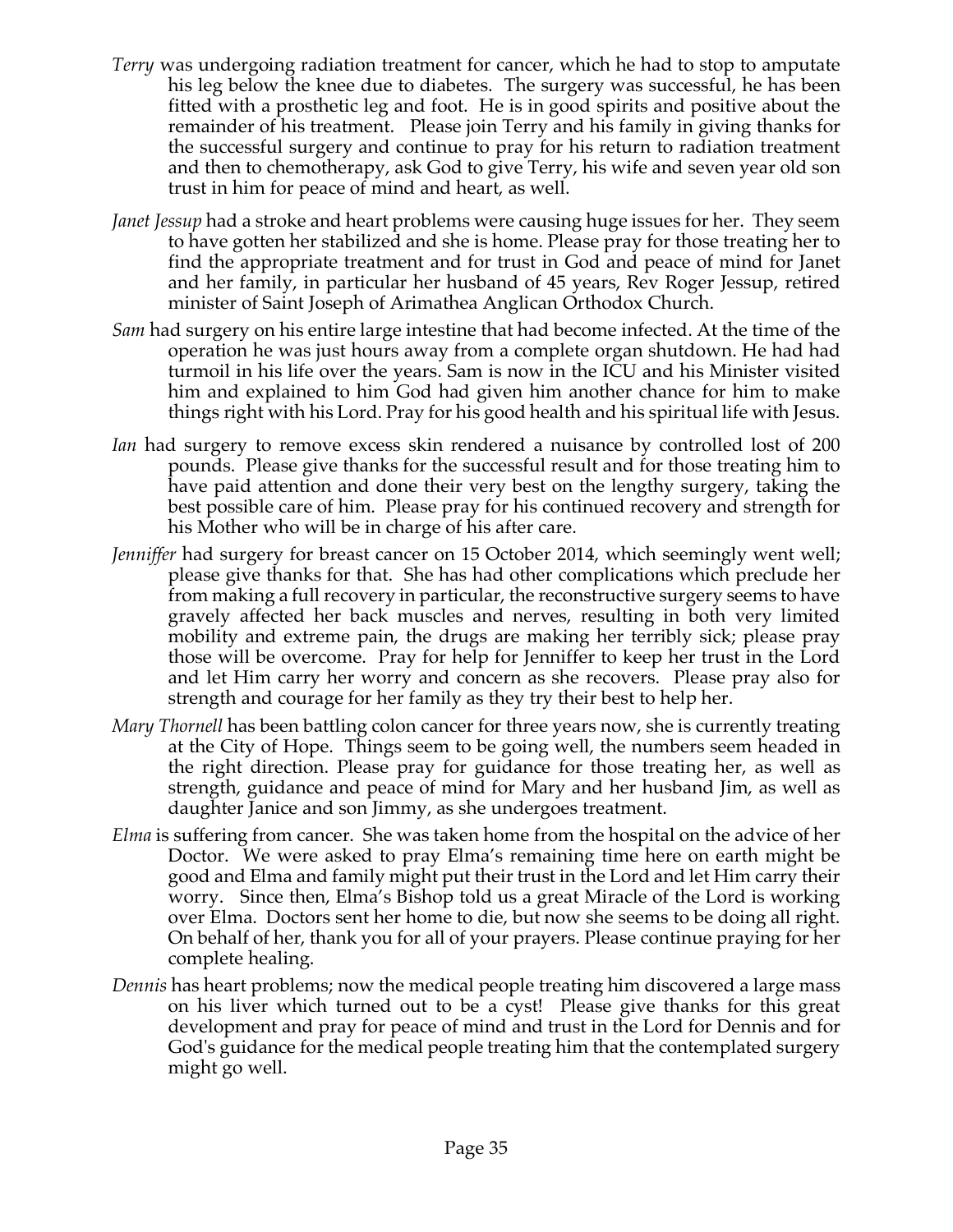- *Dwight* had major oral surgery, for which he gives thanks. He is recovering slowly and asks your prayers to speed the process.
- *Mike* is a veteran who has served his country when she called. Please pray he will open his heart to God so He can make Mike's crooked road straight and pull him towards the summit rather than to the pit.

## *Business*

*James* and *Sarah* who have recently moved to a new area and have new positions in employment. They are finding much stress in the new surroundings and will appreciate your prayers as they adjust.

## *Financial Guidance and Employment*

- *Kona* is applying for a job in the hospital. Pray our Lord will find the right position for her and she will glorify Him in the work.
- *Doug* recently became unemployed from his job of 18 years. He has been applying for jobs, but unable to get one at this time. His wife is working; this is not enough for the family. Please pray he will find employment with a firm that will be able to use his considerable skill and hard work to benefit both the firm and the family.
- *Catherine and Lewis* are at a low ebb due to a struggle for employment. Your fervent prayers will be appreciated.
- Lori is considering a potential change in her employment. Please pray for God's gidan ce in considering all aspects of her potential work.

## *Financial Guidance and Healing*

*Clark* is in need of salvation; for God's Will to be done in his life. Pray his family will be blessed with the financial miracles that come from doing His Will.

## *God's Strength and Peace of Soul*

- *Roger* is the caretaker for his ailing father who has been in the hospital for a week and his wife who had been declining emotionally, cognitively and in bodily health. He asks you pray for strength and peace for him and help for those he cares for.
- *Charlie McCormack* asks your prayer the Holy Ghost might fill his heart with light and drive the darkness far away.

## *Guidance*

- *Zachary* is having huge problems growing up. He has let the wrong people guide his life and thinks he is the smartest person in the world. He cannot or will not see the destructive power of drugs and lies in his life. Pray his parents Lee and Shamu will come to see what course of action that they can take to help Zachary and safeguard his brother and sister. Please pray for God's guidance for all of them and in particular for Zachary to open his heart to God and his parents help.
- *Judy* seemingly does not want to allow the Holy Ghost into her heart so she might come to know our Lord and Savior, despite the efforts of her family. Please pray for her to open her heat and for her family to be at peace with their efforts.
- *Barbara* has been recovering from cancer for the last three years. Pray for her husband Bill who has come down with a mental illness that may have been caused by much stress the last few years. Barbara and Bill will appreciate your prayers.
- *Larry* is very weak and has periods of confusion and depression. Larry has been in the hospital and recently moved to a rehab. Please keep him in prayer as he begins to gain strength in the days ahead.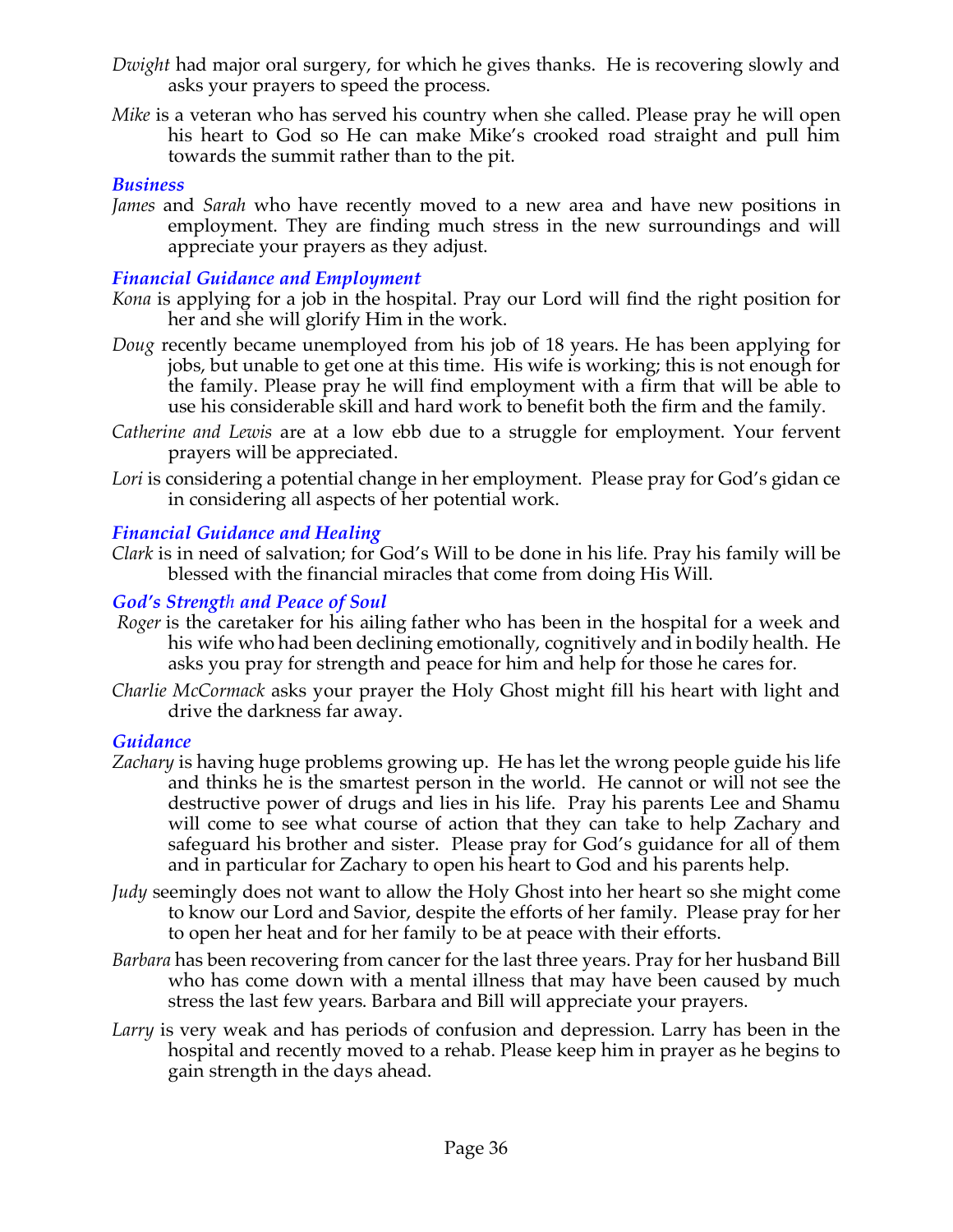- *Thomas* recently learned as the result of a parole violation he will not be allowed to return to society for the remainder of his life. He is despairing and fearful of his inability to cope with this new news and God's plan for his life. Please pray he will be able to work with God to live with the choices he has made and go forward.
- *Cam* has gotten into some of the issues being with the wrong crowds, too much dinking and making the wrong decisions. Pray he will ask God to send the Holy Ghost in to straighten things out and he will listen when He speaks to him.
- *Paul* recently had his large toe amputated due to diabetes and is having a difficult recovery filled with fear about dying. He recently accepted Jesus as his savior and his family Rosie and Brenda are very grateful. Pray for strength for both Rosie and Brenda who are staying by his side through it all encouraging him on.
- *Steve* is addicted to alcohol, pain pills and gambling. Pray for wisdom, courage and strength to stick with treatment and follow God's plan for his life.
- *Eli* has some mental issues and has lost his way. He has yet to come to grips with the demons chasing him. Pray he will return to the Lord and his family. Pray they will ask God to send the Holy Ghost in to straighten things out and they will listen when He speaks to them. The family has been open to the Prince of Darkness and needs help.
- *Michael and his Family* ask your prayers for wisdom as they are under trial and affliction to follow the law of the land and yet honor God in so doing.
- *Flora* is in remission with cancer, but has high blood pressure and fatigue. Flora's Mother recently died and this has caused added stress. Please pray she will be able to let God carry her worry and sorrow so she can do the things she must do.
- *Elizabeth* needs your prayers for her general well being. Pray she might see the Light of the Lord and let Him guide her life.
- *Gunner* need your prayers for his general well being. Pray he might see the Light of the Lord and let Him guide his life.
- *Mitten* has a Christian talking to him about Christ. Mitten does not believe and does not seem to care. Please pray Mitten will see the light.
- *Kristen, Rickey and their two children* ask you to pray for grace, wisdom and understanding as they attempt to cope with infidelity, separation and possibly divorce as a result of backsliding from the Lord into the World.
- *Helene and her family* ask your prayers for them as they deal with the loss of Alan, husband and father.
- *Stephanie* seems to be very deeply into post partum depression after her baby was born prematurely. Please pray for her Mother in Law who is going a great distance to help Stephanie and her new Grandson. Pray that Stephanie will be able to direct her attention outward, rather than inward.
- *Caitlin* is in the grip of the Prince of Darkness; she thinks there is escape from reality in drugs. The saddest part is that reality is not as she sees it. Her family is despairing as they can do nothing to help her and ask that you pray for the Holy Ghost to enter into heart and show her the need for change before it is too late.
- *Nathaniel* is in spiritual turmoil. His family and friends will appreciate it if you will keep him in your prayers for him to find the root of his trouble and accept God's help.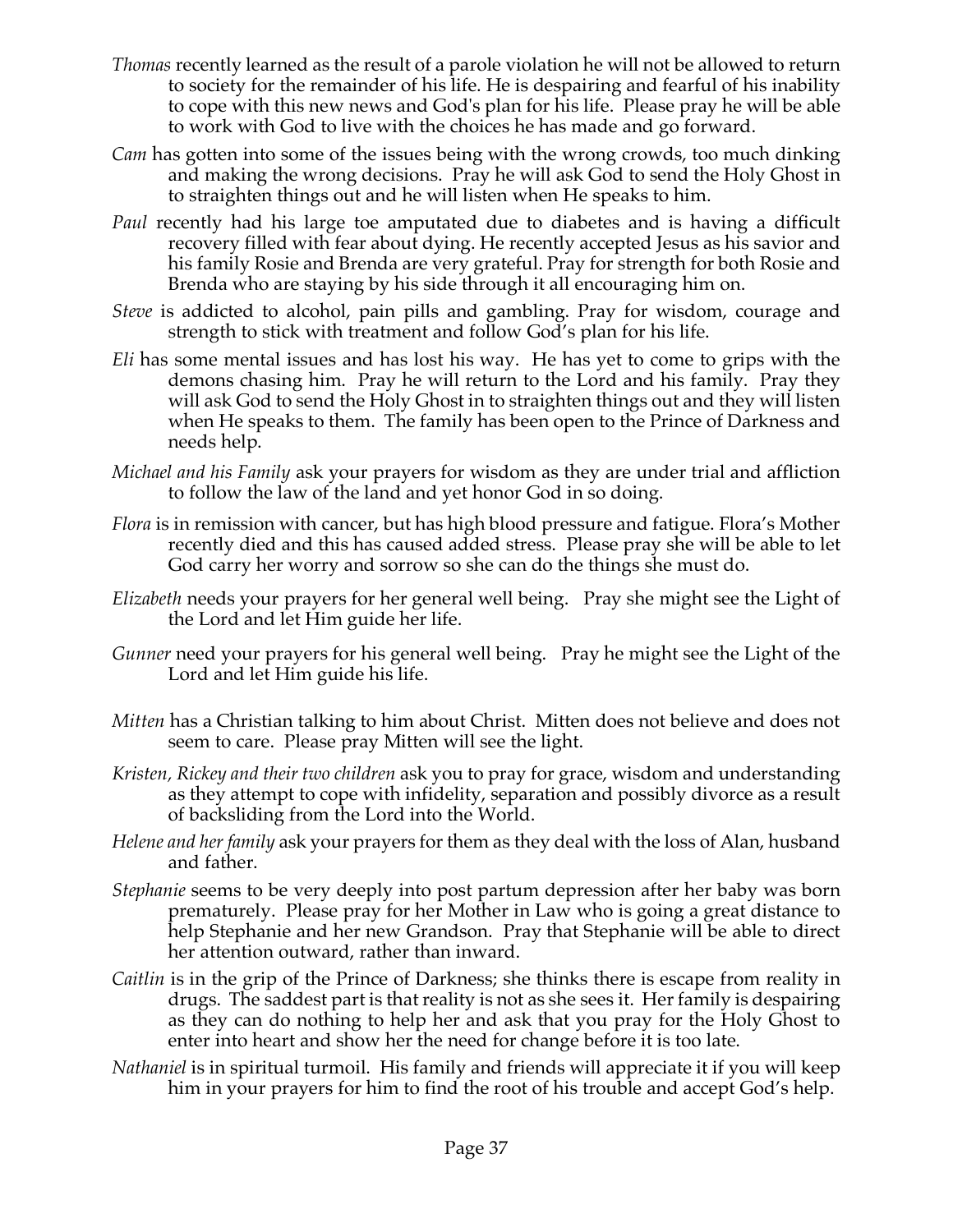- *Sam* and her *two children* have been living in a shelter and are to lose their place there. Please pray a place will be found they can stay in and recover.
- *Norrie* is facing daily exams in the weeks ahead. Pray for calmness and concentration and to do the best possible.
- *Jonathan* is addicted to drugs. He is now in jail awaiting trial. His parents and friends will appreciate it if you will keep him in your prayers for him to find the root of his trouble and accept God's help to heal addiction.
- *Beth* is suffering from ungodly treatment in her marriage. Please pray God will guide her in her behavior, actions and thoughts that she might be able to lead her husband to God so her marriage might prosper to the benefit of them.
- *Jeanette* has had many members of her family die from diabetes and several are near death now. Jeanette does not know the Lord and is despondent and perplexed about her family and herself. Please pray she can open her heart to allow the Holy Ghost in to bring her knowledge and understanding.
- *Sara* asks that you pray for guidance for her as she deals with the stresses of her family and life. Pray that she can separate those things which she can affect from those things which she cannot and give her grace to accept that she cannot do everything and can only change those things within her control. She asks for God's help for her business so that she might remain gainfully employed while keeping up with the needs of her mother and husband and healing her own problems.

*Jacquie* to open her heart to God and accept His Love and Grace.

## *School Challenges*

Destiny, Blake and Janet

## *Anglican Orthodox Church*

*Madagascar*

Please pray for the people in Madagascar, in particular for the members of the Anglican Orthodox Church there, who are being subjected to terrible flooding and unceasing rain.

## *Indonesia*

Please pray for the Lord's will regarding the establishment of an AOC church in Indonesia.

## *Pakistan*

*General and Ongoing -* The forces of evil are strong in Pakistan. The force of God stronger. Pray for our Christian family there.

*Ernest Jacob* Presiding Bishop Pakistan

# *Congo*

Jimmy is a missionary in the Congo. There has been violent unrest in this country and also a water shortage. Please pray people will find water to drink and Jimmy will be a means of helping others to find the Lord.

# *Philippines*

Please pray a *Minister* will be found who would like to serve in Tabuk, in the Philippine Islands. The Anglican Orthodox Church has an established Church there and in the surrounding areas and need a Shepherd to lead the flock*.*

# *Diocese of the Epiphany*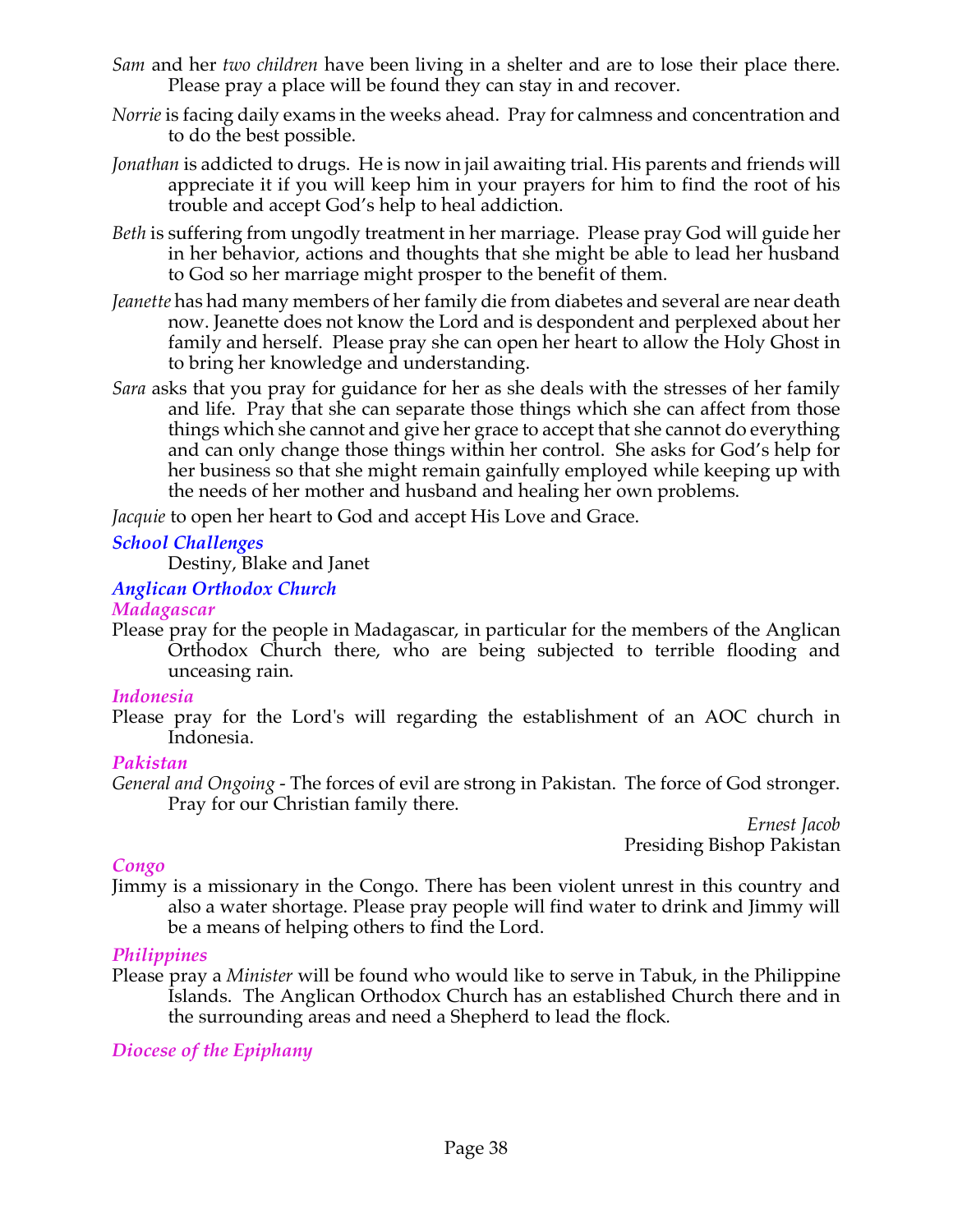*Saint Paul's Moberly, Missouri* would like your prayers that the Holy Ghost might enter more fully into their hearts so that they might be more effective in spreading the Word of God.

## *Diocese of Virginia*

*Saint Joseph of Arimathea Anglican Orthodox Church* is under a lot of stress. We all are, but they need even more prayer. Rev Roger Jessup, their wonderful minister, had to retire as he was so pressed by the duties of a primary care giver, in addition to all the worries of this world. Pray for trust in God for each member of the parish and for them to find economic relief.

## *Armed Forces & Contractors*

Dustin (USAF - Stateside), Kristyna and Luis Aviles (Army - Fort Lewis, Washington), Airman Donny Patton (USAF - Hulbert Field, Florida), Jordan Brown (USMC – Recruiter - Iowa City, Iowa), Trevor Jennings (USAF - KC-10 Boom Operator – McGuire AFB, NJ), Trevor Di Marco (USN - Whidbey Island, EF-18 Pilot), Kurt Thomas (USN – Virginia), Ethan (US Army Airborne – Southwest Asia)

## *For Our Country*

- Our country has lost its way. Over half the people that vote, voted for a government that promises them things it cannot deliver in return for their souls which it can, will and does take. Our foreign policy backs the rise of Islam, we turn our backs on those who would follow God and arm those who murder them. Pray God will raise up a leader from among the people who can turn the country's course 180° and attempt to come back to God. Pray the people will recognize that they are headed down a smooth wide road into the pit, a road that will get smoother and smoother, steeper and steeper until the only possible way is down. Down, into the depths of the pit. Pray people will recognize there is:
	- One True and Triune God who is goodness in and of Himself;
	- All religions are not equal;
	- All ways of life are not equal;
	- The Bible holds the Key to Life;
	- All rights come from God, not the State;
	- Good;
	- Bad;
	- Evil;
	- Right;
	- Wrong;
	- Allah is the Devil;
	- Abortion is no more than sacrifice of children to Baal.

Pray this recognition will not come too late. Pray we will, each of us, do our duty to God, Country and Family, putting His Honor above all.

## *Persecuted*

Around the world, Christians are under attack, not only in the Muslim world, but from Hindus and others in India. Also, they are under continual attack in the name of Separation of Church and State in the western world, as it becomes actively atheist or pro-devil buddy. Please pray for God's guidance and protection for all persecuted Christians and those around them.